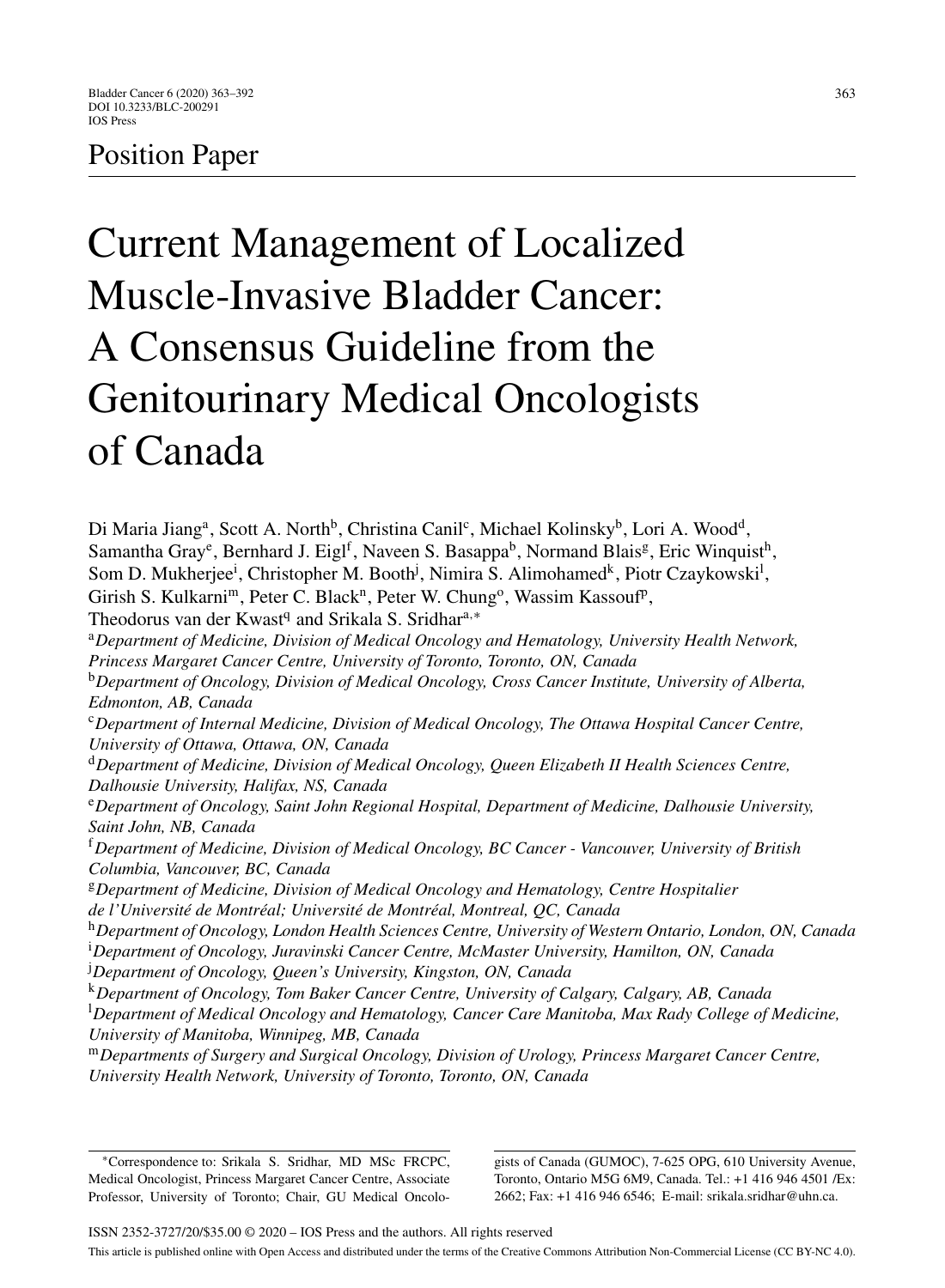<sup>n</sup>*Department of Urologic Sciences, University of British Columbia, Vancouver, BC, Canada* <sup>o</sup>*Department of Radiation Oncology, Radiation Medicine Program, Princess Margaret Cancer Centre, University Health Network, University of Toronto, Toronto, ON, Canada* <sup>p</sup>*Department of Urology, McGill University Health Centre, Montreal, QC, Canada* <sup>q</sup>*Laboratory Medicine Program, University Hospital Network, Toronto, ON, Canada*

Received 12 March 2020 Accepted 28 May 2020 Pre-press 19 June 2020 Published 21 September 2020

#### **Abstract**.

**BACKGROUND:** Despite recent advances in the management of muscle-invasive bladder cancer (MIBC), treatment outcomes remain suboptimal, and variability exists across current practice patterns.

**OBJECTIVE:** To promote standardization of care for MIBC in Canada by developing a consensus guidelines using a multidisciplinary, evidence-based, patient-centered approach who specialize in bladder cancer.

**METHODS:** A comprehensive literature search of PubMed, Medline, and Embase was performed; and most recent guidelines from national and international organizations were reviewed. Recommendations were made based on best available evidence, and strength of recommendations were graded based on quality of the evidence.

**RESULTS:** Overall, 17 recommendations were made covering a broad range of topics including pathology review, staging investigations, systemic therapy, local definitive therapy and surveillance. Of these, 10 (59%) were level 1 or 2, 7 (41%) were level 3 or 4 recommendations. There were 2 recommendations which did not reach full consensus, and were based on majority opinion. This guideline also provides guidance for the management of cisplatin-ineligible patients, variant histologies, and bladder-sparing trimodality therapy. Potential biomarkers, ongoing clinical trials, and future directions are highlighted.

**CONCLUSIONS:** This guideline embodies the collaborative expertise from all disciplines involved, and provides guidance to further optimize and standardize the management of MIBC.

Keywords: Urinary bladder neoplasms, consensus, diagnosis, follow-up, treatment, neoadjuvant therapy, adjuvant therapy

#### **INTRODUCTION**

Urothelial carcinoma of the bladder (UCB) is the most common malignancy of the urinary tract [1], and the 5th most common cancer in Canada, accounting for an estimated 11,800 new cases and 2,500 deaths in 2019 [2]. Most patients present with non-muscle invasive bladder cancer (NMIBC), but 15–25% will have muscle-invasive  $(>pT2)$  bladder cancer (MIBC) [3, 4]. Outcomes of MIBC remain poor [5]. However, increased utilization of perioperative chemotherapy [6] and a growing emphasis on a multidisciplinary and patient-centred approach will likely translate into improved overall outcomes.

Genitourinary Medical Oncologists of Canada (GUMOC) is a non-governmental organization comprised of Canadian medical oncologists specializing in genitourinary cancers. The main objective of this consensus guideline is to summarize the current evidence and develop evidence-based recommendations to promote standardization of care for patients with MIBC in Canada. The target audience of this guideline is any clinician treating MIBC. It may also be referenced by patients, caregivers and regulatory agencies. The recommendations are intended to provide general guidance with a focus on the use of systemic therapy, but are not meant to supersede the clinical discretion of a qualified clinician for individual patients. The guideline is current at the time of publication.

#### **METHODOLOGY**

The guideline review committee co-chairs outlined and approved the key topics to be included in this guideline. The target population were patients with MIBC planned for curative intent therapy. The main focus of this guideline was on the use of of systemic therapy given in the perioperative or concurrent settings. The primary outcome of interest was the impact of various approaches on overall survival (OS). Particular topics such as the management of patients who are cisplatin-ineligible and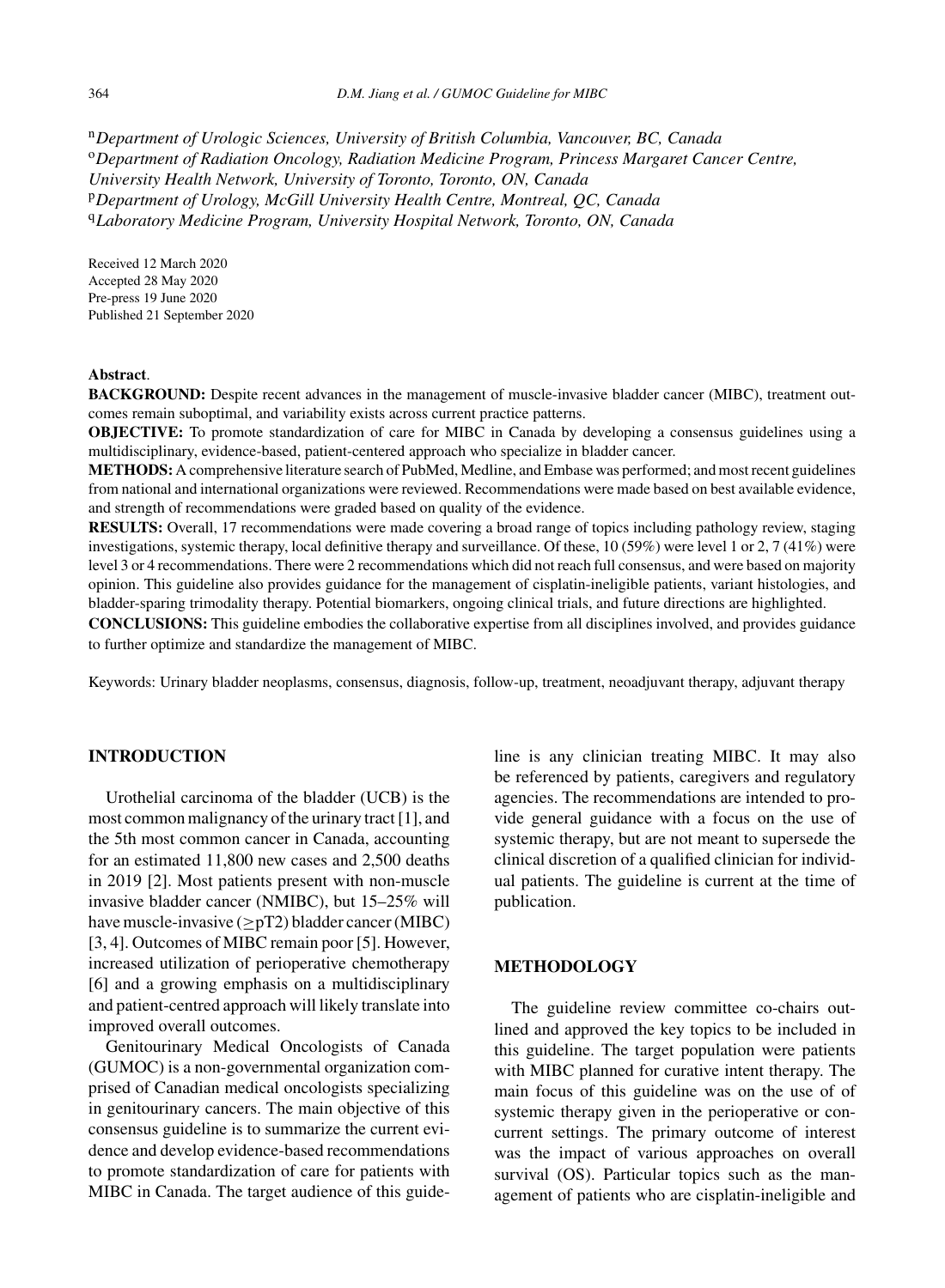those with variant histologies, which are more controversial topics, were also addressed. Discussions on baseline evaluations optimal local definitive therapy, and surveillance strategies were also included based on multidisciplinary input.

To ensure multidisciplinary representation, Canadian experts in medical oncology, radiation oncology, uro-oncology, and pathology were included on the guideline panel. All authors agreed to disclose any perceived and actual competing interests during the guideline development process. There were no direct financial competing interests specific to any recommendations in this guideline.

Guideline development was based on a comprehensive literature search of PubMed, Medline, and Embase for best available evidence published in the English language since January 1, 1980. The search strategy involved the keywords: "bladder cancer", "urothelial carcinoma", "transitional cell carcinoma", "invasive" and "muscle invasive". Bibliographies of review articles were searched for relevant articles not captured by our search strategy. Phase III clinical trials published in the form of proceedings from major international oncology conferences (European Society for Medical Oncology [ESMO] and American Society of Clinical Oncology [ASCO]) were also included. Most recent recommendations from ASCO [7, 8], European Association of Urology (EAU) [9, 10], National Comprehensive Network Cancer (NCCN) [11], International Bladder Cancer Network [12, 13], International Consultation on Urological Diseases [ICUD] [14–16], Canadian Urological Association (CUA) [17] and Canadian provincial organizations (British Columbia, Alberta Health Services, Cancer Care Ontario [CCO] [18–20]) were sought for each topic.

Recommendations were drafted by DMJ based on the best available evidence, and sent to all coauthors for written feedback. Each recommendation along with its evidence grading were developed through an iterative consensus process. All coauthors submitted written input. If consensus was reached, no additional modifications were made. For topics where disagreements were raised, a voting system was used to collect written feedback from all coauthors. Expert opinions of the majority (>50% of coauthors) were presented as consensus, with level of consensus (marked by  $\#$ ) and opposing arguments included in full text to ensure a balanced discussion was presented.

To enhance the critical appraisal process, both the ICUD [21] (based on the Oxford Centre for Evidence-Based Medicine Levels of Evidence) and GRADE [22, 23] (the Grading of Recommendations Assessment, Development and Evaluation) classifications were used to rate the quality of the evidence. Strength of the recommendations were graded according to definitions proposed by ICUD [21].

#### **EPIDEMIOLOGY AND RISK FACTORS**

According to the 2019 Canadian Cancer Society report, 5-year OS rates for NMIBC, MIBC, regional (node positive), and distant disease were 95%, 69%, 35%, and 5% respectively [2]. The 5-year OS rates of patients with MIBC treated between 1994 and 2008 in Ontario ranges from 30 to 40% [24]. More contemporary data from the US show 5-year OS rates ranging between 50 and 60% [25]. Adverse prognostic factors include lymphovascular invasion [26], hydronephrosis [27, 28], multifocal disease [29], and variant histology [30]. If left untreated, patients with MIBC have a median survival of less than 10 months [31, 32].

Table 1 Levels of Evidence and Grades of Recommendation

| Levels of Evidence          |                                                                                                                                                       |
|-----------------------------|-------------------------------------------------------------------------------------------------------------------------------------------------------|
| <b>ICUD</b> classification  |                                                                                                                                                       |
| Level 1                     | Meta-analysis of RCTs or a good quality<br><b>RCT</b>                                                                                                 |
| Level 2                     | Low-quality RCT or meta-analysis of<br>good-quality prospective cohort studies                                                                        |
| Level 3                     | Good-quality retrospective case-control<br>studies or case series                                                                                     |
| Level 4                     | Expert opinion based on "first principles"<br>or bench research, not on evidence                                                                      |
| <b>GRADE</b> classification |                                                                                                                                                       |
| High quality                | Further research is very unlikely to change<br>our confidence in the estimate of effect                                                               |
| Moderate quality            | Further research is likely to have an<br>important impact on our confidence in<br>the estimate of effect and may change<br>the estimate               |
| Low quality                 | Further research is very likely to have an<br>important impact on our confidence in<br>the estimate of effect and is likely to<br>change the estimate |
| Very low quality            | Any estimate of effect is very uncertain                                                                                                              |
|                             | Grades of Recommendation (ICUD classification)                                                                                                        |
| Grade A                     | Usually consistent level 1 evidence                                                                                                                   |
| Grade B                     | Consistent level 2 or 3 evidence or<br>"majority evidence" from RCTs                                                                                  |
| Grade C                     | Level 4 evidence, "majority evidence"<br>from level 2 or 3 studies, expert opinion                                                                    |
| Grade D                     | No recommendation possible because of<br>inadequate or conflicting evidence                                                                           |

RCT, randomized controlled trial.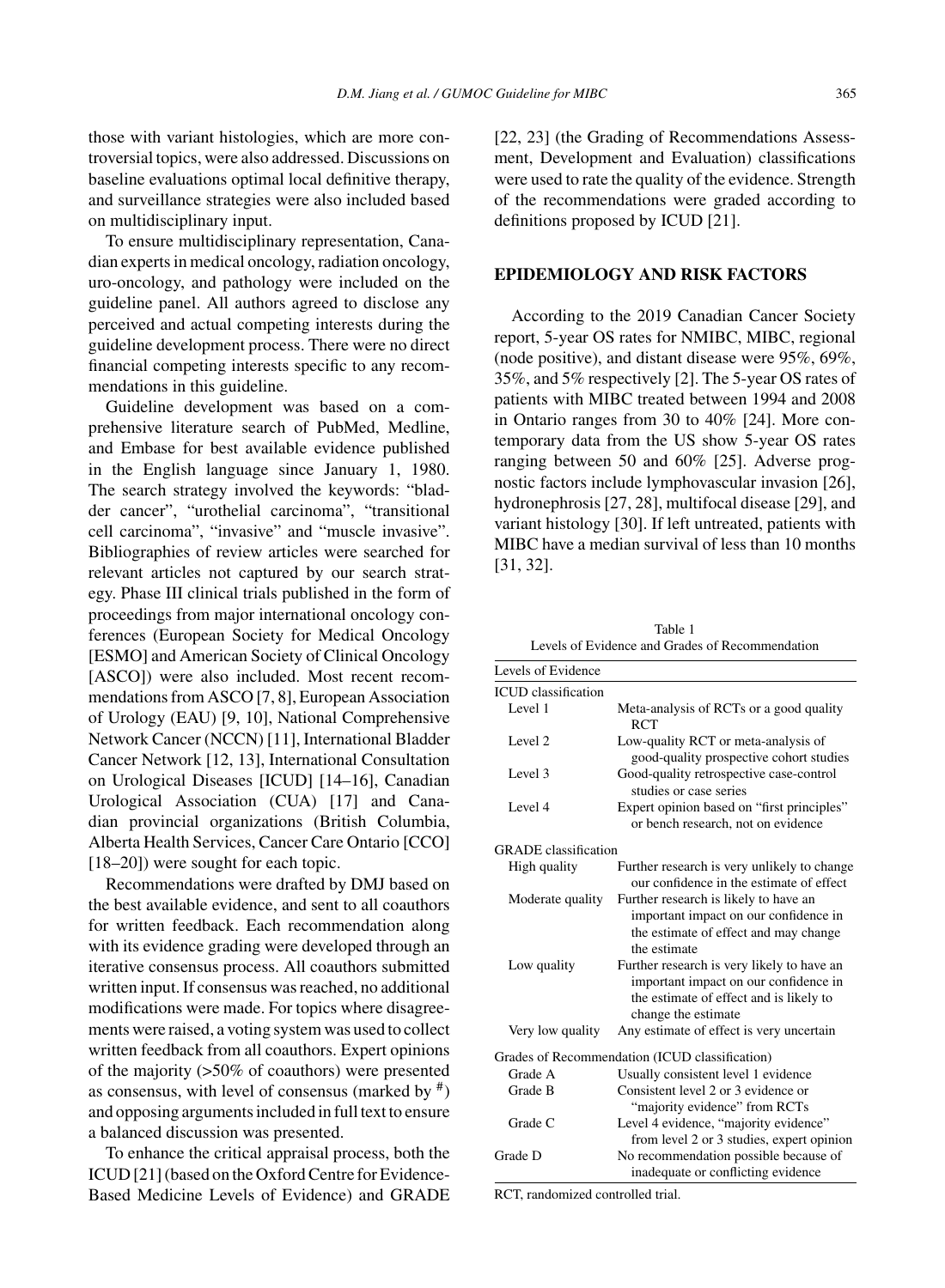Table 2 Established risk factors associated withbladder cancer

| Established risk factors                                                                                                                                                    | Risk estimate<br>[References] |
|-----------------------------------------------------------------------------------------------------------------------------------------------------------------------------|-------------------------------|
|                                                                                                                                                                             |                               |
| Tobacco smoking                                                                                                                                                             | HR $2.2 - 4.1$ [33]           |
| Male gender                                                                                                                                                                 | Age-adjusted IRR<br>3.8 [293] |
| Exposure to arsenic in drinking water                                                                                                                                       | RR 3.6 [294]                  |
| Occupational exposure to aromatic amines,<br>polycyclic aromatic hydrocarbons, and<br>chlorinated hydrocarbons; for example in<br>paint, dye, metal, and petroleum products | OR $1.0 - 3.4$ [33,<br>2951   |
| Chronic hair dye exposure in women with<br>N-acetyltransferase 2 (NAT2) slow<br>acetylation phenotype                                                                       | OR 7.3 [296]                  |
| Lower urinary tract symptoms, chronic<br>urinary retention                                                                                                                  | RR 1.6 [297]                  |
| Prior cyclophosphamide chemotherapy                                                                                                                                         | HR 1.4 [298]                  |
| Prior pelvic radiotherapy*                                                                                                                                                  | Age-adjusted IRR<br>1.6 [299] |
| Chronic inflammation and urinary<br>schistosomiasis in endemic areas*                                                                                                       | OR 1.7 [300]                  |

Abbreviations: HR, hazard ratio; IRR, incidence rate ratio; OR, odds ratio; RR, relative risk. \*specifically associated with squamous cell carcinoma in addition to urothelial carcinoma of the bladder.

Bladder cancer incidence increases with age. It is three times more common in men, and occurs more commonly in developed countries [33]. The median age at diagnosis is 69 years in men and 71 in women [34, 35]. Established risk factors are summarized in Table 2. Smoking is by far the most common and important risk factor accounting for approximately half of all cases [33]. Female gender is often associated with aggressive disease biology [35], advanced stage at presentation [36], and delayed referrals [37]. There is conflicting data however on whether women have inferior survival compared to men after adjusting for age and stage [24, 36, 38–41].

#### **PATHOLOGY**

Diagnostic confirmation of muscle invasion (T2) is obtained by transurethral resection of bladder tumor (TURBT) and cystoscopic examination under anesthesia. Inter-observer variation of staging based on TURBT specimens may be considerable [42–44]. Therefore, review by an experienced GU pathologist is advised whenever possible, in line with prior Canadian recommendations [45]. Tumor grade should be reported according to the latest WHO 2016 criteria [46].

Approximately, 10–25% of bladder cancers have a component of variant histology [47–50]. The World Health Organization and International Consultation

Table 3 World Health Organization's classification of invasive tumors of the urothelial tract

| Pathology<br>infiltrating urothelial carcinoma<br>Nested, including large nested<br>Microcystic<br>Micropapillary<br>Lymphoepithelioma-like |
|---------------------------------------------------------------------------------------------------------------------------------------------|
|                                                                                                                                             |
|                                                                                                                                             |
|                                                                                                                                             |
|                                                                                                                                             |
|                                                                                                                                             |
|                                                                                                                                             |
| Plasmacytoid/signet ring cell/diffuse                                                                                                       |
| Sarcomatoid                                                                                                                                 |
| Giant cell                                                                                                                                  |
| Poorly differentiated                                                                                                                       |
| Lipid-rich                                                                                                                                  |
| Clear cell                                                                                                                                  |
| Squamous cell neoplasms                                                                                                                     |
| Glandular neoplasms, including adenocarcinoma                                                                                               |
| Urachal carcinoma                                                                                                                           |
| Tumours of Mullerian type, including clear cell carcinoma                                                                                   |
| Neuroendocrine tumors                                                                                                                       |
| Melanocytic tumors                                                                                                                          |
| Mesenchymal tumors                                                                                                                          |
| Urothelial tract hematopoietic and lymphoid tumors                                                                                          |
| Miscellaneous tumors                                                                                                                        |

on Bladder Cancer recognizes more than 10 unique histologic variants in bladder cancer [46, 51], summarized in Table 3. Variant histology includes any malignancy other than pure urothelial histology, such as urothelial with divergent differentiation, urothelial with mixed nonurothelial histology, or pure nonurothelial variant histology. Pure variant histology in particular may confer a distinct clinical behavior and tends to have a high propensity for relapse [52–54]. Variant histology is often challenging to identify on TURBT specimens [48, 55]. As a result, pathology review by an experienced GU pathologist can be informative, and lead to major changes in management [43, 44].

| <b>Box 1. Recommendations for Pathology Review</b>   |
|------------------------------------------------------|
| Pathology review of TURBT specimens used to diagnose |
| MIBC by dedicated GU pathologists is recommended     |
| (Level 3, moderate quality, Grade C).                |

#### **STAGING CLASSIFICATION**

MIBC is clinically staged according to the Tumor, Node, Metastasis (TNM) system (Table 4). The most recent American Joint Committee on Cancer (AJCC) 8th edition reclassified nodal (cN) staging based on the number and location of involved regional lymph nodes [56]. Regional lymph nodes including perivesical, obturator, internal and external iliac, or sacral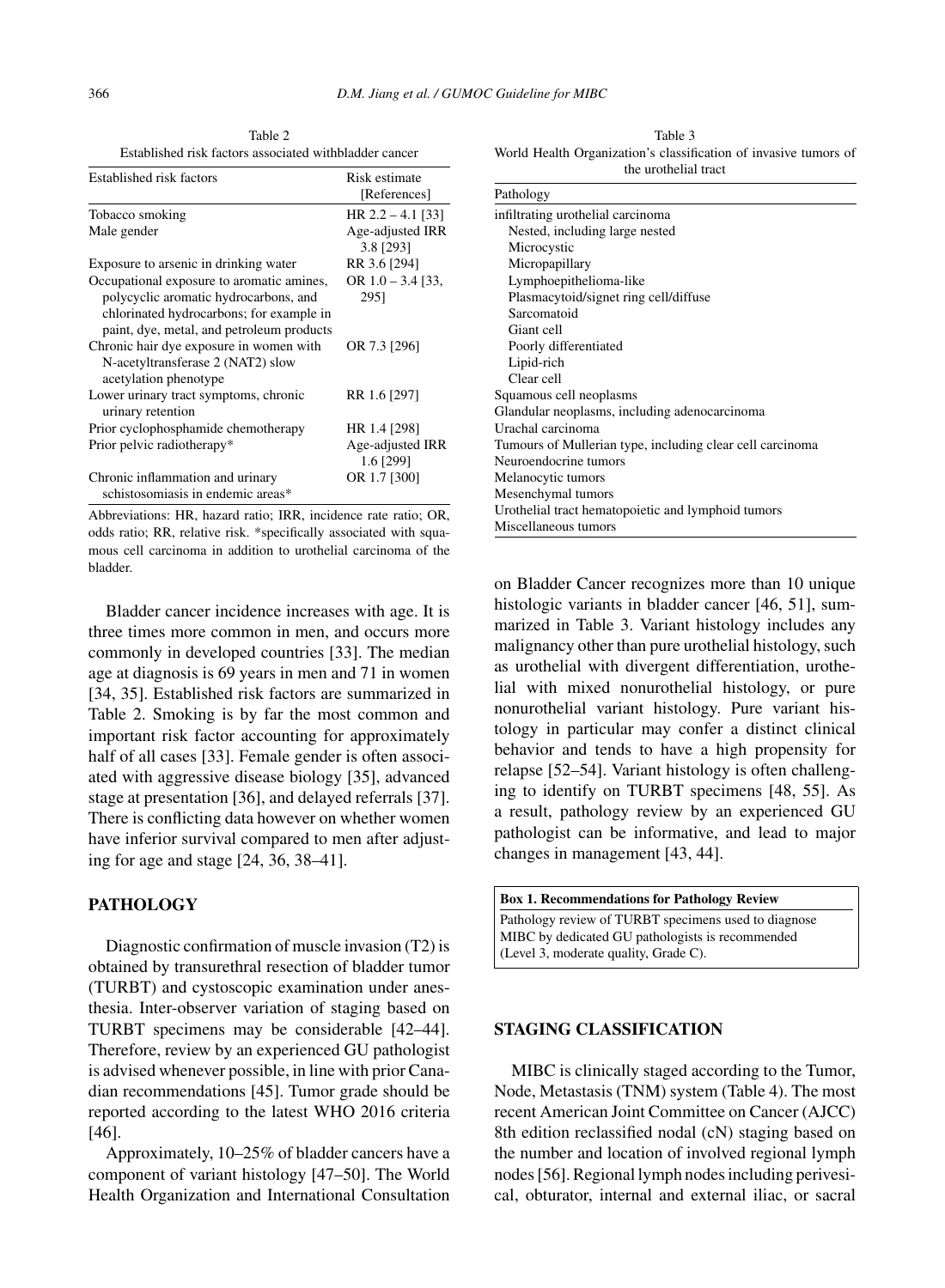lymph nodes are designated as cN1 or cN2 disease (Table 4). Common iliac nodes are designated as regional (cN3) disease. Although previously classified as stage IV metastatic disease [57], regional lymph node involvement is now designated as stage III disease which has important treatment implications.

Table 4 American Joint Committee on Cancer for Staging of UBC, 8th Edition

| Primary Tumor (T)       |                                                               |
|-------------------------|---------------------------------------------------------------|
| Tx                      | Primary tumor cannot be assessed                              |
| T <sub>0</sub>          | No evidence of primary tumor                                  |
| Ta                      | Papillary noninvasive carcinoma                               |
| Tis                     | Carcinoma in situ                                             |
| T1                      | Tumor invades lamina propria                                  |
| T2                      | Tumor invades the muscularis propria                          |
| pT <sub>2a</sub>        | Tumor invades superficial muscularis propria<br>(inner half)  |
| pT2b                    | Tumor invades deep muscularis propria (outer<br>half)         |
| T3                      | Tumor invades perivesical soft tissue                         |
| рТЗа                    | Tumor invades perivesical soft tissue<br>microscopically      |
| pT3b                    | Tumor invades perivesical soft tissue                         |
|                         | macroscopically (extravesical mass)                           |
| T4                      | Tumor invades adjacent organs                                 |
| T4a                     | Tumor invades directly into prostatic stroma,                 |
|                         | seminal vesicles, uterus, vagina                              |
| T <sub>4</sub> b        | Tumor invades pelvic wall, abdominal wall                     |
| Regional Lymph Node (N) |                                                               |
| Nx                      | Lymph nodes cannot be assessed                                |
| $_{\rm N0}$             | No lymph node metastasis                                      |
| N1                      | Single regional lymph node metastasis in the                  |
|                         | true pelvis (perivesical, obturator, internal and             |
|                         | external iliac, or sacral lymph node)                         |
| N2                      | Multiple regional lymph node metastasis in the<br>true pelvis |
| N3                      | Lymph node metastasis to the common iliac                     |
|                         | lymph nodes                                                   |
| Distant Metastasis (M)  |                                                               |
| Mx                      | Distant metastases cannot be assessed                         |
| M <sub>0</sub>          | No distant metastasis                                         |
| M1                      | Distant metastasis                                            |
| M1a                     | Distant metastasis limited to lymph nodes                     |
|                         | beyond the common iliacs                                      |
| M1b                     | Non-lymph-node distant metastases                             |
| Stage                   |                                                               |
| 0                       | Ta or Tis N0M0                                                |
| 0a                      | TaN0M0                                                        |
| 0is                     | Tis N0M0                                                      |
| Ι                       | T1N0M0                                                        |
| П                       | T2N0M0                                                        |
| ШA                      | T3 or T4a N0M0, T1-T4a N1M0                                   |
| IIIB                    | T1-T4a N2-3M0                                                 |
| IVA                     | T4b N0M0 or Any T any N M1a                                   |
| IVB                     | Any T any N M1b                                               |

#### **DIAGNOSTIC INVESTIGATIONS**

#### *Patient evaluation*

A full history, physical exam and routine laboratory evaluation (including a complete blood count, kidney function tests, liver function tests, and alkaline phosphatase) should be performed prior to curative therapy. Baseline evaluation should include bladder function, performance and nutritional status, medical comorbidities including hearing impairments, prior operations and procedural complications, current medications, family history and presence of any risk factors.

According to ASCO recommendations, comprehensive geriatric assessment may be considered in patients over 65 years of age to identify vulnerabilities or geriatric impairments not routinely captured by oncology assessments [16, 58]. Smoking cessation should also be discussed, as cigarette smoking can reduce response to chemotherapy, increase surgical complication rates [59], and increase risk of developing a second urothelial primary.

# *Clinical staging*

The goal of staging is to assess the extent of local disease, rule out distant metastases, and accurately select patients for curative-intent therapy. There is considerable variation in staging investigations used to assess MIBC [60]. Inadequate staging is common, and may adversely impact outcomes [61].

Contrast-enhanced computed tomography (CT) is limited in local tumor staging due to an inability to adequately evaluate the depth of bladder wall invasion [62]. Up to half of patients with MIBC are understaged by CT compared to pathologic staging at the time of cystectomy [61]. Magnetic resonance imaging (MRI) has superior soft tissue contrast resolution [63, 64], however is not routinely performed due to its cost and limited availability. More recently, multiparametric MRI and the Vesical Imaging-Reporting and Data System (VI-RADS) have shown promise in improving detection of muscle invasion [65, 66], however further prospective and multicentre studies are needed. Notably,  $2 - 4\%$  of patients with UCB will also develop upper tract disease, thus evaluation of the entire urothelial tract with intravenous contrast and delayed images is also important [67].

For nodal staging, contrast-enhanced CT of the abdomen and pelvis is the current standard [68]. For distant staging, data comparing chest CT versus chest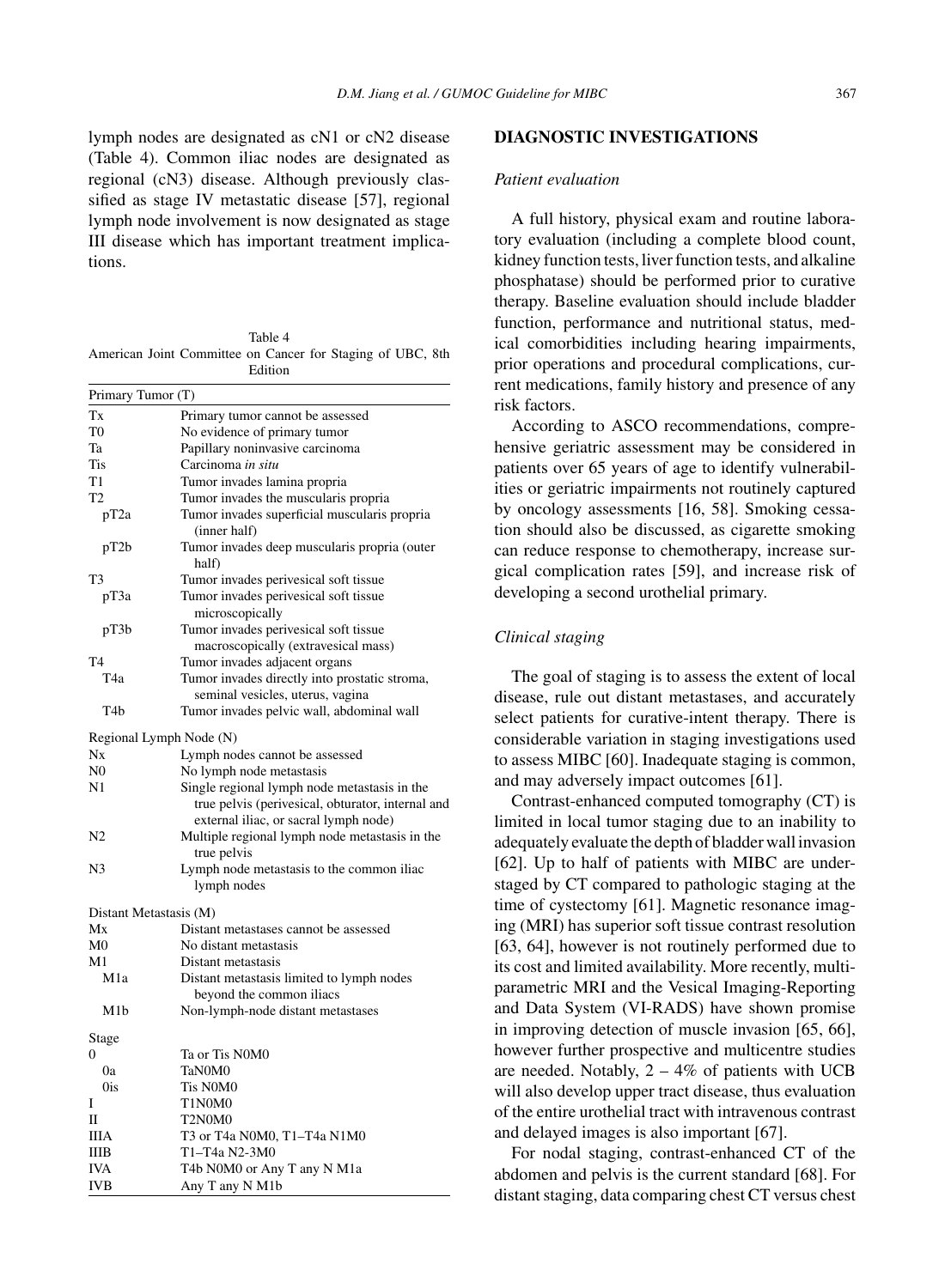xray is lacking, however chest CT offers significantly higher sensitivity in detecting pulmonary malignancy (metastatic or primary) [69–71]. MIBC has a high propensity for distant metastases, and a strong association with smoking history which also predisposes patients to developing primary bronchogenic carcinoma. Chest CT is now endorsed as a routine staging modality for MIBC by EAU [9], ICUD [72], ASCO [8] and CCO [20] (especially in smokers), as well as the CUA [17].

Conventional positron emission tomography (PET) scan is of limited value for assessing local stage due to the pooled activity of excreted 18 fluorodeoxyglucose (FDG) in the bladder, which interferes with visualization of the primary tumor. The role of FDG-PET in distant staging remains undefined, as current landmark trials evaluating curative-intent therapy of MIBC predate its use as a staging modality. Clinical trials testing the utility of FDG-PET are ongoing (NCT02462239). Staging with FDG-PET in addition to conventional CT imaging can lead to change in treatment intent from curative to palliative in 10–20% of patients, however it is unknown whether these changes translate into significant improvement in outcomes [73–75]. Patients with distant disease found on FDG-PET that is occult on conventional imaging should be carefully discussed in a multidisciplinary setting.

Bone scans should be limited to patients with suspicious bony lesions on staging imaging, symptomatic bone pain and/or elevated serum alkaline phosphatase, as routine scintigraphy has been shown to affect therapeutic decision-making in only 1% of MIBC patients [8, 76, 77]. Brain metastases are rare, however baseline brain imaging should be considered in the presence of neurologic symptoms or neuroendocrine variant histology.

**Box 2. Recommendations for Diagnostic Investigations** Complete staging investigations should include CT chest, abdomen and pelvis with intravenous contrast if no contraindications, or MRI of abdomen and pelvis plus non-contrast CT chest if contrast administration is prohibited (Level 3, moderate quality, Grade C).

# **SYSTEMIC THERAPY**

# *Neoadjuvant chemotherapy (NAC)*

MIBC is a chemo-sensitive disease with high propensity for distant relapse, likely due to presence of micro-metastatic disease at presentation [78–80]. This provides the rationale for using chemotherapy to maximize chance of cure. The goal of neoadjuvant chemotherapy (NAC) is to eradicate micro-metastases and achieve pathologic complete response (pCR), which is associated with improved overall survival.

Neoadjuvant chemotherapy has several advantages over adjuvant chemotherapy including the ability to assess disease response as well as better tolerability due to absence of postoperative complications and/or reduced performance status. Cisplatin-based NAC has a pCR rate of 30 – 40% [81, 82]. The 5-year cancer-specific survival rate for NAC-responders (<ypT2) reaches 90%, compared to 30–40% for non-responders [83–85]. Importantly NAC does not increase surgical morbidity [84, 87, 88].

Select landmark publications of NAC in MIBC are summarized in Table 5. The Advanced Bladder Cancer (ABC) Meta-analysis Collaboration in 2005 reported a significant 5% absolute survival benefit at 5 years [89]. Cisplatin-based combination NAC such as MVAC (methotrexate, vinblastine, doxorubicin and cisplatin), dose-dense (dd)MVAC, and GC (gemcitabine and cisplatin) are strongly recommended, similar to other international guideline recommendations [8, 9, 11]. Single agent platinum has not shown benefit [90]. ddGC is not recommended due to potentially increased rates of cardiovascular toxicity and lack of prospective data [91].

The optimal NAC regimen remains controversial. Most commonly used regimens are ddMVAC, MVAC, and GC which are based on level II evidence. Neoadjuvant ddMVAC or accelerated MVAC with G-CSF prophylaxis is associated with a shorter time to surgery than classic MVAC, and a more favorable toxicity profile in two phase II trials [92, 93]. Rates of pCR were 38% and 26% respectively. Although comparative trials are lacking, these results support ddMVAC as the preferred regimen over classic MVAC. GC has only been tested in comparative trials in metastatic UCB, showing similar efficacy and a more favorable safety profile compared to MVAC [94]. Extrapolated to the neoadjuvant setting, GC has become a commonly accepted NAC regimen [81, 95–99]. SWOG S1314 was a phase II trial which randomized MIBC patients to neoadjuvant GC versus ddMVAC [100]. This trial was not designed to compare efficacy of the two regimens but rather to determine the utility of a gene expression modelbased biomarker approach in predicting pCR. In this trial, GC and ddMVAC yielded comparable rates of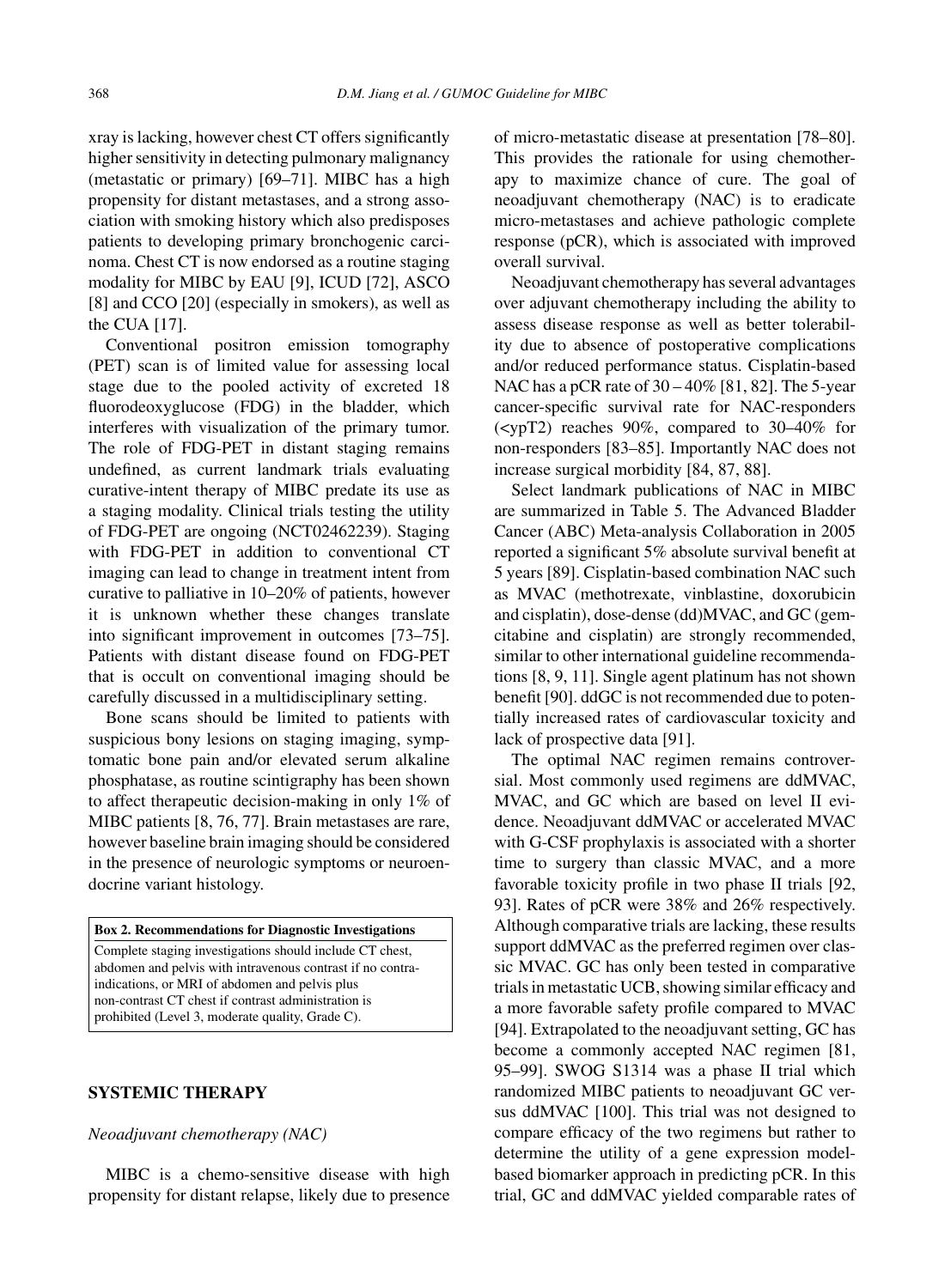| Publication,<br>Year                          | Phase | $\mathbf n$ | MIBC stage                                                                                     | Experimental<br>Arm                                           |                | Control Arm Definitive Local<br>Therapy | Median FU PCR |                          | OS.                                                         |
|-----------------------------------------------|-------|-------------|------------------------------------------------------------------------------------------------|---------------------------------------------------------------|----------------|-----------------------------------------|---------------|--------------------------|-------------------------------------------------------------|
| BA06 30894,<br>1999 [121,<br>3011             | Ш     | 976         | Clinical T <sub>2</sub><br>grade 3, T3,<br>or T <sub>4</sub> a and<br>N0(65%)<br>$/Nx$ , M $0$ | Neoadjuvant<br>$CMV^*$<br>$q21d \times 3$<br>cycles           |                | Observation RC or radiation or<br>both  | 8.0 years     | $32.5\%$ vs<br>12.3%     | $36\%$ vs<br>30%, HR<br>0.84 at 10<br>years,<br>$p = 0.037$ |
| SWOG 8710,<br>2003 [84]                       | Ш     | 317         | Clinical<br>$T2-T4$<br>N0M0                                                                    | Neoadjuvant<br>MVAC <sup>^</sup><br>$q28d \times 3$<br>cycles | Observation RC |                                         | 8.7 years     | 38% vs 15%,<br>p < 0.001 | 57% vs 43%<br>at 5 years,<br>$p = 0.06$                     |
| ABC Meta-<br>analysis,<br>2003, 2005<br>[302] |       |             | 3005 Clinical<br>$T2-T4a$                                                                      | Neoadjuvant<br>chemother-<br>apy                              |                | Observation RC or radiation or<br>both  | 6.2 years     |                          | 50% vs 45%,<br>HR 0.86<br>at 5 years,<br>$p = 0.003$        |
| Winquist<br>Meta-<br>analysis,<br>2004[303]   |       |             | 3315 Clinical<br>$T2-T4a$                                                                      | Neoadjuvant<br>chemother-<br>apy                              |                | Observation RC or radiation or<br>both  |               |                          | 55% vs 50%,<br>HR 0.90,<br>$p = 0.02$                       |
| Yin Meta-<br>analysis,<br>2016[170]           |       |             | 3285 Clinical<br>T2-T4a                                                                        | Platinum-<br>based<br>neoadjuvant<br>chemother-<br>apy        |                | Observation RC or radiation or<br>both  |               |                          | HR 0.87.<br>$p = 0.004$                                     |

Table 5 Efficacy data in select landmark publications of neoadjuvant chemotherapy in MIBC

pCR, pathologic complete response; RC, radical cystectomy. \*Methotrexate 30 mg/m<sup>2</sup> and vinblastine 4 mg/m<sup>2</sup> day 1/8, cisplatin 100 mg/m<sup>2</sup> day 2, and folinic acid 15 mg day 2/9. ^methotrexate 30 mg/m<sup>2</sup> day 1/15/22, vinblastine 3 mg/m<sup>2</sup> day 2/15/22, adriamycin 30 mg/m<sup>2</sup> and cisplatin  $70 \text{ mg/m}^2$  day 2.

pCR (35% and 32% respectively) and downstaging to ≤pT1 (50% and 56% respectively). Mature OS data is still pending at this time. Other studies have shown neoadjuvant GC have similar pCR rates (20–25%) as MVAC [81, 98, 101] and slightly lower pCR rates than ddMVAC (30–40%) [92, 93, 99, 102, 103]. Survival outcomes of neoadjuvant GC and MVAC/ddMVAC are likely similar [98, 99, 103].

Restaging imaging should be performed at the end of NAC prior to local definitive therapy. Restaging cystoscopy can be considered for two indications: 1) to further assess disease status if clinically indicated [86], and 2) to add fiducial markers such as injected lipiodol to facilitate image-guided radiotherapy for patients who are planned to receive bladder-sparing trimodality therapy (TMT) [104, 105]. If using GC or standard dose MVAC, mid-treatment imaging may be used to rule out disease progression during NAC, however it is not standard practice [17]. Locally progressive disease or unacceptable toxicity at any point should trigger a discussion regarding immediate RC. Following NAC, local definitive therapy should occur within 4–6 weeks if possible. Up to 10 weeks between NAC and RC should represent the maximal target time interval limit, as longer intervals may compromise survival outcomes [106–109].

Despite level I evidence, less than 25% of patients receive cisplatin-based NAC [110–115], likely due to age/baseline frailty/comorbidities [97, 116], inability to predict response to NAC at the outset, risk of delay in local definitive therapy in non-responders and a perceived marginal therapeutic benefit. Significant systematic variation in NAC utilization rates also exist [117]. In settings where a multidisciplinary approach is used, rates of NAC use are higher, up to 50% [118, 119]. This highlights the importance of ongoing multidisciplinary collaboration, patient and provider education. Over the years, NAC utilization rates have steadily increased [6, 120], which is anticipated to translate into improved outcomes.

It is important to note that in patients who are cisplatin-eligible, NAC should also be considered prior to TMT with concurrent chemoradiotherapy (*see section 8*). The goals of NAC prior to TMT remain similar - to eliminate micro-metastatic disease and achieve pCR. In the BA06 30894 trial, neoadjuvant CMV reduced the risk of death by 20% in patients who received radiation alone and 26% in patients who received RC [121]. In another Danish trial, the addition of NAC to radiotherapy alone in 153 patients improved median OS from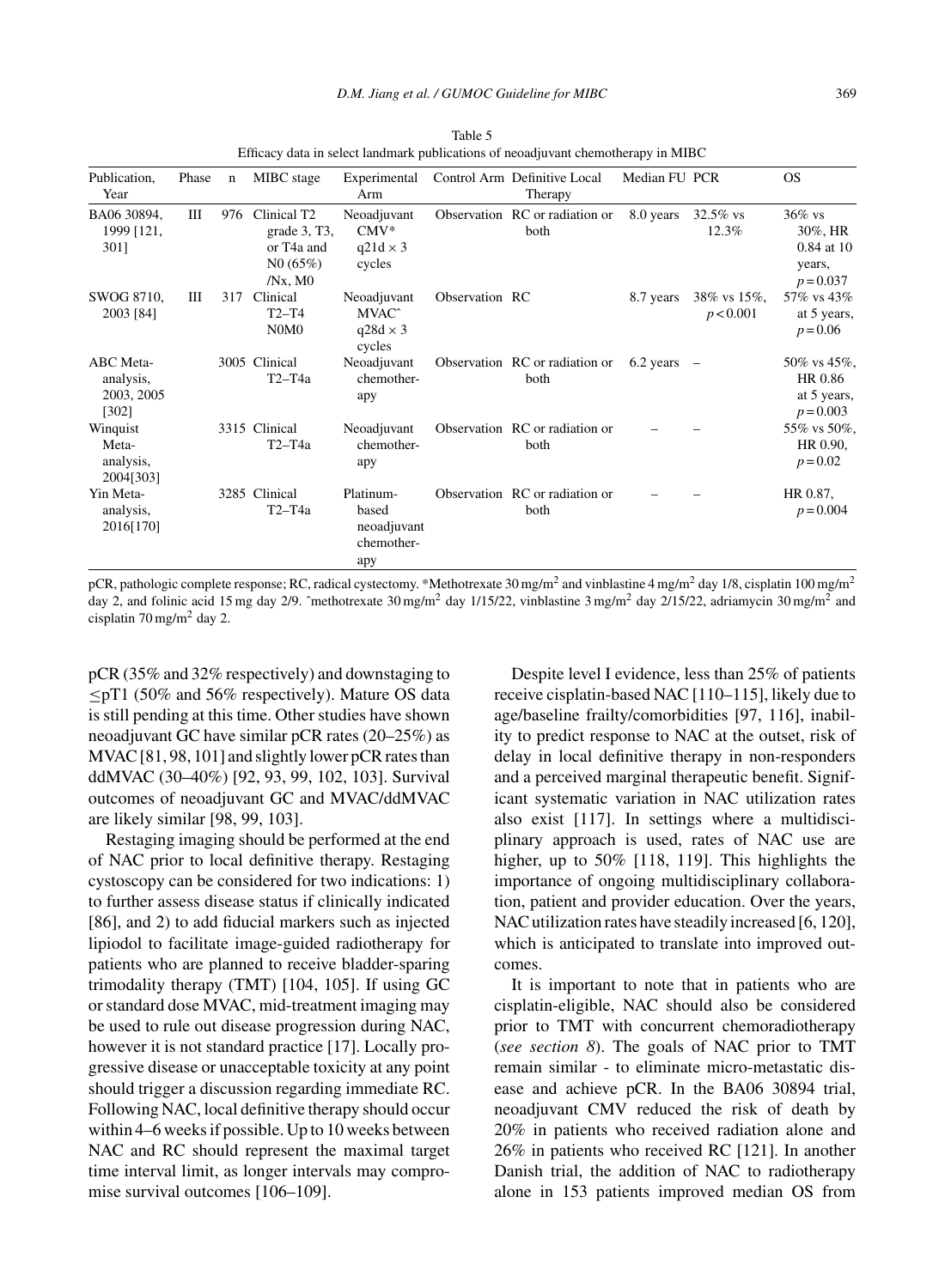16.3 to 19.2 months, although statistical significance was not reached [122]. One would speculate that patients treated with TMT may also derive similar benefit from NAC. In the large BC2001 phase III trial evaluating concurrent chemoradiotherapy, use of NAC did not impact the benefit of concurrent 5-fluorouracil plus mitomycin, and no significant increase in late toxicity was observed [123]. Radiation Therapy Oncology Group (RTOG) 89-03 was a phase III trial published in 1998 which randomized patients to neoadjuvant CMV (without growth factor support and modern antiemetics at the time) followed by TMT versus TMT alone [124]. The trial was powered to detect a 15% difference in absolute survival, which greatly exceeded the observed survival benefit in RC trials [84]. It closed prematurely after 123 patients were randomized (target accrual was 174 patients) due to increased rates of sepsis and neutropenia. NAC completion rate was only 67%, which significantly limited statistical power [124]. Only two cycles of NAC were used, which likely limited the impact on OS [84, 121]. RTOG 89-03, perhaps not surprisingly, did not detect improved locoregional control, distant control, or OS with the addition of NAC, and dampened earlier enthusiasm for using NAC prior to TMT. Meta-analyses suggest NAC improves survival outcomes regardless of whether patients received TMT or surgery, although differences were not statistically significant [90, 125]. Investigators at the Princess Margaret Cancer Centre and other centres recently reported encouraging outcomes and tolerability of NAC prior to TMT [126, 127]. It is important to note that historically TMT was reserved for patients who were ineligible for RC (and often ineligible for cisplatin-based NAC). By comparison, younger and fitter patients opting for bladder preservation in the contemporary setting are more likely to tolerate and benefit from NAC. While currently there is no proven benefit for NAC prior to TMT, trials are ongoing now evaluating the use of NAC in this setting (NCT03620435, NCT03768570). Further data are warranted to evaluate the use of this approach.

Prior landmark NAC trials excluded patients with lymph node positive disease as stage IV metastatic disease under the previous AJCC staging system [57]. The AJCC  $8^{th}$  Edition now designates N1-3 disease as stage III [56], highlighting their superior outcomes compared to other patients with metastatic disease. Two phase II trials evaluating neoadjuvant ddMVAC included patients with N1 disease [92, 93]. Large retrospective series suggest potential benefit even in N2–N3 disease, yielding pCR rates of 15–27% [128, 129] and an absolute 20% improvement in OS at 3 years [98, 128, 129]. Based on current data, lymph node positive MIBC should be managed with induction systemic therapy, and subsequent local definitive therapy in responders. Cisplatin-based chemotherapy should be given for 4 cycles. However, 6 cycles were administered in previous trials evaluating patients with node only metastatic disease [130]. Based on expert opinion, in select patients with node positive disease, 6 cycles of induction chemotherapy could be considered if a patient is tolerating treatment well and there is ongoing disease response [128, 131]. Whether 6 cycles instead of 4 cycles improves outcomes in node positive MIBC unknown, and requires further study.

| <b>Box 3. Recommendations for Neoadjuvant Systemic</b><br><b>Therapy</b>                                                                                                                        |
|-------------------------------------------------------------------------------------------------------------------------------------------------------------------------------------------------|
| Neoadjuvant cisplatin-based combination chemotherapy is<br>recommended for cisplatin-eligible patients with cT2-T4aN0*                                                                          |
| bladder cancer planned for radical cystectomy (Level 1, high<br>quality, Grade A).                                                                                                              |
| Neoadjuvant cisplatin-based combination chemotherapy can be<br>considered prior to trimodality therapy in cisplatin-eligible<br>patients (Level 2, moderate quality, Grade $B$ ) <sup>#</sup> . |
| *Node positive (N1-3) disease can also be considered for induction                                                                                                                              |
| chemotherapy and subsequent definitive local therapy. <sup>#</sup> Level of<br>consensus: Level 2, moderate quality, Grade $B - 65\%$ ; Level 3/4,                                              |

low quality, Grade C – 25%; Level 1, high/moderate quality, Grade

#### *Complete clinical response following NAC*

 $A - 5\%$ ; no response  $-5\%$ .

pCR at the time of RC is achieved in 30–40% of patients treated with cisplatin-based NAC [84, 98]. The standard of care for patients who achieve complete clinical response (CR, defined as absence of disease on urinary cytology, TURBT and imaging) following NAC is to proceed with planned local definitive therapy. Retrospective data have reported 5 year disease-free survival reaching 50–80% in these patients opting for surveillance [132–135], however supporting evidence is limited and discrepancy between CR defined by clinical staging and pCR limits the reliability of CR [86, 136]. Ongoing work is exploring a risk adapted approach of selecting certain patients for active surveillance (NCT02710 734, NCT03609216). However, such strategies should only be performed in the setting of a clinical trial.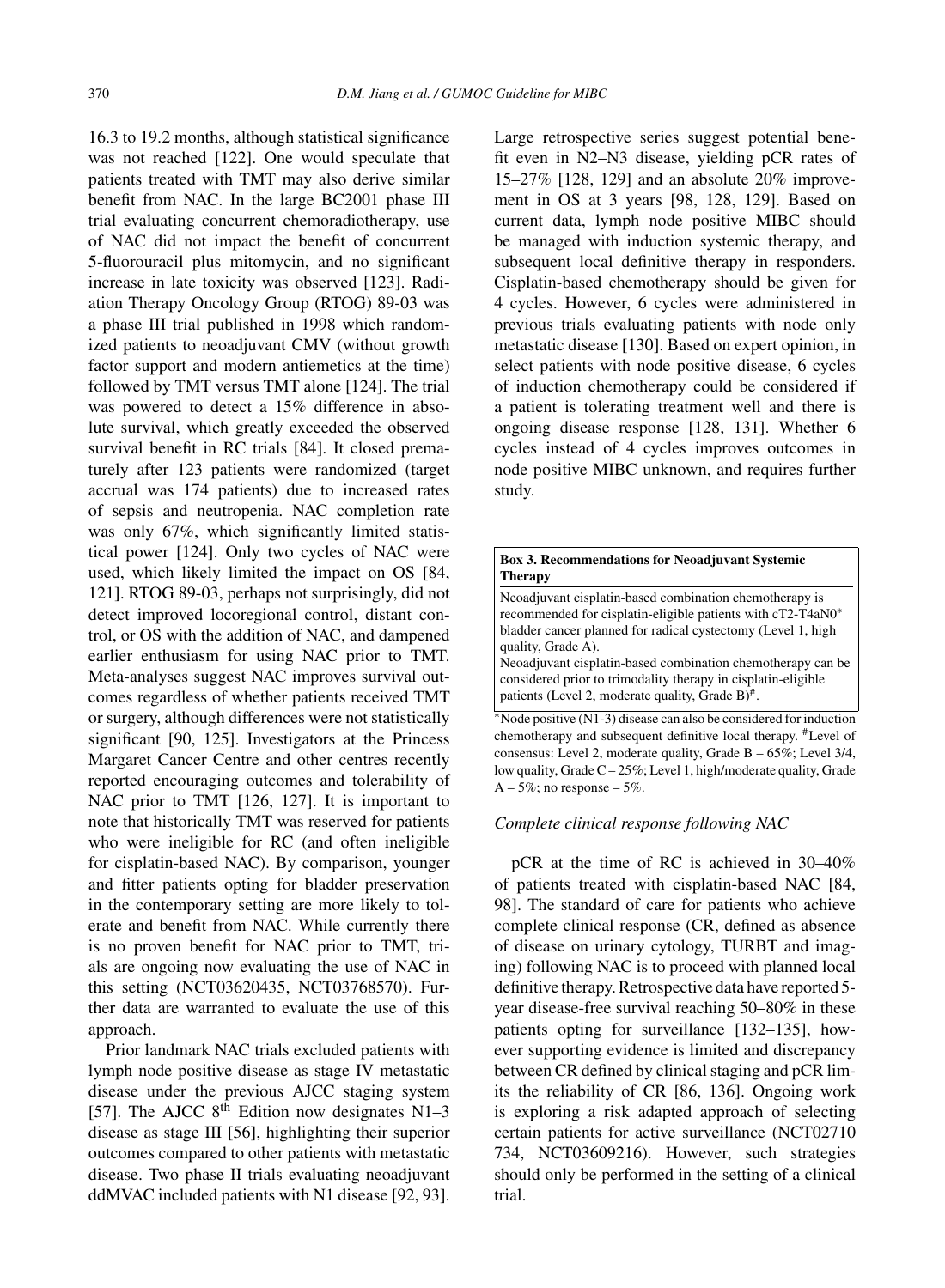# *Adjuvant Chemotherapy (AC)*

To date, no prospective trial has demonstrated any significant difference in OS comparing NAC to AC in MIBC [137]. AC utilization rates remain low at approximately 20% [6, 120]. About a third of patients may be precluded from AC due to complications from RC and/or reduced performance status [138]. AC trials have historically been difficult to accrue, and were often underpowered, making the overall data in AC less robust than NAC. At least 11 AC trials have been conducted, with only 3 of which demonstrating a similar survival benefit to NAC [139–142] (Appendix 1). While the ABC meta-analyses in 2005 reported insufficient evidence to guide treatment decisions [89], several recent meta-analyses have suggested an OS benefit with AC [143, 144].

Recently, a large retrospective study from the National Cancer Data Base showed potential OS benefit (HR 0.70) in high risk patients (pT3/T4 or node positive disease) [145]. The hazard ratio mirrors data from the Ontario Cancer Registry (HR 0.71) and other reports (HR 0.74–0.77) [146, 147]. Therefore, for patients with high risk disease who did not receive NAC, AC should be considered. Patients should start AC as soon as they are medically fit to do so, ideally within 12 weeks of surgery [113]. However, delay of more than 12 weeks from surgery should not be the sole reason to exclude AC. The benefit of AC in variant histology is unclear, and should be discussed at experienced centres [148].

The use of AC after cisplatin-based NAC is not recommended, given conflicting results from observational series and lack of prospective data [30, 149–154]. Biologically, it is presumed tumor cells resistant to cisplatin-based NAC will also be refractory to AC.

Overall, given the lack of robust data in the adjuvant setting, clinical trial participation is encouraged for patients with high risk MIBC. Trials evaluating adjuvant immune checkpoint inhibitors are underway (Table 7). Adjuvant radiotherapy is an area also requiring further study.

**Box 4. Recommendations for Adjuvant Systemic Therapy**

In cisplatin-eligible patients who did not receive cisplatin-based neoadjuvant chemotherapy and have muscle-invasive disease on surgical pathology, adjuvant cisplatin-based chemotherapy should be considered (Level 2, moderate quality, Grade B). Patients with pT3/pT4 or pN+ disease has the highest level of evidence for adjuvant chemotherapy.

Table 6 Cisplatin-ineligibility criteria in metastatic bladder cancer proposed by Galsky et al. 2011

| Any one of the following:                                |
|----------------------------------------------------------|
| WHO or ECOG PS $\geq$ 2, or Karnofsky PS $\leq$ 60–70%   |
| Creatinine clearance (calculated or measured) <60 mL/min |
| CTCAE v4 grade $\geq$ 2 peripheral neuropathy            |
| CTCAE v4 grade $\geq$ 2 audiometric hearing loss         |
| NYHA Class III/IV heart failure                          |
| WHO World Health Organization: ECOG Eastern Cooperative  |

WHO, World Health Organization; ECOG, Eastern Cooperative Oncology Group; PS, performance status; CTCAE, Common Terminology Criteria for Adverse Events; NYHA, New York Heart Association.

#### *Cisplatin-ineligible patients*

Standard ineligibility criteria for cisplatin-based chemotherapy were proposed by Galsky et al. in 2011 and are shown in Table 6 [155]. Unfortunately, nearly half of all patients fit for RC are deemed cisplatin-ineligible [116], likely due to baseline frailty and comorbidities inherent to the MIBC patient population, as well as obstructive uropathy from direct disease invasion. Malignant urinary obstruction should be decompressed which may allow more patients to receive cisplatin-based NAC. Percutaneous nephrostomy tube insertion is preferred over stenting, given the latter's lower success rates [156] and risk of upper tract recurrence associated with stenting [157].

Renal function is often a limiting factor for cisplatin-based therapy, and can be estimated bythe Cockcroft Gault, Chronic Kidney Disease Epidemiology Collaboration (CKD-EPI) and Modification of Diet in Renal Disease (MDRD) equations. The latter two may be more accurate in patients with cancer [158–161]. Timed urine collections, although preferable, are infrequently utilized due to inconvenience and cost. In patients with impaired renal function (renal clearance  $\geq$  50 mL/min), split dose GC (cisplatin  $35 \text{ mg/m}^2$  on day 1 and day 8) [81, 91, 162–165] and dose reduction (25–50%) of standard GC (cisplatin  $70 \text{ mg/m}^2$  every 3 weeks) are options, although data supporting these approaches remains limited [166–168]. For patients with baseline renal function <50 ml/min, generally the use of cisplatin-based NAC is not supported by adequate safety data. However multidisciplinary discussion including onco-nephrology at experienced centers and informed discussion with patients are recommended. The risk of permanent renal injury and limited accuracies of existing tools for estimating renal function are important to highlight. Admin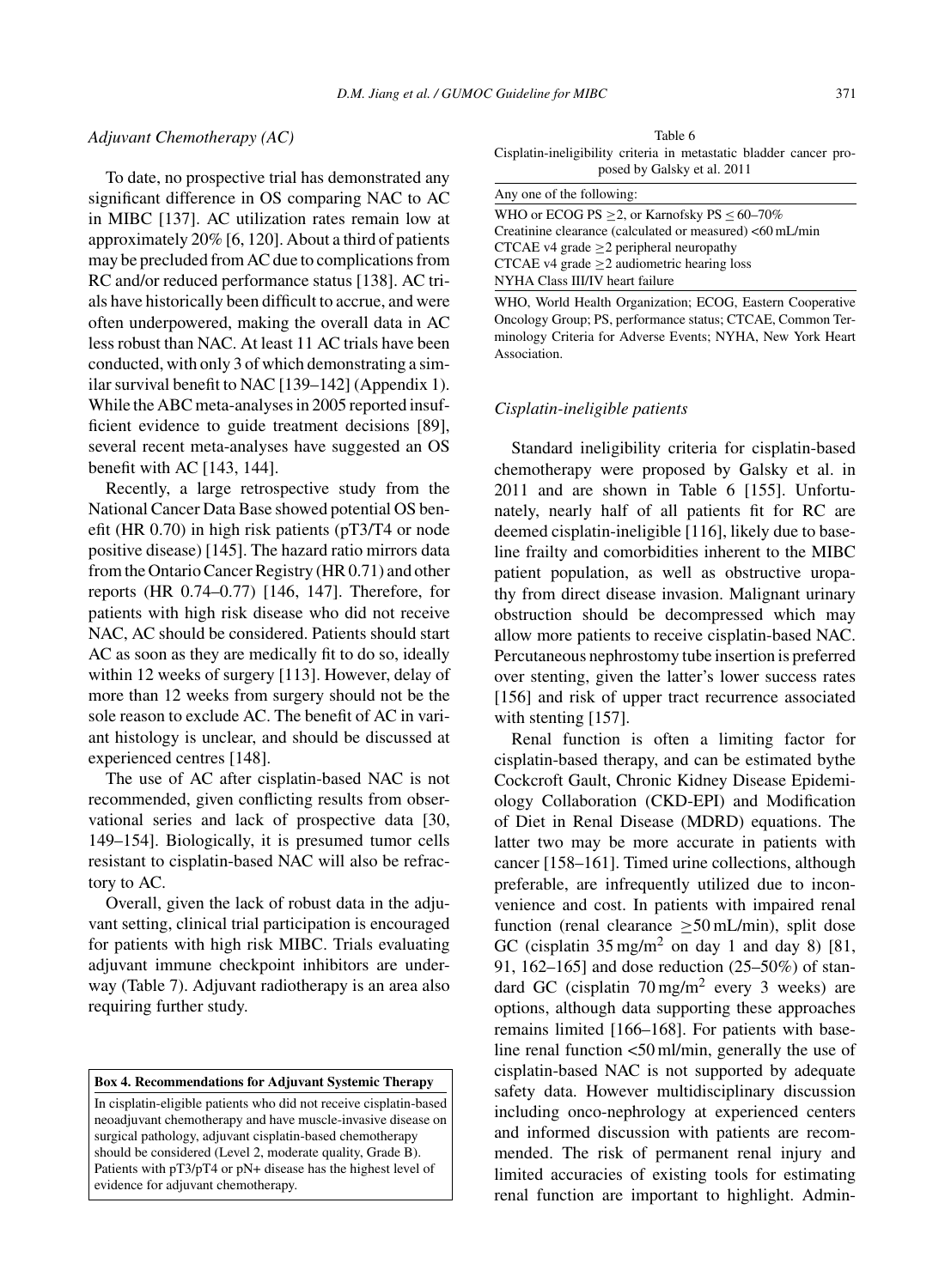istering cisplatin in patients with renal function of <40 ml/min is not recommended given lack of safety data. Some reports suggest cisplatin-based NAC can be administered to patients undergoing hemodialysis with appropriate dose reduction [169], and these patients should be treated at experienced centers.

Carboplatin-based perioperative chemotherapy should not be offered, given the lack of evidence for a survival benefit [170], unnecessary toxicity and risk of delaying local definitive therapy. Multiple studies have shown inferior outcomes with carboplatincompared to cisplatin-based chemotherapy in UCB [171–174, 99]. The SWOG S0219 study evaluated neoadjuvant carboplatin, gemcitabine and paclitaxel showed that 60% of patients with clinical T0 disease had residual cancer at cystectomy, and survival rates were only 60% at 2 years [136].

#### **Box 5. Recommendations for Systemic Therapy in cisplatin-ineligible patients**

Patients with calculated renal function of 50–60 ml/min, or measured creatinine clearance of 50–60 ml/min using a 24 hour urine collection, who are otherwise cisplatin-eligible may be considered for neoadjuvant or adjuvant cisplatin-based chemotherapy (Level 2, low quality, Grade C). In cisplatin-ineligible MIBC patients, definitive local therapy alone (cystectomy or trimodality therapy) or enrollment in a clinical trial is recommended (Level 2, moderate quality, Grade B).

# *Variant histology*

Given the rarity of variant histology, data guiding the management of these tumors are limited to observational studies only. Variant histologies generally have worse prognosis and more upstaging at the time of surgery compared to conventional UCB [175–177]. Pure variant histology may have inferior OS compared to mixed variant histologies treated with RC [54].

The benefit of cisplatin-based NAC in variant histology is not clearly established. Neuroendocrine (or small cell carcinoma) variants have a high tendency for systemic relapse. Tumors with pure, mixed neuroendocrine histology, and neuroendocrine differentiation should be treated with neoadjuvant cisplatin etoposide similar to small cell lung cancer, which leads to pathologic downstaging in 60–80% of patients [178, 179]. Management of neuroendocrine variants is outlined in a separate consensus guideline from GUMOC [180]. Pure non-bilharzial squamous cell carcinomas responds poorly to NAC and radiation, thus should be treated with upfront

RC [181–185]. Research is ongoing to identify distinct clinical phenotypes and novel therapeutic targets [186]. On the other hand, urothelial tumors with squamous and glandular differentiation often respond to NAC [187-192]. The SWOG S8710 trial evaluating neoadjuvant MVAC included 59 patients with mixed nonurothelial histologies (such as squamous or glandular differentiation) and showed a significant benefit in OS in this cohort [187]. Many experts on this panel considered these data as moderate or high level evidence supporting the use of NAC in this setting. Bladder adenocarcinoma is rare, and surgery is the main treatment modality for both urachal and non-urachal adenocarcinomas [193–196]. Urachal adenocarcinoma is covered in a separate review by the CUA and GUMOC [197]. Supporting evidence for OS benefit of NAC is limited or has conflicting results in micropapillary [198–202], plasmacytoid [203–208], nested [209, 210], and sarcomatoid variants [177, 211–213], thus recommendations cannot be made in these settings at this time. Local definitive therapy may be the most important component of curative therapy. Data is limited with respect to the benefit of TMT for tumors of variant histology, and therefore no definitive recommendations were made. RC should be considered for these cases. If feasible, multidisciplinary discussion at experienced academic centres and enrollment in clinical trials should be sought for these patients.

#### **Box 6. Recommendations for Systemic Therapy for Variant Histology**

Patients with resectable pure squamous cell carcinoma and adenocarcinoma of the bladder should be considered for upfront surgery (Level 3, low quality, Grade C). Cisplatin-based neoadjuvant chemotherapy is recommended for resectable pure neuroendocrine, neuroendocrine histology mixed with urothelial carcinoma, and tumors with neuroendocrine differentiation (Level 2, moderate quality, Grade C).

Cisplatin-based neoadjuvant chemotherapy should be considered for urothelial tumors with squamous and glandular differentiation (Level 3, low quality, Grade C).<sup>#</sup>

 $*$ Level of consensus: Level 3, low quality, Grade C – 60%; Level 2, moderate/high quality, Grade B – 20%; Level 1, high quality, Grade  $A - 15\%$ ; no response – 5%.

# **DEFINITIVE LOCAL THERAPY**

# *Radical cystectomy and bilateral pelvic lymph node dissection*

Following NAC, RC with bilateral pelvic lymph node dissection (PLND) remains the historical stan-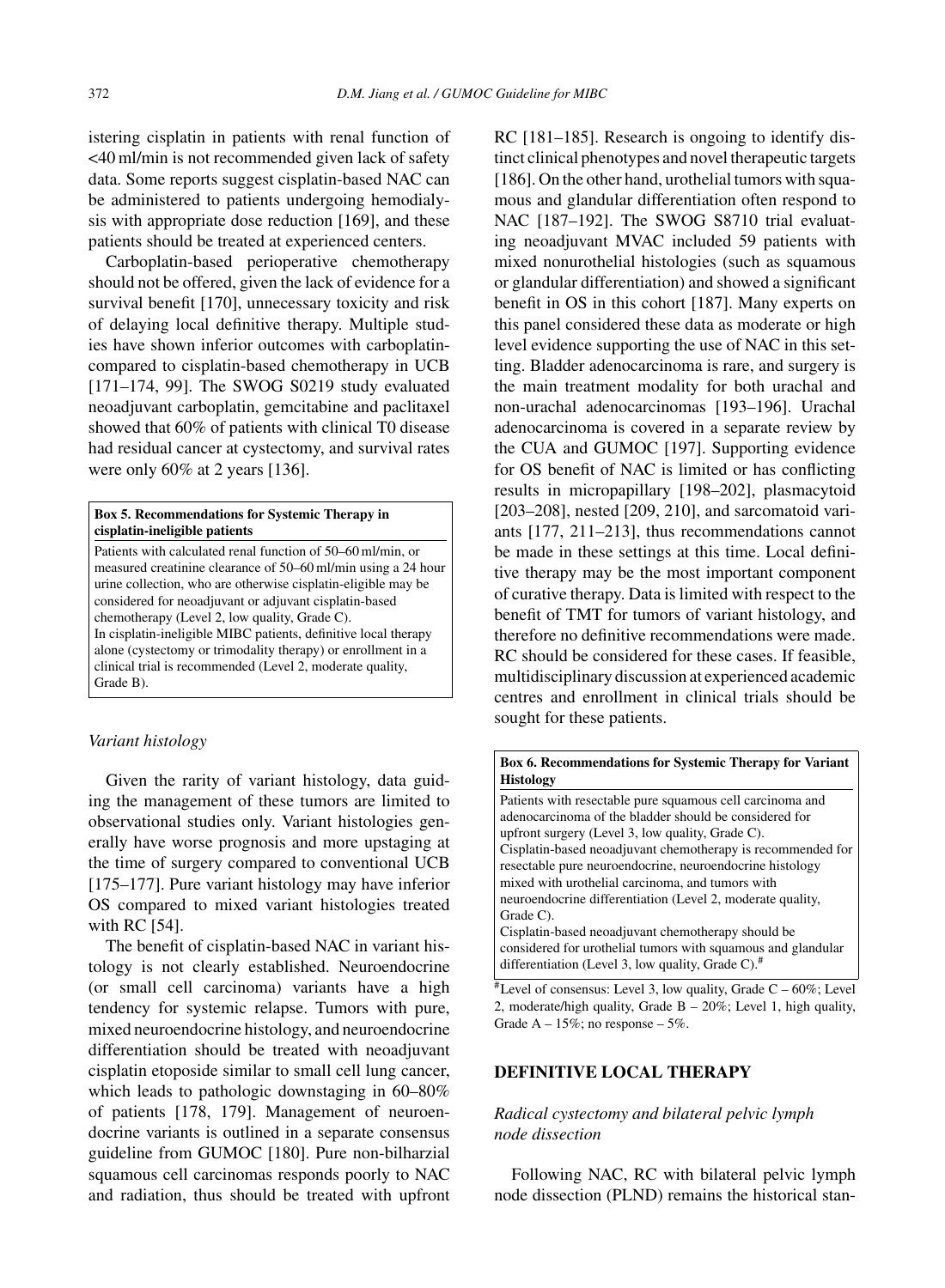#### Table 7

Currently active and completed trials evaluating checkpoint inhibitors and targeted therapies in muscle invasive bladder cancer (based on search on clinicaltrials.gov on May 6, 2020 for "muscle invasive bladder cancer" and "muscle-invasive bladder cancer" start date "01/01/2010 to 05/06/2020"). Trials with recruiting centres in Canada are marked with \*\*

| Neoadjuvant                                |            |                                                                                                                                                                                                                                               | Cisplatin<br>eligible | Cisplatin<br>ineligible or<br>declined | Trial<br>status                        |
|--------------------------------------------|------------|-----------------------------------------------------------------------------------------------------------------------------------------------------------------------------------------------------------------------------------------------|-----------------------|----------------------------------------|----------------------------------------|
| NCT03924895(KEYNOTE<br>$905$ <sup>**</sup> | Phase III  | Neoadjuvant pembrolizumab 200mg iv every<br>3 weeks for 3 cycles + adjuvant for 14                                                                                                                                                            | No                    | Yes                                    | Recruiting                             |
| NCT03924856(KEYNOTE<br>$866$ <sup>**</sup> | Phase III  | cycles<br>Neoadjuvant GC+/- pembrolizumab 200 mg<br>iv every 3 weeks for 4 doses                                                                                                                                                              | Yes                   | No                                     | Recruiting                             |
| NCT02736266(PURE-<br>01)                   | Phase II   | Neoadjuvant pembrolizumab 200 mg iv<br>every 3 weeks for 3 doses                                                                                                                                                                              | Yes                   | Yes                                    | Recruiting;<br>reported                |
| NCT03212651<br>(PANDORE)                   | Phase II   | Neoadjuvant pembrolizumab 200 mg                                                                                                                                                                                                              | N <sub>0</sub>        | Yes                                    | Active, not<br>recruiting              |
| NCT02690558 (LCCC<br>1520)                 | Phase II   | Neoadjuvant pembrolizumab 200 mg IV<br>every 3 weeks for 4 cycles + GC                                                                                                                                                                        | Yes                   | No                                     | Recruiting                             |
| NCT02365766 (HCRN<br>GU14-188)             | Phase I/II | Neoadjuvant pembrolizumab 200 mg IV<br>every 3 weeks for 4 cycles $+$ GC or<br>gemcitabine                                                                                                                                                    | Yes                   | Yes                                    | Active, not<br>recruiting;<br>reported |
| NCT03832673<br>(PECULIAR)                  | Phase II   | Neoadjuvant pembrolizumab 200 mg IV<br>every 3 weeks for 3 cycles + epacadostat<br>300 mg BID po every 28 days for 3 cycles                                                                                                                   | Yes                   | Yes                                    | Not yet<br>recruiting                  |
| NCT03978624<br>(LCCC1827)                  | Phase II   | Neoadjuvant pembrolizumab 200 mg IV<br>every 3 weeks for 2 doses + entinostat<br>5 mg po weekly for 3 weeks                                                                                                                                   | No                    | Yes                                    | Recruiting                             |
| NCT03661320<br>(ENERGIZE)**                | Phase III  | Neoadjuvant chemotherapy +/- nivolumab,<br>BMS-986205; adjuvant nivolumab,<br>BMS-986205                                                                                                                                                      | Yes                   | No                                     | Recruiting                             |
| NCT04209114<br>$(CA045-009)$ **            | Phase III  | Neoadjuvant nivolumab + NKTR-214                                                                                                                                                                                                              | No                    | Yes                                    | Recruiting                             |
| NCT03294304<br>$(BLASST-1)$                | Phase II   | Neoadjuvant nivolumab 360 mg iv every 3<br>weeks $+$ GC for 4 cycles                                                                                                                                                                          | Yes                   | No                                     | Active, not<br>recruiting;<br>reported |
| NCT03558087 (HCRN<br>GU16-257)             | Phase II   | Neoadjuvant nivolumab 360 mg iv every 3<br>weeks + GC for 4 cycles. Maintenance<br>nivolumab 240 mg every 2 weeks for up to<br>8 cycles                                                                                                       | Yes                   | No                                     | Recruiting                             |
| NCT03520491 (MSKCC<br>$18-042$             | Phase II   | Neoadjuvant nivolumab 3 mg/kg every 2<br>weeks for 5 cycles, or nivolumab<br>$1mg/kg + ipilimumab$ 3 mg/kg every 6<br>weeks for 2 cycles, or nivolumab<br>$1 \text{ mg/kg} + \text{iplimumab } 3 \text{ mg/kg}$ every 3<br>weeks for 3 cycles | No                    | Yes                                    | Recruiting                             |
| NCT03387761<br>(NABUCCO)                   | Phase I    | Neoadjuvant nivolumab, ipilimumab at<br>1 mg/kg or 3 mg/kg                                                                                                                                                                                    | No                    | Yes                                    | Recruiting;<br>reported                |
| NCT02845323 (J1682)                        | Phase II   | Neoadjuvant nivolumab 240 mg<br>$iv +$ urelumab 8 mg every 2 weeks for 2<br>cycles                                                                                                                                                            | No                    | Yes                                    | Recruiting                             |
| NCT03532451 (PrE0807)                      | Phase I    | Neoadjuvant nivolumab 480 mg iv+/-<br>lirilumab 240 mg IV every 4 weeks for 2<br>doses                                                                                                                                                        | No                    | Yes                                    | Recruiting                             |
| NCT03518320<br>$(TAR-200-104)$             | Phase I    | Neoadjuvant nivolumab every week for 4<br>cycles + GemRIS/TAR 200                                                                                                                                                                             | No                    | Yes                                    | Active, not<br>recruiting              |
| NCT02662309<br>(ABACUS)                    | Phase II   | Neoadjuvant atezolizumab every 3 weeks for<br>2 cycles                                                                                                                                                                                        | No                    | Yes                                    | Active, not<br>recruiting;<br>reported |
| NCT02451423 (UCSF<br>14524)                | Phase II   | Neoadjuvant atezolizumab 1200 mg every 3<br>weeks for 2 or 3 doses                                                                                                                                                                            | No                    | Yes                                    | Recruiting                             |
| NCT04289779 (ABATE)                        | Phase II   | Neoadjuvant atezolizumab1200 mg IV every<br>3 weeks for 3 cycles + cabozantinib 40 mg<br>orally daily for 3 cycles                                                                                                                            | No                    | Yes                                    | Recruiting                             |

(*Continued*)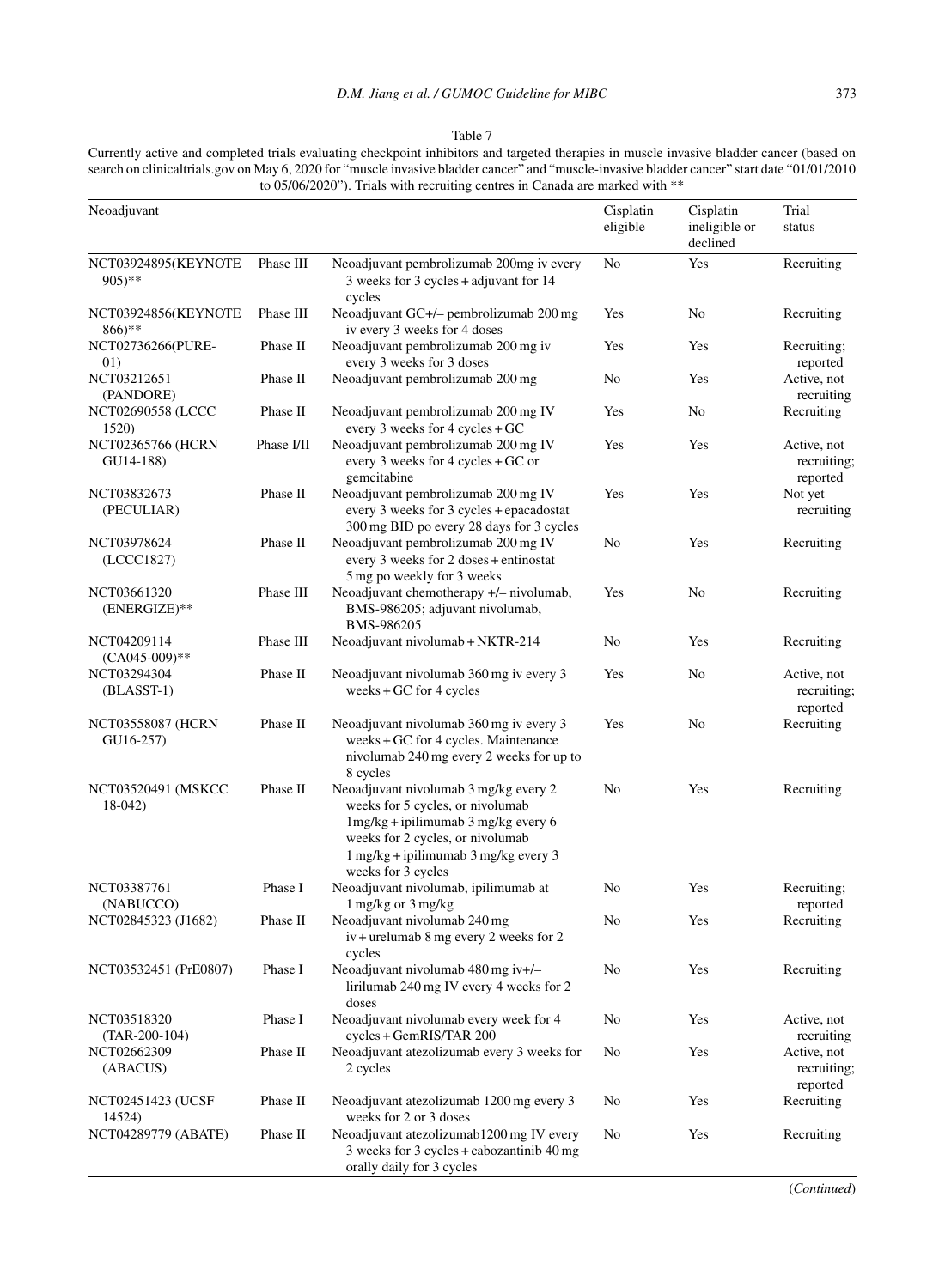|  | Table 7     |  |  |
|--|-------------|--|--|
|  | (Continued) |  |  |

| Neoadjuvant                       |            |                                                                                                                                         | Cisplatin<br>eligible        | Cisplatin<br>ineligible or<br>declined | Trial<br>status                        |
|-----------------------------------|------------|-----------------------------------------------------------------------------------------------------------------------------------------|------------------------------|----------------------------------------|----------------------------------------|
| NCT02989584 (MSKCC<br>$16-1428$   | Phase I/II | Neoadjuvant atezolizumab + GC or 4 cycles                                                                                               | Yes                          | No                                     | Recruiting                             |
| NCT03732677<br>$(NIAGARA)**$      | Phase III  | Neoadjuvant GC+/- durvalumab, adjuvant<br>durvalumab                                                                                    | Yes                          | No                                     | Recruiting                             |
| NCT03234153<br>(NITIMIB)          | Phase II   | Neoadjuvant durvalumab 1500 mg<br>$iv$ + tremelimumab 75 mg iv every 4<br>weeks for 4 cycles                                            | No                           | Yes                                    | Active, not<br>recruiting              |
| NCT03472274<br>(DUTRENEO)         | Phase II   | Neoadjuvant durvalumab<br>1500 mg + tremelimumab 75mg every 4<br>weeks $\times$ 3 cycles or cisplatin-based chemo                       | Yes                          | No                                     | Recruiting                             |
| NCT02812420<br>$(NCI-2016-01147)$ | Phase I    | Neoadjuvant durvalumab<br>1500 mg + tremelimumab 75 mg on weeks<br>1 and 5                                                              | No                           | Yes                                    | Active, not<br>recruiting;<br>reported |
| NCT03534492<br>(NEODURVARIB)      | Phase II   | Neoadjuvant durvalumab 1500 mg iv every 4<br>weeks + olaparib $300 \text{ mg BID}$ for up to 2<br>months                                | Yes                          | No                                     | Completed;<br>reported                 |
| NCT03773666<br>(BLASST-2)         | Phase I    | Neoadjuvant durvalumab every 2 weeks+/-<br>Oleclumab                                                                                    | No                           | Yes                                    | Recruiting                             |
| NCT03674424 (AURA)                | Phase II   | Neoadjuvant avelumab 10 mg/kg every 2<br>weeks+/- ddMVAC/GC/GP                                                                          | Yes                          | Yes                                    | Recruiting                             |
| NCT03473730 (MDACC<br>2017-0688)  | Phase I    | Neoadjuvant daratumumab IV weekly for 4<br>weeks                                                                                        | No                           | Yes                                    | Recruiting                             |
| NCT04099589<br>(NCC2121)          | Phase II   | Neoadjuvant toripalimab 240 mg injection<br>ever 3 weeks for $2-4$ cycles + GC                                                          | Yes                          | No                                     | Recruiting                             |
| NCT03288545(EV-103)               | Phase I    | Neoadjuvant enfortumab vedotin (cohort H)<br>Neoadjuvant enfortumab<br>vedotin + pembrolizumab (cohort J)                               | No                           | Yes                                    | Recruiting                             |
| Adjuvant                          |            |                                                                                                                                         | <b>Cisplatin</b><br>eligible | Cisplatin<br>ineligible<br>or declined | <b>Trial status</b>                    |
| NCT03244384<br>(AMBASSADOR)       | Phase III  | Adjuvant pembrolizumab every 3 weeks for<br>up to 18 cycles, or observation                                                             | No                           | Yes                                    | Recruiting                             |
| NCT02632409<br>(Checkmate 274)    | Phase III  | Adjuvant nivolumab                                                                                                                      | No                           | Yes                                    | Active, not<br>recruiting              |
| NCT02450331<br>(IMvigor010)       | Phase III  | Adjuvant atezolizumab 1200 mg every 3<br>weeks up to 1 year                                                                             | Yes                          | Yes                                    | Active, not<br>recruiting              |
| <b>Trimodality Therapy</b>        |            |                                                                                                                                         | <b>Cisplatin</b><br>eligible | Cisplatin<br>ineligible<br>or declined | <b>Trial status</b>                    |
| NCT04241185<br>(KEYNOTE-992)      | Phase III  | Concurrent pembrolizumab 400 mg every 6<br>weeks + cisplatin, 5FU MMC, or<br>gemcitabine                                                | Yes                          | Yes                                    | Recruiting                             |
| NCT02662062(PCR-<br>MIB)          | Phase II   | Concurrent pembrolizumab 200 mg every 3<br>weeks + cisplatin, pembrolizumab<br>continued until 12 weeks                                 | Yes                          | Yes                                    | Recruiting                             |
| NCT02621151 (NYU<br>15-00220)     | Phase II   | Concurrent pembrolizumab 200 mg every 3<br>weeks for 3 doses + gemcitabine                                                              | Yes                          | Yes                                    | Recruiting                             |
| NCT02560636(PLUMMB)               | Phase I    | Concurrent pembrolizumab 100–200 mg<br>every 3 weeks starting 2 weeks prior to<br>radiotherapy, continued for a maximum of<br>12 months | Yes                          | Yes                                    | Active, not<br>recruiting              |
| NCT03993249 (HGCG<br>0000020479)  | Phase II   | Concurrent nivolumab and standard of care<br>chemoradiotherapy                                                                          | Yes                          | Yes                                    | Recruiting                             |

(*Continued*)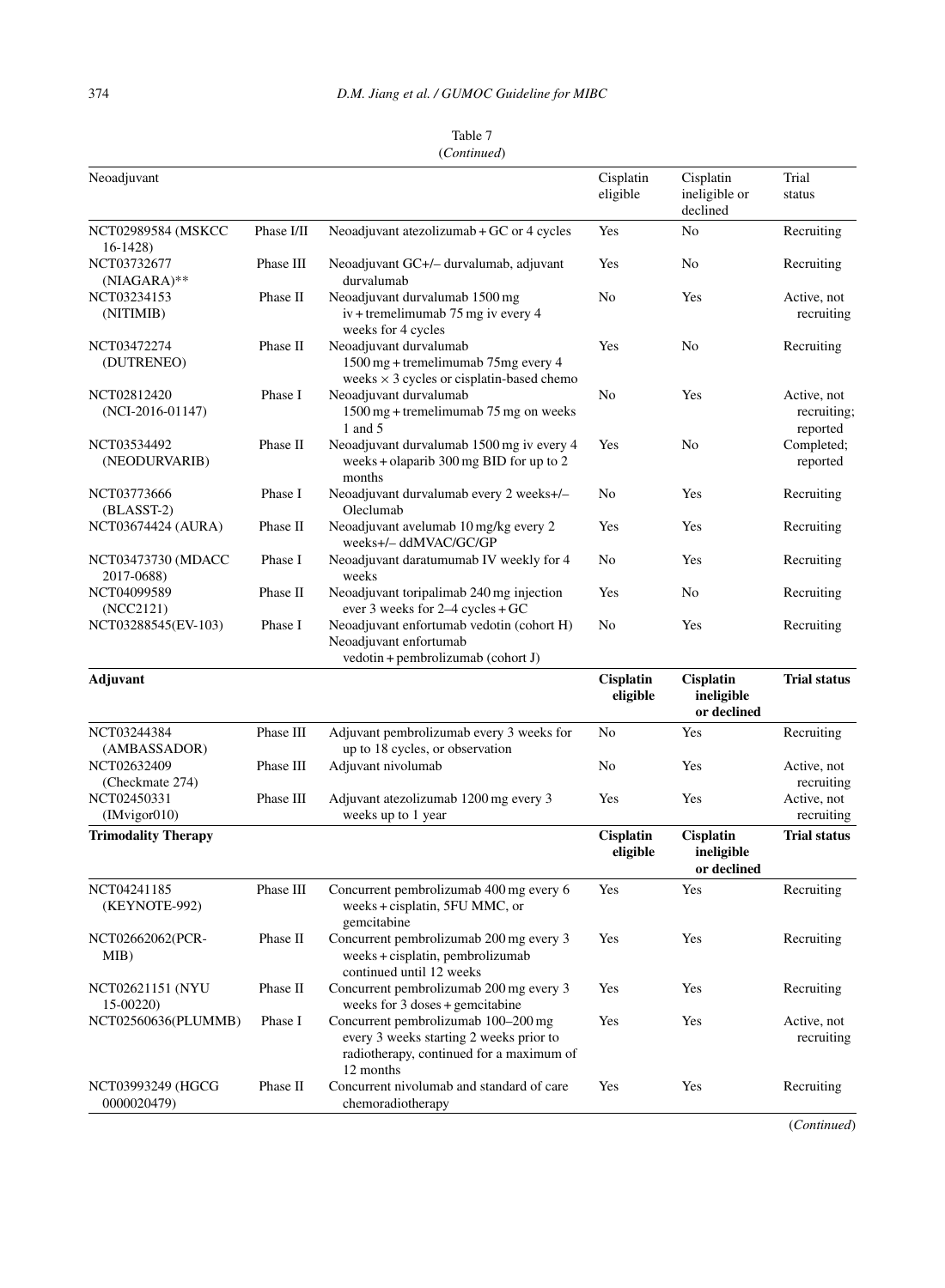| Table 7     |
|-------------|
| (Continued) |

| <b>Trimodality Therapy</b>                         |            |                                                                                                                                                                                                                                                                                   | <b>Cisplatin</b><br>eligible | <b>Cisplatin</b><br>ineligible<br>or declined | <b>Trial status</b>       |
|----------------------------------------------------|------------|-----------------------------------------------------------------------------------------------------------------------------------------------------------------------------------------------------------------------------------------------------------------------------------|------------------------------|-----------------------------------------------|---------------------------|
| NCT03844256(CRIMI)                                 | Phase I/II | Concurrent nivolumab 480 mg every 4 weeks,<br>or nivolumab 3 mg/kg and ipilimumab<br>1 mg/kg every 3 weeks, or nivolumab<br>1 mg/kg and ipilimumab 3 mg/kg every 3<br>weeks, combined with MMC and<br>capecitabine. Optional nivolumab every 4<br>weeks for a maximum of 52 weeks | <b>Yes</b>                   | Yes                                           | Recruiting                |
| NCT03775265(SWOG<br>S1806)                         | Phase III  | Concurrent atezolizumab ever 3<br>weeks + chemotherapy (GC or 5FU MMC).<br>Atezolizumab continued for a maximum of<br>6 months                                                                                                                                                    | Yes                          | Yes                                           | Recruiting                |
| NCT03620435<br>$(ML-39576)$ **                     | Phase II   | Concurrent at ezolizumab 1200 mg iv every 3<br>weeks, continued for a maximum of 1 year                                                                                                                                                                                           | Yes                          | Yes                                           | Recruiting                |
| NCT04186013<br>(ATEZOBLADDERP-<br><b>RESERVE</b> ) | Phase II   | Concurrent atezolizumab 1200 mg iv every 3<br>weeks for 6 doses                                                                                                                                                                                                                   | No                           | <b>Yes</b>                                    | Recruiting                |
| NCT03702179<br>(IMMUNOPRE-<br>SERVE)               | Phase II   | Concurrent durvalumab 75 mg plus<br>tremelimumab 75 mg every 4 weeks for 3<br>doses                                                                                                                                                                                               | Yes                          | $Yes+$                                        | Recruiting                |
| NCT03747419 (DFCI<br>$18-464$                      | Phase II   | Concurrent avelumab every 2 weeks for 6<br>doses                                                                                                                                                                                                                                  | No                           | Yes                                           | Recruiting                |
| NCT03617913 (MC1752)                               | Phase II   | Concurrent avelumab every 2 weeks for 10<br>courses + 5FU MMC or cisplatin                                                                                                                                                                                                        | Yes                          | Yes                                           | Active, not<br>recruiting |
| NCT04073160 (TRIO<br>Bladder)                      | Phase I    | Neoadjuvant durvalumab 1500 mg plus<br>tremelimumab 75 mg every 4 weeks<br>followed by concurrent durvalumab<br>1500 mg every 4 weeks, based on molecular<br>subtypes. Durvalumab may be continued for<br>a maximum of 1 year                                                     | Yes                          | Yes                                           | Not yet<br>recruiting     |
| NCT03171025(NEXT)                                  | Phase II   | Adjuvant nivolumab iv 480 mg every 4 weeks<br>for a maximum of 12 months.                                                                                                                                                                                                         | Yes                          | Yes                                           | Recruiting                |
| NCT03697850(BladderSpar) Phase II                  |            | Adjuvant atezolizumab 1200 mg ever 3 weeks<br>for a maximum of 12 months                                                                                                                                                                                                          |                              |                                               |                           |
| NCT03768570(CCTG<br>$BL13$ <sup>**</sup>           | Phase II   | Adjuvant durvalumab 1500 mg every 4 weeks<br>for a maximum of 12 months                                                                                                                                                                                                           | Yes                          | $Yes+$                                        | Recruiting                |

ddMVAC, dose dense methotrexate, vinblastine, doxorubicin, and cisplatin; GC, gemcitabine cisplatin; GP, gemcitabine paclitaxel; 5FU, 5-fluorouracil; MMC, mitomycin. <sup>+</sup>except poor ECOG and neuropathy ≥Grade 2.

dard local definitive therapy approach in patients with MIBC [7, 214–216]. PLND should include removal of pelvic nodes up to the common iliac bifurcation (internal, external, and obturator nodes), although the optimal extent of lymphadenectomy is not established [217–221]. Some authors have proposed thresholds of 10 to 16 removed lymph nodes (as a surrogate for surgical quality) for adequate pathological staging and optimal survival outcomes [45, 218, 222–224]. In patients with pelvic or retroperitoneal node positive disease, the role of postchemotherapy lymph node resection may be limited [131].

#### *Trimodality therapy (TMT)*

Multiple bladder preservation options exist including radical TURBT, radiotherapy alone, and "tetramodal" therapy consisting of TURBT, chemoradiation and partial cystectomy [225]. However TMT is the most favored approach as it offers the highest curative potential with the highest level of supporting data.

TMT consists of maximal TURBT followed by definitive chemoradiotherapy [123, 226, 227], with salvage cystectomy reserved for localized bladder relapse. Radiotherapy is typically given with total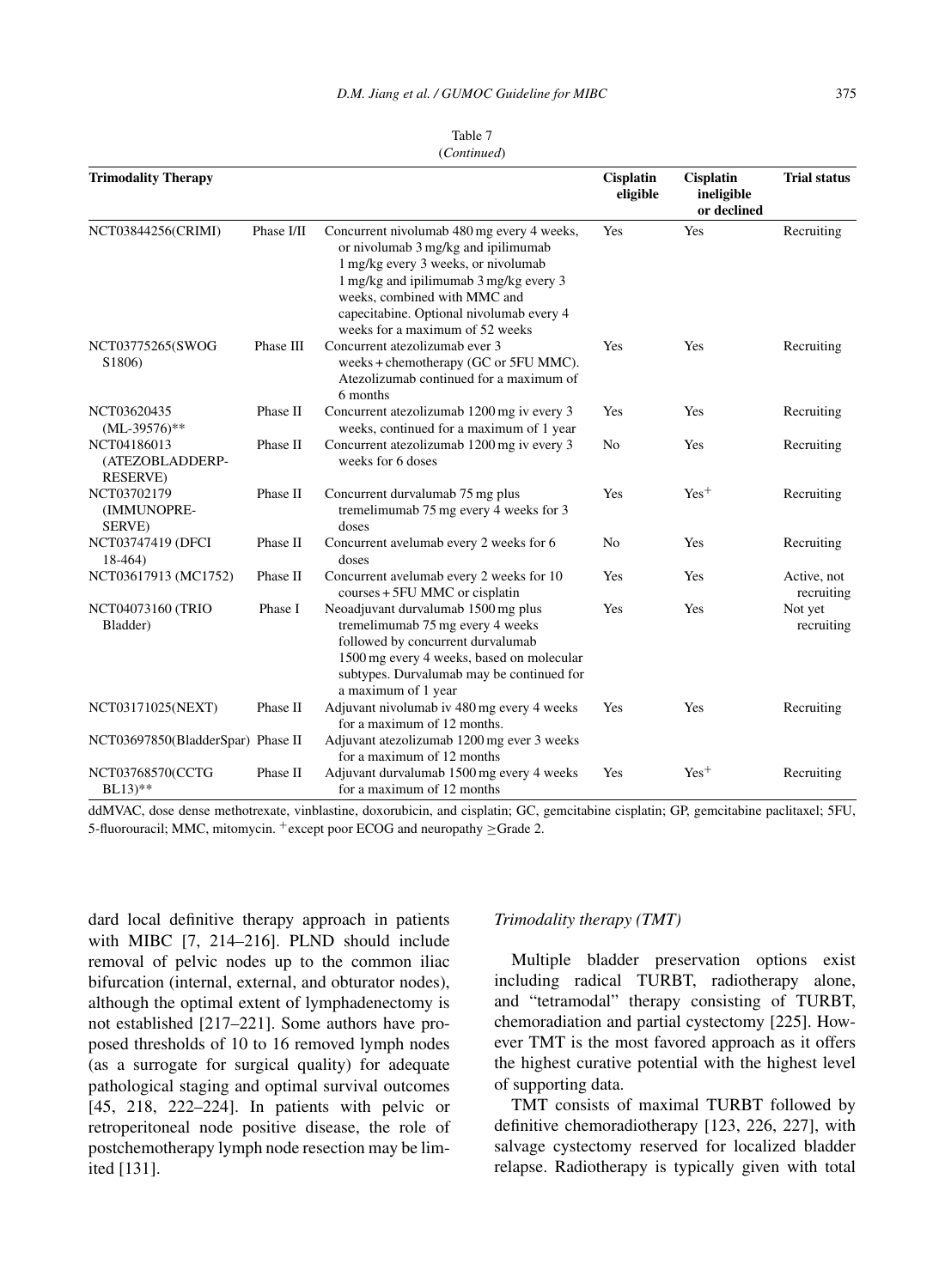#### **Box 7. Recommendations for Definitive Local Therapy**

Radical cystectomy with bilateral pelvic lymphadenectomy should be offered to patients with resectable MIBC (Level 1, high quality, Grade A).

Although direct comparisons are lacking, trimodality therapy should be offered as an accepted and reasonable alternative to radical cystectomy in select patients ideally meeting the following criteria: small (<5 cm) and unifocal tumor, absence of extensive CIS, no hydronephrosis, good bladder function, no prior pelvic radiotherapy, and compliance for regular cystoscopy surveillance (Level 2, high quality, Grade B). Patients who are not candidates for or who decline radical cystectomy should be offered trimodality therapy if feasible (Level 2, high quality, Grade B).

Options for radiosensitizing agents in trimodality therapy include cisplatin (either 100 mg/m2 every 3 weeks [Level 1, high quality, Grade A], or  $35-40$  mg/m<sup>2</sup> weekly [Level 2, moderate quality, Grade B]), 5-FU with mitomycin (Level 1, high quality, Grade A), or single agent weekly gemcitabine 100 mg/m2 (Level 2, moderate quality, Grade B).

doses of  $60 \text{ Gy } (2 \text{ Gy/day})$  or above delivered to the bladder and/or pelvic lymph nodes, or 55 Gy (2.75 Gy/day) delivered to the bladder alone. Concurrent systemic therapy improves local control [123, 228], and possibly OS [229–231], although no standard regimen exists. Concurrent cisplatin was used in the RTOG, National Cancer Institute of Canada (NCIC) and Trans Tasman Radiation Oncology Group (TROG) trials, and is the most commonly used radiosensitizer [124, 227, 228, 230, 232–235]. Concurrent cisplatin can be administered as  $35-40$  mg/m<sup>2</sup> weekly or  $100$  mg/m<sup>2</sup> every 3 weeks. The use of concurrent 5-fluorouacil plus mitomycin C (5-fluorouracil administered as a continuous infusion at  $500$  mg/m<sup>2</sup> daily on days 1 to 5 and 16–20 of radiotherapy, mitomycin administered as an intravenous bolus dose of  $12 \text{ mg/m}^2$  on day 1) is supported by a large randomized phase III trial [123]. Low dose gemcitabine [236–239] is another alternative especially in more frail patients. Comparative trials are needed to elucidate the optimal radiosensitizer in TMT.

Adequate level 1 evidence directly comparing RC with TMT is lacking after the SPARE trial failed to accrue [240], RC remains the most commonly used treatment approach and the historical standard [241, 242]. For patients who are ineligible for RC, or desire bladder preservation, TMT is the preferred bladder-sparing approach. Radiotherapy alone in the treatment of localized MIBC is only acceptable in extremely frail patients who are ineligible for both RC and TMT.

Ideal candidates for TMT are patients with 1) cT2 with tumors  $<$  5 cm [243], 2) solitary tumors without extensive carcinoma *in situ* (CIS) [244–246], 3) minimal to no hydronephrosis [124, 247], 4) good bladder function [243], 5) completion of maximal TURBT without visible residual tumor [229, 246, 248, 249], and 6) agreeable to long-term surveillance with regular cystoscopy and imaging [243]. TMT is likely equivalent to RC in these patients, as shown by data with long-term follow up [229, 243, 250–255], and up to 89% of patients successfully retain their native bladders [243]. Short-term treatment mortality likely favors TMT, especially in elderly patients [256]. Patients should be carefully selected for TMT (and NAC) through a multidisciplinary approach in experienced centres [257]. A multidisciplinary bladder clinic has been shown to significantly impact treatment selection and has potential to improve patient outcomes [119].

#### **POST-TREATMENT SURVEILLANCE**

Surveillance enables early detection of recurrences and curative-intent salvage therapy. It also serves to monitor the development of a second primary and metachronous upper tract malignancy after local definitive therapy which occurs in 5% of patients [258]. Currently, the optimal frequency, modality and duration of surveillance is subject to debate given lack of robust evidence [8, 9,12, 16, 79, 259–261]. Suggested surveillance protocols are included to emphasize the overall importance of surveillance, provide some general guidance and promote care standardization, however these recommendations are based on very limited data. Risk of disease recurrence and patient preference should also be considered. Ultimately prospective clinical trials are needed to elucidate the optimal surveillance approach in MIBC.

CT of the abdomen and pelvis with or without intravenous contrast together with excretory imaging can be employed to evaluate both upper tract and abdominopelvic recurrences, and is the preferred imaging modality for surveillance. The optimal surveillance chest imaging (chest X ray or CT chest) is unknown.

Following RC, up to 20% of patients develop local recurrence, and 50% develop distant recurrences (most commonly to bone, distant lymph nodes, and lung) [78, 262]. Most recurrences occur within the first 2–3 years. Late recurrences (or development of a new primary) can rarely occur [79, 260, 263], although there is scant data to guide surveillance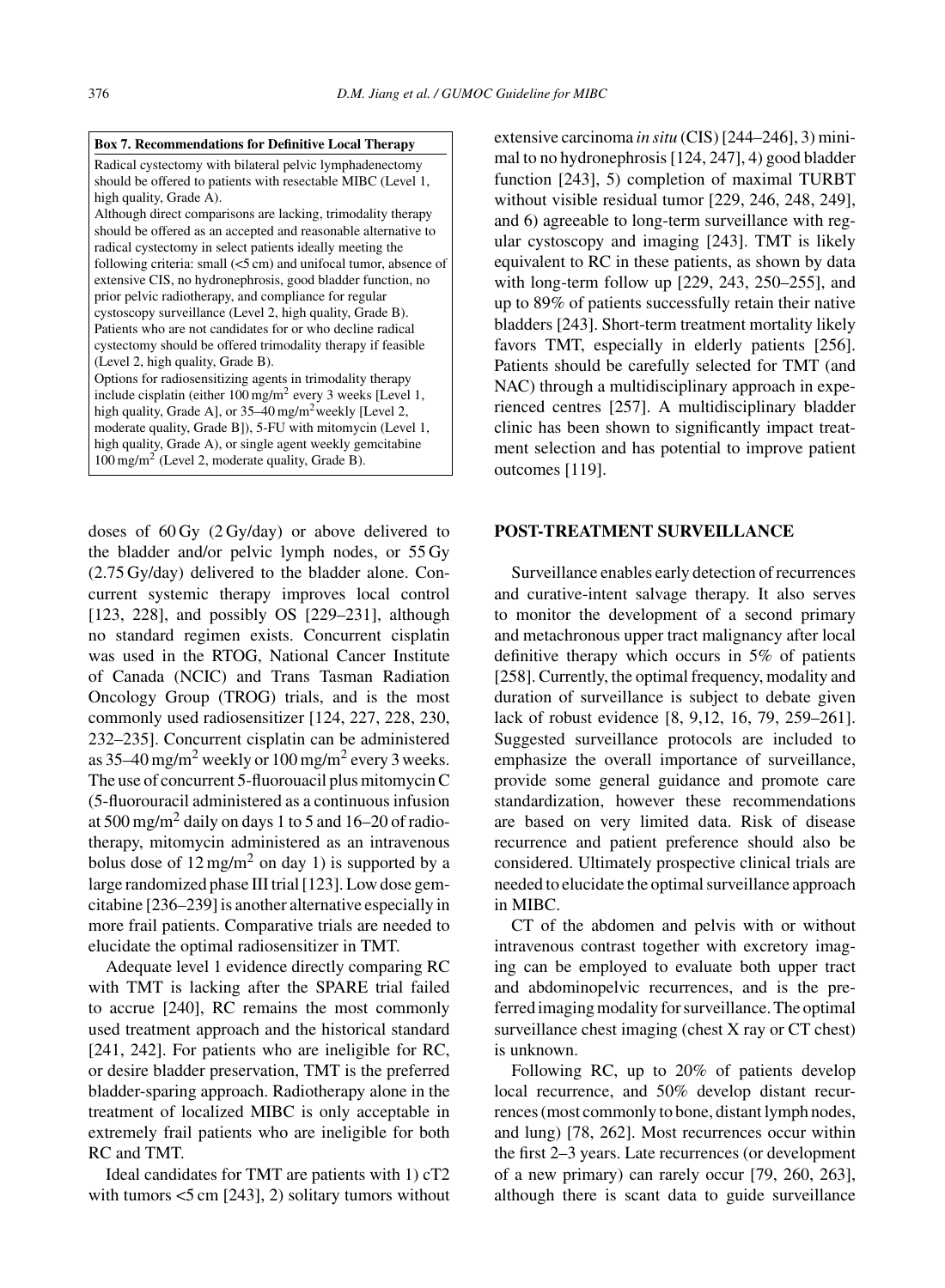beyond 5 years. A risk-adapted strategy based on pathological stage can be employed, although further prospective studies are needed for validation [12, 79, 259–261, 264]. Multivariate nomograms including additional prognostic factors may be more accurate in predicting an individual's survival following RC, compared to pathologic stage alone [265].

Local recurrence after TMT can be either NMIBC or MIBC. Recurrent NMIBC should be managed according to usual guidelines, including TURBT and adjuvant intravesical therapy as indicated. Recurrent MIBC and some higher risk NMIBC can be successfully salvaged with RC. Therefore, all patients require close cystoscopic surveillance post TMT. Based on published TMT surveillance protocols [123, 243, 248, 252] and extrapolating from the NMIBC setting, cystoscopy and urine cytology are generally recommended every 3–6 months for the first three years followed by every 6 months for two additional years, and annually thereafter. Delayed local recurrence (or development of a new primary) at 10 years have been reported in up to 10% of patients following TMT, therefore long term cystoscopic surveillance may be warranted [250, 252].

#### **Box 8. Recommendations for Surveillance**

Surveillance following radical cystectomy should include history, physical exam, blood work, and surveillance CT abdomen pelvis and chest imaging (Level 4, very low quality, Grade C).

Based on expert consensus, a suggested surveillance protocol following radical cystectomy includes CT abdomen pelvis and chest imaging every 3–6 months for the first 3 years, every 6 months for 2 additional years, then annually thereafter(Level 4, very low quality, Grade C). A risk based surveillance approach can be considered.

Based on expert consensus, a suggested surveillance protocol following trimodality therapy includes urine cytology, cystoscopy, CT abdomen pelvis and chest imaging every 3–6 months for the first 3 years, every 6 months for 2 additional years, then annually thereafter (Level 4, very low quality, Grade C).

# **FUTURE DIRECTIONS**

# *Immune checkpoint inhibitors (CPIs) and targeted therapies*

The landscape of UCB has changed rapidly in recent years with the use of CPIs, with multiple agents approved since 2016. Pembrolizumab was shown to have a 3-month OS advantage over chemotherapy in the second line metastatic setting by the

Keynote 045 phase III trial [266]. In the neoadjuvant setting, pembrolizumab (PURE-01 trial) and atezolizumab (ABACUS trial) have phase II data demonstrating pCR rates of 42% and 29% respectively, with acceptable toxicity profile [267, 268]. In the PURE-01 trial, all treated patients underwent RC. In the ABACUS trial, 2 out of 74 patients treated died prior to RC, 1 was treatment related. Another 3 had clinical deterioration, 1 experienced disease progression prior to RC. Combination CPI with nivolumab and iplimumab was evaluated in the phase Ib trial NABUCCO. Among 24 patients with clinical stage T3/4 or N + MIBC 46% achieved pCR (60% in PD-L1+, and 22% in PD-L1– group), and all underwent RC [269]. Ipilimumab, a CTLA-4 inhibitor, has also been tested as monotherapy [270]. Although 66.7% patients were downstaged at cystectomy, preoperative ipilimumab produced grade 3 toxicity in 4 out of 12 patients, and 2 experienced surgical delays due to toxicity. Durvalumab and tremelimumab was also evaluated as a neoadjuvant regimen in a single arm trial [271]. Among 35 patients, 9 (43%) achieved pCR, 14 (67%) had downstaging, 2 (7%) resulted in surgery delay for >30 days. In a phase Ib/II trial, combination pembrolizumab with chemotherapy was administered in 40 patients prior to RC [272]. There were 5 patients who did not proceed with RC (4 refused, 1 due to adverse event). Downstaging to  $\langle T2 \rangle$  disease occurred in 22 patients (61%), and pCR occurred in 16 patients (40%). BLASST-1 is a phase II trial evaluating combination nivolumab, which reported pCR rates of 49% [273]. These results seem to suggest that the addition of immunotherapy to standard of care NAC does not result in synergy with respect to pCR rates, however long term OS data is still awaited and phase III trials are underway. Emerging data suggest neoadjuvant CPI do not adversely affect surgical safety of RC [274].

Combination strategies with targeted therapies are also being investigated. Phase II results have been reported from durvalumab plus olaparib (NEO-DURVARIB trial) and nintedanib, a tyrosine kinase inhibitor, plus GC (NEO-BLADE trial), with pCR rates 50% and 37% respectively [275, 276]. The NEO-BLADE trial also reported improved OS over GC alone with HR 0.38,  $p = 0.018$ . Further randomized trials are required to further establish the role of these combination strategies in the neoadjuvant setting.

Table 7 lists currently active phase III RCTs investigating the safety and efficacy of CPI and targeted therapies in MIBC [277].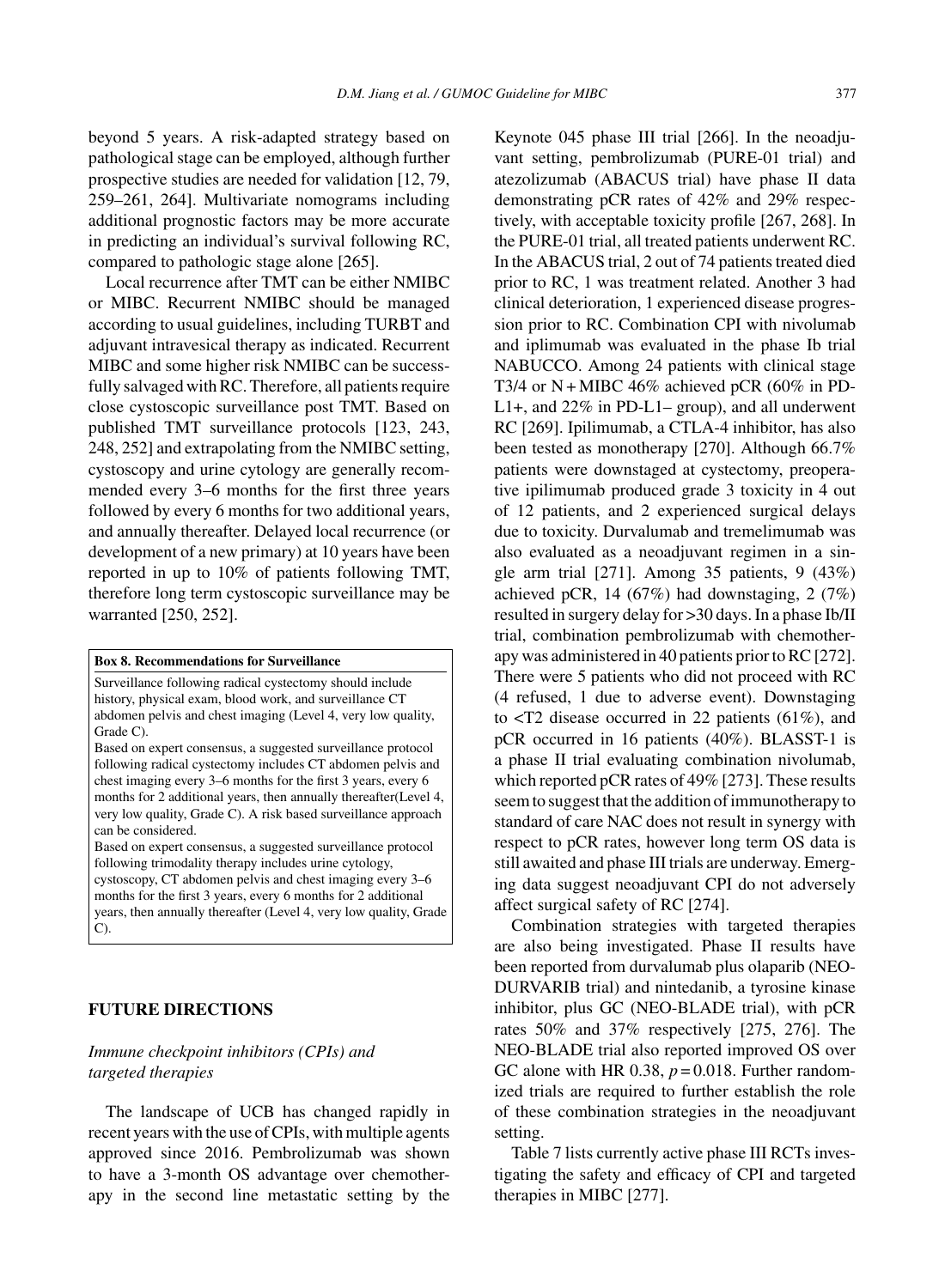# *Biomarkers*

There is an urgent need to develop predictive biomarkers in MIBC to improve treatment selection [278–281]. In general, molecular subtyping of MIBC reveals basal, luminal (similar to breast cancer), and neuroendocrine-like subtypes [282]. Several molecular classifications exist, and an international consensus was recently published [283]. Basal subtype seems to derive the most benefit from NAC [279, 284]. Luminal subtype has lower risk of upstaging at surgery compared with non-luminal tumors [285]. Genomic alterations in DNA-repair pathways including *ERCC2, ERBB2, ATM, RB1 and FANCC* also seem to enrich response to NAC [281, 286, 287]. A predictive gene expression model (COXEN) that compares a tumor's gene expression to established signatures which correlate with response failed to predict response to NAC in a prospective trial [100].

With respect to local definitive therapy, low expression of MRE11 (a protein involved in double-stranded DNA damage repair and cell cycle checkpoint) and high expression of TIP60 (tat-interactive protein 60 kDa) have been associated with improved outcomes with RC [288, 289]. Molecular determinants of response to radiotherapy may include miR-23a and miR-27a [290], genomically unstable and squamous cell cancer-like tumor subtypes [291], and tumors with higher immune infiltration [292].

Currently, no predictive biomarker have been rigorously validated for routine clinical use at this time. However, individual molecular testing and biomarker-driven precision oncology hold promise and may become standard of care for MIBC in the future.

# **SUMMARY**

MIBC has seen many treatment advances in the last several years. Improving utilization of cisplatinbased perioperative therapy to address the risk of systemic relapse through a multidisciplinary effort is critical in optimizing outcomes of this lethal disease. The management of cisplatin-ineligible patients remains an area of high unmet need. Many questions still remain unanswered with regards to patient selection, predictive biomarkers, and the role of immunotherapy in MIBC. Enrollment of patients in clinical trials is encouraged whenever possible.

#### **ACKNOWLEDGMENTS**

The authors have no acknowledgements.

# **FUNDING**

The authors report no funding.

# **AUTHOR CONTRIBUTIONS**

Conception: DMJ, SSS Performance of work: DMJ, SSS Interpretation or analysis of data: all authors Writing the article: all authors

### **ETHICAL CONSIDERATIONS**

This paper does not present any primary results of the studies it described herein. As such, it is exempt from any requirement for Institutional Review Board approval

# **CONFLICT OF INTEREST**

There are no direct conflict of interests from any authors. Indirect conflicts of interests are as follows.

DMJ: honoraria and/or consulting fees from Bayer.

CC: advisory role for Janssen, Astellas, Pfizer, Ipsen, BMS, Roche, Merck, Bayer, Eisai; Educational travel grants from Pfizer and Sanofi Genzyme.

MK: honoraria and/or consulting fees from Janssen, Ipsen, Astellas, BMS, Merck, AstraZeneca, Bayer; travel support from Novartis.

LAW: advisory boards from Pfizer, BMS, Ipsen, Merck – no personal financial compensation; research funding from Pfizer, BMS, Merck, Roche, Ipsen, AZ – financial compensation to my institution.

GSK: advisory boards for Ferring, Janssen, Bayer, Astellas, Merck, Roche, Thearalase; Investigator for trials from Merck, Astra Zeneca, BMS, Abbvie, Theralase, Sesen Bio.

NSM: consultant/advisory role for Merck, Astellas, Pfizer, Astra Zeneca, Janssen, Sanofi.

PCB: member of an advisory board or equivalent with AbbVie, Asieris, AstraZeneca, Astellas, Bayer, Biosyent, BMS, H3-Biomedicine, Janssen, Merck, Roche, Sanofi, Urogen; member of a Speakers bureau for AbbVie, Biosyent, Janssen, Ferring, TerSera, Pfizer; grant(s) or honorarium received from Decipher Biosciences, iProgen, Sanofi, Bayer; currently participating in or have participated in a clinical trial within the past two years with Genentech, Janssen,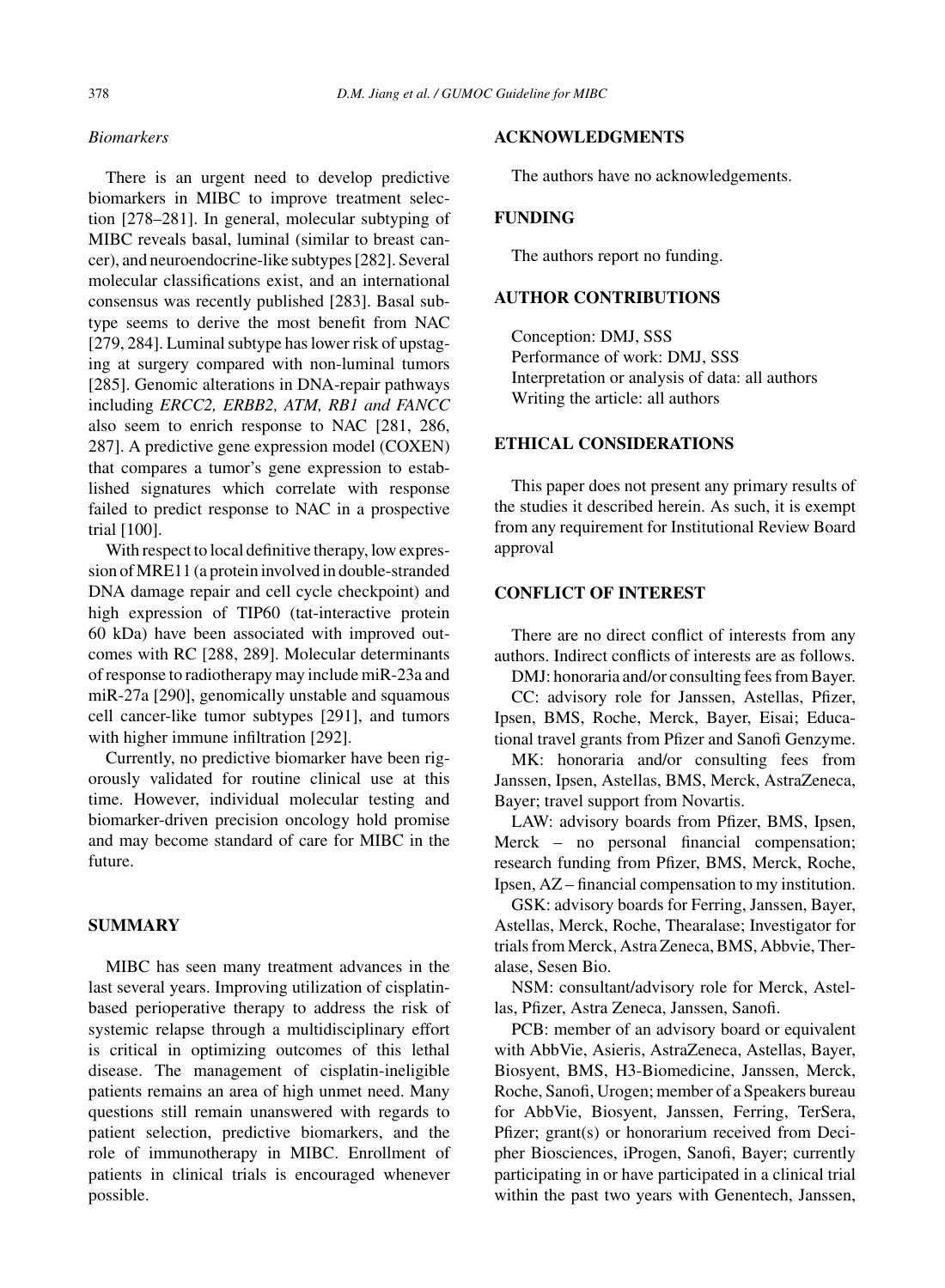BMS, Astellas, Sitka, MDx Health, AstraZeneca; patent shared with Decipher.

SSS: advisory board member for Astellas, AstraZeneca, Bayer, Janssen, Merck, and Roche; has participated in several pharma-supported clinical trials.

#### **REFERENCES**

- [1] Siegel RL, Miller KD, Jemal A. Cancer statistics, 2018. CA Cancer J Clin. 2018;68:7-30. doi:10.3322/caac.21442
- [2] Canadian Cancer Statistics Advisory Committee. Canadian Cancer Statistics 2019. Can Cancer Soc 2019:cancer.ca/Canadian-Cancer-Statistics-2019-EN.
- [3] Canadian Cancer Statistics Advisory Committee. Canadian Cancer Statistics. A 2018 Special Report On Cancer Incidenc by Stage. 2018.
- [4] Boustead GB, Fowler S, Swamy R, Kocklebergh R, Hounsome L. Stage, grade and pathological characteristics of bladder cancer in the UK: British Association of Urological Surgeons (BAUS) Urological Tumour registry. BJU Int. 2014;113:924-30. doi:10.1111/bju.12468
- [5] Zehnder P, Studer UE, Skinner EC, Thalmann GN, Miranda G, Roth B, et al. Unaltered oncological outcomes of radical cystectomy with extended lymphadenectomy over three decades. BJU Int. 2013;112:51-8. doi:10.1111/ bju.12215
- [6] Booth CM, Karim S, Brennan K, Siemens DR, Peng Y, Mackillop WJ. Perioperative chemotherapy for bladder cancer in the general population: Are practice patterns finally changing? Urol Oncol Semin Orig Investig. 2018;36:89.e13-89.e20. doi:10.1016/j.urolonc.2017. 11.015
- [7] Milowsky MI, Bryan Rumble R, Booth CM, Gilligan T, Eapen LJ, Hauke RJ, et al. Guideline on muscle-invasive and metastatic bladder cancer (European Association of Urology guideline): American Society of Clinical Oncology clinical practice guideline endorsement. J Clin Oncol. 2016;34:1945-52. doi:10.1200/JCO.2015.65.9797
- [8] Chang SS, Bochner BH, Chou R, Dreicer R, Kamat AM, Lerner P, et al. Treatment Of Non-Metastatic Muscle-Invasive Bladder Cancer: AUA/ASCO/ASTRO/SUO Guideline. J Urol. 2017;198:552-9.
- [9] Witjes JA, Bruins M, Compérat E, Cowan N, Gakis G, Hernández V, et al. EAU Guidelines on Muscle-Invasive and Metastatic Bladder Cancer. Eur Assoc Urol Guidel. 2018;ISBN 978-9: [https://uroweb.org/guideline/bladder](https://uroweb.org/guideline/bladder-cancer-muscle)cancer-muscle.
- [10] Horwich A, Babjuk M, Bellmunt J, Bruins HM, Reijke TM De, Santis M De, et al. EAU – ESMO consensus statements on the management of advanced and variant bladder cancer — an international collaborative multistakeholder effort : under the auspices of the EAU and ESMO Guidelines Committees. Ann Oncol. 2019;0:1-31. doi:10.1093/annonc/mdz296
- [11] Flaig TW, and NCCN Bladder Cancer Panel. Bladder Cancer. NCCN Clin Pract Guidel Oncol. 2019;version 4. [https://www.nccn.org/professionals/physician](https://www.nccn.org/professionals/physician_gls/default.aspx#site) gls/default. [aspx#site](https://www.nccn.org/professionals/physician_gls/default.aspx#site) [Accessed Sep 22, 2019]
- [12] Zuiverloon TCM, van Kessel KEM, Bivalacqua TJ, Boormans JL, Ecke TH, Grivas PD, et al. Recommendations for follow-up of muscle-invasive bladder cancer

patients: A consensus by the international bladder cancer network. Urol Oncol. 2018. doi:10.1016/j.urolonc.2018. 01.014

- [13] Black PC, Goebell PJ, Kamat AM, Nawroth R, Schmitz-Dräger BJ. Editorial: Managing locally advanced bladder cancer. Third International Bladder Cancer Network seminars series. Urol Oncol Semin Orig Investig. 2018:1-2. doi:10.1016/j.urolonc.2017.11.006
- [14] Alanee S, Alvarado I, Paari C, Rajeev M, Kenneth K. Update of the International Consultation on Urological Diseases on bladder cancer 2018 : non-urothelial cancers of the urinary bladder. World J Urol. 2019;37:107-14. doi:10.1007/s00345-018-2421-5
- [15] Fernández MI, Brausi M, Clark PE, Cookson MS, Grossman HB, Khochikar M, et al. Epidemiology, prevention, screening, diagnosis, and evaluation: update of the ICUD–SIU joint consultation on bladder cancer. World J Urol. 2018. doi:10.1007/s00345-018-2436-y
- [16] Société Internationale d'Urologie. Bladder Cancer: A Joint SIU-ICUD International Consultation. Lisbon, Portugal, October 19, 2017. Montreal: 2017.
- [17] Kulkarni G, Black P, Sridhar S, Kapoor A, Zlotta AR, Shayegan B, et al. Canadian Urologic Association Guideline: Muscle-Invasive Bladder Cancer. Can Urol Assoc J. 2019;13:230-8.
- [18] BC Cancer Guidelines: Bladder 2008: [http://www.bc](http://www.bccancer.bc.ca/health-professionals/cli) [cancer.bc.ca/health-professionals/cli](http://www.bccancer.bc.ca/health-professionals/cli).
- [19] Alberta Health Services Guidelines: Muscle Invasive and Locally Advanced/Metastatic Bladder Cancer 2013: [https://www.albertahealthservices.ca/assets/info/h.](https://www.albertahealthservices.ca/assets/info/h)
- [20] Finelli A, Brown J, Flood T, Kulkarni G, Hotte S. Cancer Care Ontario Bladder Cancer Guideline: An Endorsement of the 2017 American Urological Association Treatment of Non-Metastatic Bladder Cancer: AUA, ASCO, ASTRO, SUO Guideline 2018.
- [21] Abrams P, Khoury S. International Consultation on Urological Diseases: Evidence-Based Medicine Overview of the Main Steps for Developing and Grading Guideline Recommendations. Neurourol Urodyn. 2010;29:116-8. doi:10.1002/nau
- [22] Balshem H, Helfand M, Sch HJ, Oxman AD, Kunz R, Brozek J, et al. GRADE guidelines : 3. Rating the quality of evidence. J Clin Epidemiol. 2011;64:401-6. doi:10.1016/j.jclinepi.2010.07.015
- [23] Guyatt GH, Oxman AD, Vist GE, Kunz R, Falck-Ytter Y, Alonso-Coello P, et al. GRADE : an emerging consensus on rating quality of evidence and strength of recommendations. Bmj. 2008;336:924-6.
- [24] Booth CM, Siemens DR, Li G, Peng Y, Kong W, Berman DM, et al. Curative Therapy for Bladder Cancer in Routine Clinical Practice : A Poplation-based Outcomes Study. Clin Oncol. 2014;26:506-14. doi:10.1016/ j.clon.2014.05.007
- [25] Cahn DB, Handorf EA, Ghiraldi EM, Ristau BT. Contemporary Use Trends and Survival Outcomes in Patients Undergoing Radical Cystectomy or Bladder-Preservation Therapy for Muscle-Invasive Bladder Cancer. Cancer. 2017;123:4337-45. doi:10.1002/cncr.30900
- [26] Lotan Y, Gupta A, Shariat SF, Palapattu GS, Vazina A, Karakiewicz PI, et al. Lymphovascular invasion is independently associated with overall survival, cause-specific survival, and local and distant recurrence in patients with negative lymph nodes at radical cystectomy. J Clin Oncol. 2005;23:6533-9. doi:10.1200/JCO.2005.05.516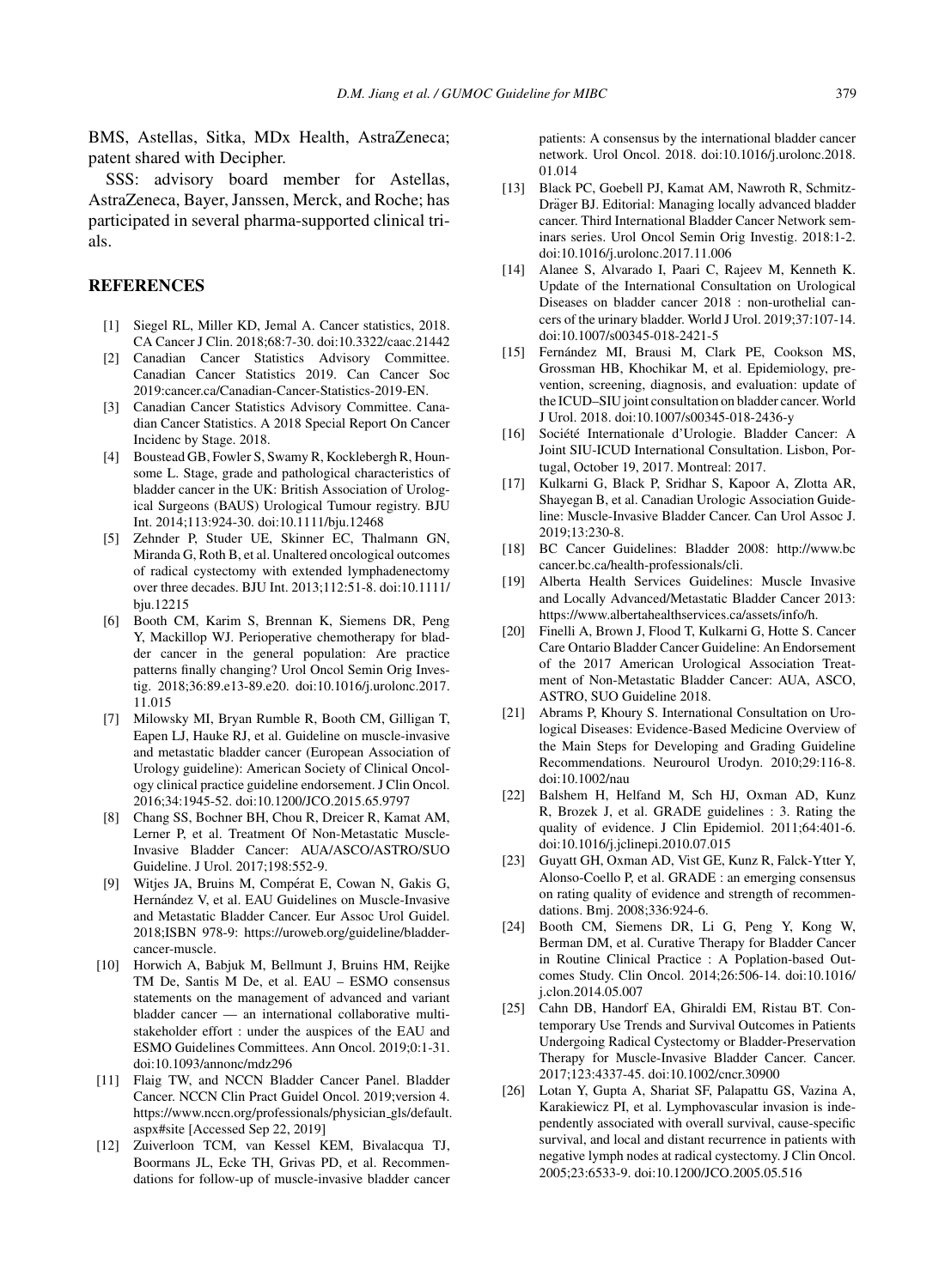- [27] Bartsch GC, Kuefer R, Gschwend JE, de Petriconi R, Hautmann RE, Volkmer BG. Hydronephrosis as a Prognostic Marker in Bladder Cancer in a Cystectomy-Only Series. Eur Urol. 2007;51:690-8. doi:10.1016/j.eururo. 2006.07.009
- [28] Canter D, Guzzo TJ, Resnick MJ, Brucker B, Vira M, Chen Z, et al. Hydronephrosis Is an Independent Predictor of Poor Clinical Outcome in Patients Treated for Muscle-Invasive Transitional Cell Carcinoma With Radical Cystectomy. Urology. 2008;72:379-83. doi:10.1016/j.urology.2008.03.053
- [29] Holzbeierlein JM, Lopez-Corona E, Bochner BH, Herr HW, Donat SM, Russo P, et al. Partial Cystectomy: a Contemporary Review of the Memorial Sloan-Kettering Cancer Center Experience and Recommendations for Patient Selection. J Urol. 2004;172:878-81. doi:10.1097/01.ju.0000135530.59860.7d
- [30] Kassouf W, Agarwal PK, Grossman HB, Leibovici D, Munsell MF, Siefker-Radtke A, et al. Outcome of Patients With Bladder Cancer With pN+Disease After Preoperative Chemotherapy and Radical Cystectomy. Urology. 2009;73:147-52. doi:10.1016/j.urology.2008.07.035
- [31] Martini A, Sfakianos JP, Renstrom-Koskela L, Mortezavi A, Falagario UG, Egevad L, et al. The natural history of untreated muscle-invasive bladder cancer. BJU Int. 2019;July 16:[Epub ahead of print]. doi:10.1111/ bju.14872
- [32] Westergren DO, Gårdmark T, Lindhagen L, Chau A, Malmström P. A Nationwide Population Based Analysis of Patients with Organ Confined, Muscle Invasive Bladder Cancer Not Receiving Curative Intent Therapy in Sweden from 1997 to 2014. J Urol. 2019:doi: 10.1097/JU.0000000000000350. [Epub ahead of print]. doi:10.1097/JU.0000000000000350
- [33] Burger M, Catto JWF, Dalbagni G, Grossman HB, Herr H, Karakiewicz P, et al. Epidemiology and risk factors of urothelial bladder cancer. Eur Urol. 2013;63:234-41. doi:10.1016/j.eururo.2012.07.033
- [34] Lynch CF, Cohen MB. Urinary System. Cancer 1995;75:316-29. doi:10.1002/9781118789568.ch5
- [35] Scosyrev E, Noyes K, Feng C, Messing E. Sex and Racial Differences in Bladder Cancer Presentation and Mortality in the US. Cancer. 2009;115:68-74. doi:10.1002/cncr
- [36] Mitra AP, Skinner EC, Schuckman AK, Quinn DI, Dorff TB, Daneshmand S. Effect of gender on outcomes following radical cystectomy for urothelial carcinoma of the bladder: A critical analysis of 1,994 patients. Urol Oncol Semin Orig Investig. 2014;32:52.e1-52.e9. doi:10.1016/j.urolonc.2013.08.007
- [37] Aziz A, Madersbacher S, Otto W, Mayr R, Comploj E, Pycha A, et al. Comparative Analysis of Gender-Related Differences in Symptoms and Referral Patterns prior to Initial Diagnosis of Urothelial Carcinoma of the Bladder : A Prospective Cohort Study. Urol Int. 2015;94:37-44. doi:10.1159/000363334
- [38] Krimphove M, Szymaniak J, Marchese M, Tully K, D'Andrea D, Mossanen M, et al. Sex-specific Differences in the Quality of Treatment of Muscle- invasive Bladder Cancer Do Not Explain the Overall Survival. Eur Urol Focus. 2019;19:30156-7. doi:10.1016/j.euf.2019.06.001
- [39] Santos F, Dragomir A, Kassouf W, Franco E, Aprikian A. Urologist referral delay and its impact on survival after radical cystectomy for bladder cancer. Curr Oncol. 2015;22:e20-26.
- [40] Soave A, Dahlem R, Hansen J, Weisbach L. Genderspecific outcomes of bladder cancer patients : A stage-specific analysis in a contemporary, homogenous radical cystectomy cohort. Eur J Surg Oncol. 2015;41:368- 77. doi:10.1016/j.ejso.2014.03.003
- [41] Dobruch J, Daneshmand S, Fisch M, Lotan Y, Noon AP, Resnick MJ, et al. Gender and Bladder Cancer : A Collaborative Review of Etiology, Biology, and Outcomes. Eur Urol. 2016;69:300-10. doi:10.1016/j.eururo.2015.08.037
- [42] Giunchi F, Panzacchi R, Capizzi E, Schiavina R, Brunocilla E, Martorana G, et al. Role of Inter-Observer Variability and Quanti fi cation of Muscularis Propria in the Pathological Staging of Bladder Cancer. Clin Genitourin Cancer. 2016;14:e307-312.
- [43] Traboulsi SL, Brimo F, Yang Y, Maedler C, Tanguay S, Aprikian AG, et al. Pathology review impacts clinical management of patients with T1 - T2 bladder cancer. Can Urol Assoc J. 2017;11.
- [44] Luchey AM, Manimala NJ, Dickinson S, Dhillon J, Agarwal G, Lockhart JL, et al. Change in Management Based on Pathologic Second Opinion among Bladder Cancer Patients Presenting to a Comprehensive Cancer Center: Implications for Clinical Practice. Urology. 2016;93:130- 4. doi:10.1016/j.urology.2016.01.048
- [45] Kassouf W, Aprikian A, Saad F, Breau RH, Kulkarni G, Guttman DM, et al. Improving patient journey and quality of care: Summary from the second Bladder Cancer Canada-Canadian Urological Association-Canadian Urologic Oncology Group (BCC-CUA-CUOG) bladder cancer quality of care consensus meeting. CUAJ. 2018;12:E281-97.
- [46] Humphrey PA, Moch H, Cubilla AL, Ulbright TM, Reuter VE, Catto J. The 2016 WHO Classification of Tumours of the Urinary System and Male Genital Organs — Part B: Prostate and Bladder Tumours. Eur Urol. 2016;70:106-19. doi:10.1016/j.eururo.2016.02.028
- [47] Wasco MJ, Daignault S, Zhang Y, Kunju LP, Kinnaman M, Braun T, et al. Urothelial Carcinoma with Divergent Histologic Differentiation (Mixed Histologic Features) Predicts the Presence of Locally Advanced Bladder Cancer When Detected at Transurethral Resection. Urology. 2007;70:69-74. doi:10.1016/j.urology.2007.03.033
- [48] Cai T, Tiscione D, Verze P, Pomara G, Racioppi M, Nesi G, et al. Concordance and clinical significance of uncommon variants of bladder urothelial carcinoma in transurethral resection and radical cystectomy specimens. Urology. 2014;84:1141-6. doi:10.1016/j.urology.2014.06.032
- [49] Rink M, Robinson BD, Green DA, Cha EK, Hansen J, Comploj E, et al. Impact of histological variants on clinical outcomes of patients with upper urinary tract urothelial carcinoma. J Urol. 2012;188:398-404. doi:10.1016/j.juro.2012.04.009
- [50] Alderson M, Grivas P, Milowsky MI, Wobker SE. Histologic Variants of Urothelial Carcinoma: Morphology, Molecular Features and Clinical Implications. Bl Cancer. 2020:1-16. doi:10.3233/blc-190257
- [51] Compérat E, Babjuk M, Algaba F, Amin M, Brimo F, Grignon D, et al. SIU – ICUD on bladder cancer: pathology. World J Urol. 2019;37:41-50. doi:10.1007/s00345- 018-2466-5
- [52] Wang G, McKenney JK. Urinary Bladder Pathology. World Health Organization (WHO) Classification and American Joint Committee on Cancer (AJCC) Staging Update. Arch Pathol Lab Med. 2018:doi: 10.5858/arpa.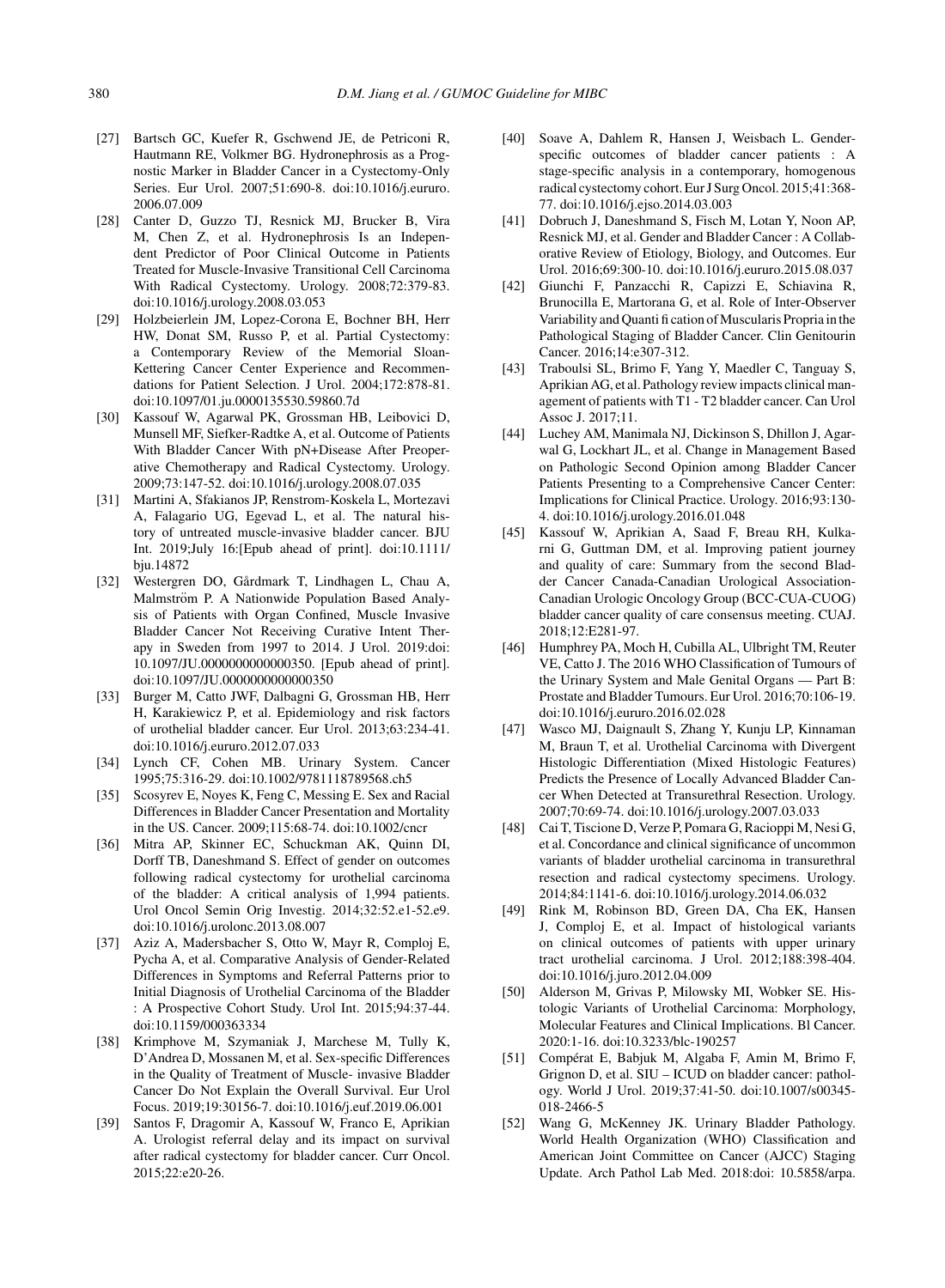2017-0539-RA. [Epub ahead of print]. doi:10.5858/ arpa.201

- [53] Moschini M, D'Andrea D, Korn S, Irmak Y, Soria F, Compérat E, et al. Characteristics and clinical significance of histological variants of bladder cancer. Nat Rev Urol. 2017;14:651-68. doi:10.1038/nrurol.2017.125
- [54] Moschini M, Shariat SF, Lucianò R, D'Andrea D, Foerster B, Abufaraj M, et al. Pure but Not Mixed Histologic Variants Are Associated With Poor Survival at Radical Cystectomy in Bladder Cancer Patients. Clin Genitourin Cancer. 2017;15:e603-7. doi:10.1016/j.clgc.2016.12. 006
- [55] Abd El-Latif A, Watts KE, Elson P, Fergany A, Hansel DE. The sensitivity of initial transurethral resection or biopsy of bladder tumor(s) for detecting bladder cancer variants on radical cystectomy. J Urol. 2013;189:1263-7. doi:10.1016/j.juro.2012.10.054
- [56] MB Amin, SB Edge, FL Greene, et al, eds. American Joint Commission on Cancer. AJCC Cancer Staging Manual, Eighth Edition. New York: Springer; 2017.
- [57] SB Edge, DR Byrd, CC Compton, AG Fritz, FL Greene, A Trotti, eds. American Joint Committee on Cancer. AJCC Cancer Staging Manual, Seventh Edition. New York: Springer; 2010.
- [58] Mohile SG, Dale W, Somerfield MR, Hurria A. Practical Assessment and Management of Vulnerabilities in Older Patients Receiving Chemotherapy : ASCO Guideline for Geriatric Oncology Summary. J Oncol Pract. 2018;14:442-6. doi:10.1200/JOP.18.00180
- [59] Boeri L, Soligo M, Frank I, Boorjian SA, Thompson RH, Tollefson M, et al. Cigarette smoking is associated with adverse pathological response and increased disease recurrence amongst patients with muscle-invasive bladder cancer treated with cisplatinbased neoadjuvant chemotherapy and radical cystectomy: a single-centre experien. BJU Int. 2019;122:1011-9. doi:10.1111/bju.14612
- [60] Mcinnes MDF, Siemens DR, Mackillop WJ, Peng Y, Wei S, Schieda N, et al. Utilisation of preoperative imaging for muscle-invasive bladder cancer : a population-based study. BJU Int. 2016;117:430-8. doi:10.1111/bju.13034
- [61] Bostrom PJ, van Rhijn BWG, Fleshner N, Finelli A, Jewett M, Thoms J, et al. Staging and Staging Errors in Bladder Cancer. Eur Urol Suppl. 2010;9:2-9. doi:10.1016/j.eursup.2010.01.005
- [62] Malayeri AA, Pattanayak P, Apolo AB. Imaging muscle-invasive and metastatic urothelial carcinoma. Curr Opin Urol. 2015;25:441-8. doi:10.1097/MOU.00000 00000000208
- [63] Rajesh A, Sokhi HK, Fung R, Mulcahy KA, Bankart MJG. Bladder cancer: Evaluation of staging accuracy using dynamic MRI. Clin Radiol. 2011;66:1140-5. doi:10.1016/j.crad.2011.05.019
- [64] Tekes A, Kamel I, Imam K, Szarf G, Schoenberg M, Nasir K, et al. Dynamic MRI of Bladder Cancer: Evaluation of Staging Accuracy. AJR. 2005;184:121-7.
- [65] Barchetti G, Simone G, Ceravolo I, Salvo V, Campa R, Giudice F Del, et al. Multiparametric MRI of the bladder : inter-observer agreement and accuracy with the Vesical Imaging-Reporting and Data System (VI-RADS) at a single reference center. Eur Radiol. 2019;29:5498-506.
- [66] Wang H, Li S, Chen L. Multiparametric MRI for Bladder Cancer : Validation of VI-RADS for the Detection of Detrusor Muscle Invasion. Radiology. 2019;291: 668-74.
- [67] Vikram R, Sandler CM, Ng CS. Imaging and staging of transitional cell carcinoma: Part 1, lower urinary tract. Am J Roentgenol. 2009;192:1481-7. doi:10.2214/ AJR.08.1318
- [68] American College of Radiology. ACR Appropriateness Criteria® Pretreatment Staging of Muscle-Invasive Bladder Cancer. 2017. [https://acsearch.acr.org/](https://acsearch.acr.org/docs/69370/Narrative/) [docs/69370/Narrative/](https://acsearch.acr.org/docs/69370/Narrative/) [Accessed Aug 27, 2018]
- [69] Davis D. CT Evaluation in Patients for Pulmonary with Extrathoracic Metastases Malignancy. Radiology. 1991;180:1-12.
- [70] del Ciello A, Franchi P, Contegiacomo A, Cicchetti G, Bonomo L, Larici AR. Missed lung cancer: when, where, and why? Diagn Interv Radiol. 2017;23:118-26. doi:10.5152/dir.2016.16187
- [71] Hafeez S, Huddart R. Advances in bladder cancer imaging. BMC Med. 2013;11:1-10.
- [72] Fernández MI, Brausi M, Clark PE, Cookson MS, Grossman HB, Khochikar M, et al. Epidemiology, prevention, screening, diagnosis, and evaluation: update of the ICUD - SIU joint consultation on bladder cancer. World J Urol. 2019;37:3-13. doi:10.1007/s00345-018-2436-y
- [73] Apolo AB, Riches J, Schöder H, Akin O, Trout A, Milowsky MI, et al. Clinical value of fluorine-18 2-fluoro-2-deoxy-D-glucose positron emission tomography/computed tomography in bladder cancer. J Clin Oncol. 2010;28:3973-8. doi:10.1200/JCO.2010.28. 7052
- [74] Kollberg P, Almquist H, Bläckberg M, Cronberg C, Gudjonsson S, Kleist J, et al. [18F] Fluorodeoxyglucose – positron emission tomography / computed tomography improves staging in patients with highrisk muscle-invasive bladder cancer scheduled for radical cystectomy. Scand J Urol. 2015;49:296-301. doi:10.3109/21681805.2014.990053
- [75] Mertens LS, Fioole-bruining A, Vegt E, Vogel W V, Rhijn BW Van, Horenblas S. Impact of 18 F-fluorodeoxyglucose (FDG) -positron-emission tomography / computed tomography (PET/CT) on management of patients with carcinoma invading bladder muscle. BJU Int. 2013;112:729-34. doi:10.1111/bju.12109
- [76] Brismar J, Gustafson T. Bone scintigraphy in staging of bladder carcinoma. Acta Radiol 1988;29:251-2. doi:10.1177/028418518802900223
- [77] Eberhardt SC, Oto A, Akin O, Alexander LF, Allen BC, Coakley F V, et al. ACR Appropriateness Criteria â Pretreatment Staging of Muscle-Invasive Bladder Cancer. J Am Coll Radiol. 2018;15:S150-159. doi:10.1016/j.jacr.2018.03.020
- [78] Mari A, Campi R, Tellini R, Gandaglia G, Albisinni S, Abufaraj M, et al. Patterns and predictors of recurrence after open radical cystectomy for bladder cancer : a comprehensive review of the literature. World J Urol. 2018;36:157-70. doi:10.1007/s00345-017-2115-4
- [79] Yafi FA, Aprikian AG, Fradet Y, Chin JL, Izawa J, Rendon R, et al. Surveillance guidelines based on recurrence patterns after radical cystectomy for bladder cancer : the Canadian Bladder Cancer Network experience. BJU. 2012;110:1317-23. doi:10.1111/j.1464- 410X.2012.11133
- [80] Moschini M, Karnes RJ, Sharma V, Gandaglia G, Fossati N, Dell'Oglio P, et al. Patterns and prognostic significance of clinical recurrences after radical cystectomy for bladder cancer: A 20-year single center experience. Eur J Surg Oncol. 2016;42:735-43. doi:10.1016/j.ejso.2016.02.011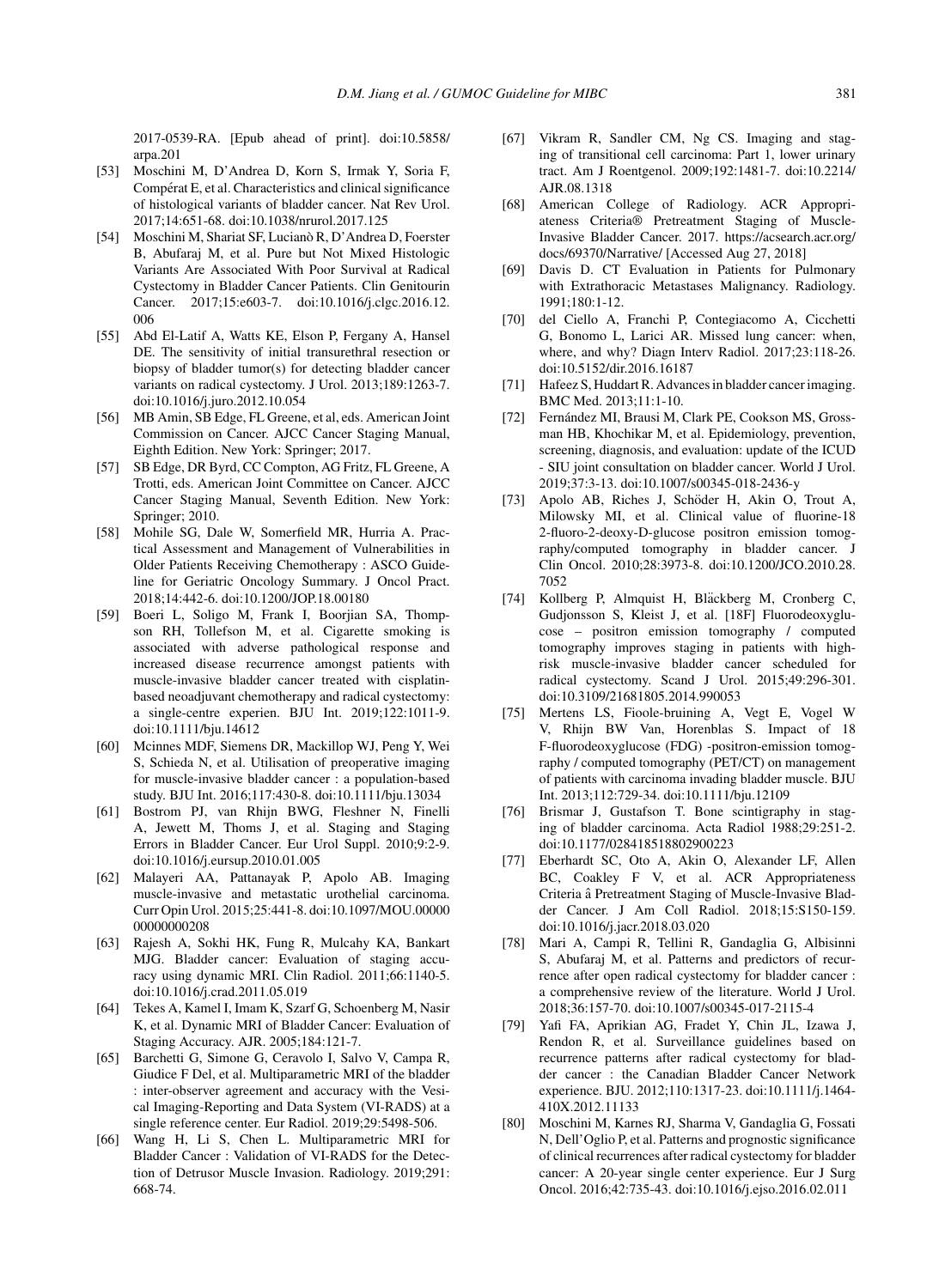- [81] Dash A, Pettus IV JA, Herr HW, Bochner BH, Dalbagni G, Donat SM, et al. A role for neoadjuvant gemcitabine plus cisplatin in muscle-invasive urothelial carcinoma of the bladder: A retrospective experience. Cancer. 2008;113:2471-7. doi:10.1002/cncr.23848
- [82] Waingankar N, Jia R, Marqueen KE, Audenet F, Sfakianos JP, Mehrazin R, et al. The impact of pathologic response to neoadjuvant chemotherapy on conditional survival among patients with muscle-invasive bladder cancer. Urol Oncol Semin Orig Investig. 2019;37:572.e21-572.e28. doi:10.1016/j.urolonc.2019.04.027
- [83] Buttigliero C, Tucci M, Vignani F, Scagliotti G V., Di Maio M. Molecular biomarkers to predict response to neoadjuvant chemotherapy for bladder cancer. Cancer Treat Rev. 2017;54:1-9. doi:10.1016/j.ctrv.2017.01.002
- [84] Grossman HB, Natale RB, Tangen CM, Speights VO, Vogelzang NJ, Trump DL, et al. Neoadjuvant Chemotherapy plus Cystectomy Compared with Cystectomy Alone for Locally Advanced Bladder Cancer. N Engl J Med. 2003;349:859-66.
- [85] Zargar H, Zargar-shoshtari K, Lotan Y, Spiess PE, Black P. Final Pathological Stage after Neoadjuvant Chemotherapy and Radical Cystectomy for Bladder Cancer d Does pT0 Predict Better Survival than pTa / Tis / T1 ? J Urol. 2016;195:886-93. doi:10.1016/j.juro.2015.10.133
- [86] Reese AC, Ball MW, Gandhi N, Gorin MA, Netto GJ, Bivalacqua TJ, et al. The Utility of an Extensive Postchemotherapy Staging Evaluation in Patients Receiving Neoadjuvant Chemotherapy for Bladder Cancer. Urology. 2014;84:358-64. doi:10.1016/j.urology.2014.03.040
- [87] Sherif A, Holmberg L, Rintala E, Mestad O, Nilsson J. Neoadjuvant Cisplatinum Based Combination Chemotherapy in Patients with Invasive Bladder Cancer: A Combined Analysis of Two Nordic Studies. Eur Urol. 2004;45:297-303. doi:10.1016/j.eururo.2003.09.019
- [88] Gandaglia G, Popa I, Abdollah F, Schiffmann J, Shariat SF, Briganti A, et al. The Effect of Neoadjuvant Chemotherapy on Perioperative Outcomes in Patients Who Have Bladder Cancer Treated with Radical Cystectomy: A Population-based Study. Eur Urol. 2014;66:561-8. doi:10.1016/j.eururo.2014.01.014
- [89] Advanced Bladder Cancer (ABC) Meta-Analysis Collaborators. Adjuvant chemotherapy in invasive bladder cancer: A systematic review and meta-analysis of individual patient data. Eur Urol. 2005;48:189-99. doi:10.1016/j.eururo.2005.04.005
- [90] Advanced Bladder Cancer (ABC) Meta-Analysis Collaborators. Neoadjuvant chemotherapy in invasive bladder cancer: a systematic review and meta-analysis. Lancet. 2003;361:1927-34. doi:10.1016/S0140-6736(03)13580-5
- [91] Anari F, O'Neill J, Choi W, Chen DYT, Haseebuddin M, Kutikov A, et al. Neoadjuvant Dose-dense Gemcitabine and Cisplatin in Muscle-Invasive Bladder Cancer: Results of a Phase 2 Trial. Eur Urol Oncol. 2018;1:54-60. doi:10.1016/j.euo.2018.02.007
- [92] Plimack ER, Hoffman-Censits JH, Viterbo R, Trabulsi EJ, Ross EA, Greenberg RE, et al. Accelerated methotrexate, vinblastine, doxorubicin, and cisplatin is safe, effective, and efficient neoadjuvant treatment for muscle-invasive bladder cancer: Results of a multicenter phase II study with molecular correlates of response and toxicity. J Clin Oncol. 2014;32:1895-901. doi:10.1200/JCO.2013.53. 2465
- [93] Choueiri TK, Jacobus S, Bellmunt J, Qu A, Appleman LJ, Tretter C, et al. Neoadjuvant dose-dense methotrexate,

vinblastine, doxorubicin, and cisplatin with pegfilgrastim support in muscle-invasive urothelial cancer: Pathologic, radiologic, and biomarker correlates. J Clin Oncol. 2014;32:1889-94. doi:10.1200/JCO.2013.52.4785

- [94] Von Der Maase H, Sengelov L, Roberts JT, Ricci S, Dogliotti L, Oliver T, et al. Long-term survival results of a randomized trial comparing gemcitabine plus cisplatin, with methotrexate, vinblastine, doxorubicin, plus cisplatin in patients with bladder cancer. J Clin Oncol. 2005;23:4602-8. doi:10.1200/JCO.2005.07.757
- [95] Yeshchina O, Badalato GM, Wosnitzer MS, Hruby G, Roychoudhury A, Benson MC, et al. Relative efficacy of perioperative gemcitabine and cisplatin versus methotrexate, vinblastine, adriamycin, and cisplatin in the management of locally advanced urothelial carcinoma of the bladder. Urology. 2012;79:384-90. doi:10.1016/j.urology.2011.10.050
- [96] Gandhi NM, Baras A, Munari E, Faraj S, Reis LO, Liu JJ, et al. Gemcitabine and cisplatin neoadjuvant chemotherapy for muscle-invasive urothelial carcinoma: Predicting response and assessing outcomes. Urol Oncol Semin Orig Investig. 2015;33:204e1-7. doi:10.1016/j.urolonc.2015.02.011
- [97] Apolo AB, Kim JW, Bochner BH, Steinberg SM, Bajorin DF, Kevin Kelly W, et al. Examining the management of muscle-invasive bladder cancer by medical oncologists in the United States. Urol Oncol Semin Orig Investig. 2014;32:637-44. doi:10.1016/j.urolonc.2013.12.012
- [98] Zargar H, Espiritu PN, Fairey AS, Mertens LS, Dinney CP, Mir MC, et al. Multicenter assessment of neoadjuvant chemotherapy for muscle-invasive bladder cancer. Eur Urol. 2015;67:241-9. doi:10.1016/j.eururo.2014.09.007
- [99] Peyton CC, Tang D, Reich RR, Azizi M, Chipollini J, Pow-sang JM, et al. Downstaging and Survival Outcomes Associated With Neoadjuvant Chemotherapy Regimens Among Patients Treated With Cystectomy for Muscle-Invasive Bladder Cancer. JAMA Oncol. 2018:doi: 10.1001/jamaoncol.2018.3542. [Epub ahead of print]. doi:10.1001/jamaoncol.2018.3542
- [100] Flaig TW, Tangen CM, Daneshmand S, Alva AS, Lerner SP, Scott M. SWOG S1314: A randomized phase II study of co-expression extrapolation (COXEN) with neoadjuvant chemotherapy for localized, muscle-invasive bladder cancer. J Clin Oncol. 2019;37:no. 15\_suppl (May 20, 2019) 4506-4506. doi:10.1200/JCO.2019.37.15
- [101] Kim HS, Jeong CW, Kwak C, Kim HH, Ku JH. Pathological T0 following cisplatin-based neoadjuvant chemotherapy for muscle-invasive bladder cancer: A network meta-analysis. Clin Cancer Res. 2016;22:1086-94. doi:10.1158/1078-0432.CCR-15-1208
- [102] Zargar H, Shah JB, van Rhijn BW, Daneshmand S, Bivalacqua TJ, Spiess PE, et al. Neoadjuvant Dose Dense MVAC versus Gemcitabine and Cisplatin in Patients with cT3-4aN0M0 Bladder Cancer Treated with Radical Cystectomy. J Urol. 2018;199:1452-8. doi:10.1016/j.juro.2017.12.062
- [103] Galsky MD, Pal SK, Chowdhury S, Harshman LC, Crabb SJ, Wong YN, et al. Comparative effectiveness of gemcitabine plus cisplatin versus methotrexate, vinblastine, doxorubicin, plus cisplatin as neoadjuvant therapy for muscle-invasive bladder cancer. Cancer. 2015;121:2586- 93. doi:10.1002/cncr.29387
- [104] Hafeez S, Warren-oseni K, Dcr T, Mcnair HA, Hansen VN, Jones K, et al. Prospective Study Delivering Simultaneous Integrated High-dose Tumor Boost  $\left(\frac{\text{d}}{200 \text{ Gy}}\right)$  With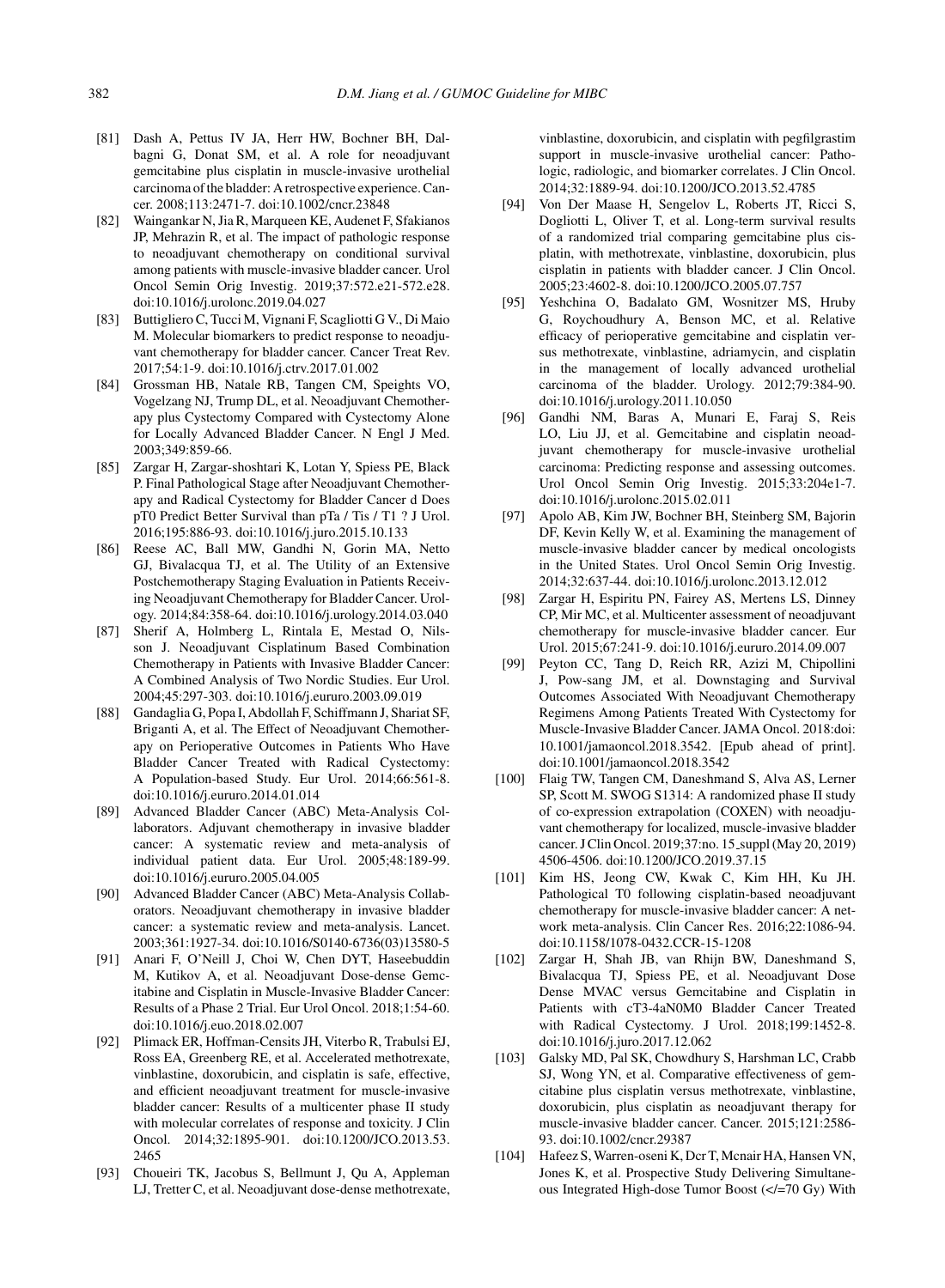Image Guided Adaptive Radiation Therapy for Radical Treatment of Localized Muscle-Invasive Bladder Cancer. Int J Radiat Oncol Biol Phys. 2016;94:1022-30. doi:10.1016/j.ijrobp.2015.12.379

- [105] Beulens AJW, Toorn P Van Der, Wildt MJ De, Scheepens WA. High-precision Bladder Cancer Irradiation in the Elderly : Clinical Results for a Plan-of-theday Integrated Boost Technique with Image Guidance Using Lipiodol Markers. Eur Urol Oncol. 2018;2:39-46. doi:10.1016/j.euo.2018.08.012
- [106] Alva AS, Tallman CT, He C, Hussain MH, Hafez K, Montie JE, et al. Efficient Delivery of Radical Cystectomy After Neoadjuvant Chemotherapy for Muscle-Invasive Bladder Cancer. A Multidisciplinary Approach. Cancer. 2012;118:44-53. doi:10.1002/cncr.26240
- [107] Mmeje CO, Benson CR, Nogueras-gonz GM, Jayaratna IS, Gao J, Siefker-radtke AO, et al. Determining the optimal time for radical cystectomy after neoadjuvant chemotherapy. BJU Int. 2018;122:89-98. doi:10.1111/ bju.14211
- [108] Boeri L, Soligo M, Frank I, Boorjian SA, Thompson RH, Tollefson M, et al. Delaying Radical Cystectomy After Neoadjuvant Chemotherapy for Muscle-invasive Bladder Cancer is Associated with Adverse Survival Outcomes. Eur Urol Oncol. 2019;2:390-6.
- [109] Gore JL, Lai J, Setodji CM, Litwin MS, Saigal CS, the Urologic Diseases in America Project. Mortality increases when radical cystectomy is delayed more than 12 weeks: results from a SEER-medicare analysis. Cancer. 2009;115:988-96. doi:10.1002/cncr.24052.MORTALITY
- [110] Fedeli U, Fedewa S a, Ward EM. Treatment of muscle invasive bladder cancer: evidence from the National Cancer Database, 2003 to 2007. J Urol. 2011;185:72-8. doi:10.1016/j.juro.2010.09.015
- [111] Gore JL, Litwin MS, Lai J, Yano EM, Madison R, Setodji C, et al. Use of radical cystectomy for patients with invasive bladder cancer. J Natl Cancer Inst. 2010;102:802-11. doi:10.1093/jnci/djq121
- [112] Williams SB, Huo J, Chamie K, Hu JC, Giordano SH, Hoffman KE, et al. Underutilization of Radical Cystectomy Among Patients Diagnosed with Clinical Stage T2 Muscle-invasive Bladder Cancer. Eur Urol Focus. 2017;3:258-64. doi:10.1016/j.euf.2016.04.008
- [113] Booth CM, Siemens DR, Peng Y, Tannock IF, Mackillop WJ. Delivery of perioperative chemotherapy for bladder cancer in routine clinical practice. Ann Oncol. 2014;25:1783-8. doi:10.1093/annonc/mdu204
- [114] Huo J, Ray-zack MD, Shan Y, Chamie K, Boorjian SA, Kerr P, et al. Discerning Patterns and Quality of Neoadjuvant Chemotherapy Use Among Patients with Muscle-invasive Bladder Cancer. Eur Urol Oncol. 2018:doi: 10.1016/j.euo.2018.07.009. [Epub ahead of print]. doi:10.1016/j.euo.2018.07.009
- [115] Miles BJW, Fairey AS, Eliasziw M, Estey EP. Referral and treatment rates of neoadjuvant chemotherapy in muscleinvasive bladder cancer before and after publication of a clinical practice guideline. Can Urol Assoc J. 2010;4:263- 7.
- [116] Thompson RH, Boorjian SA, Kim SP, Cheville JC, Thapa P, Tarrel R, et al. Eligibility for neoadjuvant/adjuvant cisplatin-based chemotherapy among radical cystectomy patients. BJU Int. 2014;113:17-21. doi:10.1111/bju. 12274
- [117] Karim S, Siemens DR, Mackillop WJ, Krzyzanowska MK, Brennan K, Booth CM. Estimating the optimal

perioperative chemotherapy utilization rate for muscleinvasive bladder cancer. Cancer Med. 2019;00:1-14. doi:10.1002/cam4.2449

- [118] Hsu T, Black PC, Chi KN, Canil CM, Eigl BJ, Kulkarni G, et al. Treatment of muscle-invasive bladder cancer in Canada: A survey of genitourinary medical oncologists and urologists. J Can Urol Assoc. 2014;8:309-16. doi:10.5489/cuaj.2111
- [119] Diamantopoulos LN, Winters BR, Grivas P, Ngo SD, Zeng J, Hsieh AC, et al. Bladder Cancer Multidisciplinary Clinic (BCMC) Model Influences Disease Assessment and Impacts Treatment Recommendations. Bl Cancer. 2019;5:289-98. doi:10.3233/BLC-190239
- [120] Reardon ZD, Patel SG, Zaid HB, Stimson CJ, Resnick MJ, Keegan KA, et al. Trends in the Use of perioperative chemotherapy for localized and locally advanced muscleinvasive bladder cancer: A sign of changing tides. Eur Urol. 2015;67:165-70. doi:10.1016/j.eururo.2014.01.009
- [121] International collaboration of trialists. International phase III trial assessing neoadjuvant cisplatin, methotrexate, and vinblastine chemotherapy for muscle-invasive bladder cancer: Long-term results of the BA06 30894 trial. J Clin Oncol. 2011;29:2171-7. doi:10.1200/JCO.2010.32. 3139
- [122] Sengeløv L, Maase H Von Der, Lundbeck F, Barlebo H, Engelholm SA, Krarup T, et al. Neoadjuvant Chemotherapy with Cisplatin and Methotrexate in Patients with Muscle-Invasive Bladder Tumours Neoadjuvant Chemotherapy with Cisplatin and Methotrexate in Patients with Muscle-Invasive Bladder Tumours. Acta Oncol (Madr). 2009;41:447-56. doi:10.1080/02841860232040 5041
- [123] James N, Hussain S, Hall E. Radiotherapy with or without chemotherapy in muscle-invasive bladder cancer. N Engl J Med. 2012:1477-88. doi:10.1016/j.eururo.2012.12. 008
- [124] Shipley WU, Winter KA, Kaufman DS, Lee WR, Heney NM, Tester WR, et al. Phase III trial of neoadjuvant chemotherapy in patients with invasive bladder cancer treated with selective bladder preservation by combined radiation therapy and chemotherapy: initial results of Radiation Therapy Oncology Group 89-03. J Clin Oncol 1998;16:3576-83. doi:10.1200/jco.1998.16.11.3576
- [125] Fahmy O, Khairul-Asri MG, Schubert T, Renninger M, Malek R, Kübler H, et al. A systematic review and metaanalysis on the oncological long-term outcomes after trimodality therapy and radical cystectomy with or without neoadjuvant chemotherapy for muscle-invasive bladder cancer. Urol Oncol Semin Orig Investig. 2018;36:43-53. doi:10.1016/j.urolonc.2017.10.002
- [126] Jiang DM, Jiang H, Chung PWM, Zlotta AR, Fleshner NE, Bristow RG, et al. Neoadjuvant Chemotherapy Before Bladder- Sparing Chemoradiotherapy in Patients With Nonmetastatic Muscle-Invasive Bladder Cancer. Clin Genitourin Cancer. 2019;17:38-45. doi:10.1016/j.clgc.2018.09.021
- [127] Hafeez S, Horwich A, Omar O, Mohammed K, Thompson A, Kumar P, et al. Selective organ preservation with neo-adjuvant chemotherapy for the treatment of muscle invasive transitional cell carcinoma of the bladder. Br J Cancer. 2015;112:1626-35. doi:10.1038/bjc.2015.109
- [128] Zargar-Shoshtari K, Zargar H, Lotan Y, Shah JB, Van Rhijn BW, Daneshmand S, et al. A Multi-Institutional Analysis of Outcomes of Patients with Clinically Node Positive Urothelial Bladder Cancer Treated with Induc-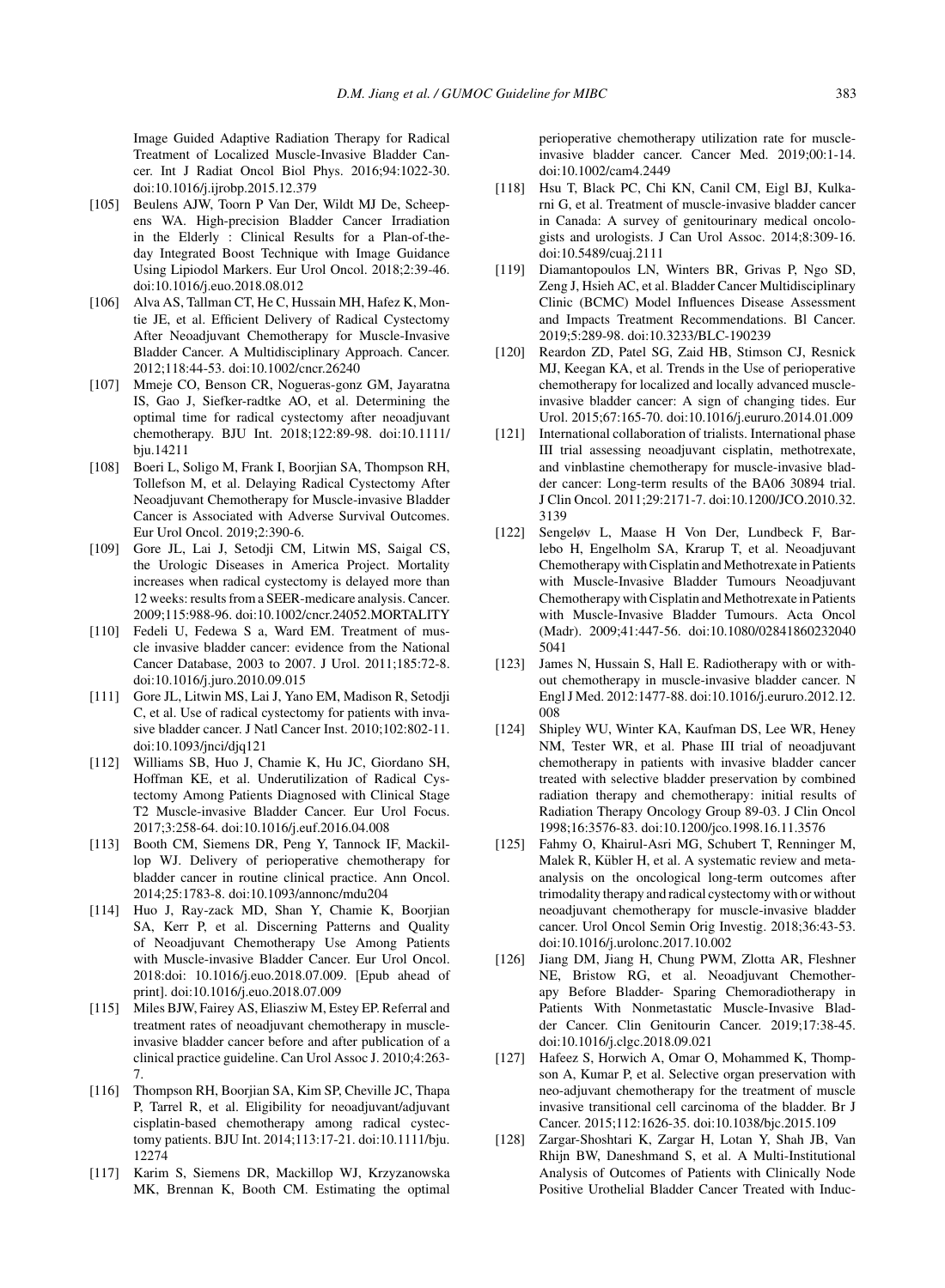tion Chemotherapy and Radical Cystectomy. J Urol. 2016;195:53-9. doi:10.1016/j.juro.2015.07.085

- [129] Hermans TJN, Fransen van de Putte EE, Horenblas S, Meijer RP, Boormans JL, Aben KKH, et al. Pathological downstaging and survival after induction chemotherapy and radical cystectomy for clinically node-positive bladder cancer—Results of a nationwide population-based study. Eur J Cancer. 2016;69:1-8. doi:10.1016/j.ejca.2016.09.015
- [130] von der Maase H, Hansen S, Roberts J, Dogliotti L, Oliver T, Moore M, et al. Gemcitabine and Cisplatin Versus Methotrexate, Vinblastine, Doxorubicin, and Cisplatin in Advanced or Metastatic Bladder Cancer: Results of a Large, Randomized, Multinational, Multicenter, Phase III Study. J Clin Oncol. 2000;17:3068-77.
- [131] Necchi A, Mariani L, Vullo S Lo, Yu EY, Woods ME, Wong Y-N, et al. Lack of effectiveness of postchemotherapy lymphadenectomy in bladder cancer patients with clinical evidence of metastatic pelvic or retroperitoneal lymph nodes only: a propensity score-based analysis. Eur Urol Focus. 2019;5:242-9. doi:10.1016/j.euf.2017.05.006.Lack
- [132] Herr HW. Outcome of Patients Who Refuse Cystectomy after Receiving Neoadjuvant Chemotherapy for Muscle-Invasive Bladder Cancer. Eur Urol. 2008;54:126- 32. doi:10.1016/j.eururo.2007.12.031
- [133] Robins D, Matulay J, Lipsky M, Meyer A, Ghandour R, DeCastro G, et al. Outcomes Following Clinical Complete Response to Neoadjuvant Chemotherapy for Muscleinvasive Urothelial Carcinoma of the Bladder in Patients Refusing Radical Cystectomy. Urology. 2018;111:116-21. doi:10.1016/j.urology.2017.09.003
- [134] Mazza P, Moran GW, Li G, Robins DJ, Matulay JT, Herr HW, et al. Conservative Management Following Clinical Complete Response to Neoadjuvant Chemotherapy of Muscle Invasive Bladder Cancer: Contemporary Outcomes of a Multi-Institutional Cohort Study. J Urol. 2018.
- [135] Meyer A, Ghandour R, Bergman A, Castaneda C, Wosnitzer M, Hruby G, et al. The Natural History of Clinically Complete Responders to Neoadjuvant Chemotherapy for Urothelial Carcinoma of the Bladder. J Urol. 2014;192:696-701. doi:10.1016/j.juro.2014.03. 078
- [136] deVere White RW, Lara PN, Goldman B, Tangen CM, Smith DC, Wood DP, et al. A Sequential Treatment Approach to Myoinvasive Urothelial Cancer: A Phase II Southwest Oncology Group Trial (S0219). J Urol. 2009;181:2476-81. doi:10.1016/j.juro.2009.01.115
- [137] Millikan R, Dinney C, Swanson D, Sweeney P, Ro JY, Smith TL, et al. Integrated Therapy for Locally Advanced Bladder Cancer : Final Report of a Randomized Trial of Cystectomy Plus Preoperative and Postoperative M-VAC. J Clin Med. 2001;19:4005-13.
- [138] Donat SM, Shabsigh A, Savage C, Cronin AM, Bochner BH, Dalbagni G, et al. Potential Impact of Postoperative Early Complications on the Timing of Adjuvant Chemotherapy in Patients Undergoing Radical Cystectomy : A High-Volume Tertiary Cancer Center Experience. 2009;55:177-86. doi:10.1016/j.eururo.2008.07.018
- [139] Skinner DG, Daniels JR, Russell CA, Lieskovsky G, Boyd SD, Nichols P, et al. The role of adjuvant chemotherapy following cystectomy for invasive bladder cancer: a prospective comparative trial. J Urol 1991;145:457-9. doi:https://doi.org/10.1016/S0022-5347(17)38368-4
- [140] Stockle M, Meyenburg W, Wellek S, Voges GE, Rossmann M, Gertenbach U, et al. Adjuvant polychemotherapy of nonorgan-confined bladder cancer after radical cystectomy revisited: long-term results of a controlled prospective study and further clinical experience. J Urol 1995;153:47-52. doi:10.1097/00005392- 199501000-00019
- [141] Paz-Ares L, Solsona E, Esteban E, Saez A, Gonzalez-Larriba J, Anton A, et al. Randomized phase III trial comparing adjuvant paclitaxel/gemcitabine/cisplatin (PGC) to observation in patients with resected invasive bladder cancer: Results of the Spanish Oncology Genitourinary Group (SOGUG) 99/01 Study. J Clin Oncol. 2010:no. 18 suppl. DOI: 10.1200/jco.2010.28.18 suppl.lb. doi:10.1200/jco.2010.28.18
- [142] Sternberg CN, Skoneczna I, Kerst JM, Albers P, Fossa SD, Agerbaek M, et al. Immediate versus deferred chemotherapy after radical cystectomy in patients with pT3-pT4 or *N*+M0 urothelial carcinoma of the bladder (EORTC 30994): An intergroup, open-label, randomised phase 3 trial. Lancet Oncol. 2015;16:76-86. doi:10.1016/S1470- 2045(14)71160-X
- [143] Leow JJ, Martin-Doyle W, Rajagopal PS, Patel CG, Anderson EM, Rothman AT, et al. Adjuvant chemotherapy for invasive bladder cancer: A 2013 updated systematic review and meta-analysis of randomized trials. Eur Urol. 2014;66:42-54. doi:10.1016/j.eururo.2013.08.033
- [144] Kim HS, Jeong CW, Kwak C, Kim HH, Ku JH. Adjuvant chemotherapy for muscle-invasive bladder cancer: A systematic review and network meta-analysis of randomized clinical trials. Oncotarget. 2017;8:81204-14. doi:10.18632/oncotarget.20979.
- [145] Galsky MD, Stensland KD, Moshier E, Sfakianos JP, McBride RB, Tsao CK, et al. Effectiveness of adjuvant chemotherapy for locally advanced bladder cancer. J Clin Oncol. 2016;34:825-32. doi:10.1200/JCO.2015.64.1076
- [146] Booth CM, Siemens DR, Li G, Peng Y, Tannock IF, Kong W, et al. Perioperative Chemotherapy for Muscle-Invasive Bladder Cancer. A Population-Based Outcome Study. Cancer. 2014;120:1630-8. doi:10.1002/cncr.28510
- [147] Booth CM, Tannock IF, Cancer M. Benefits of Adjuvant Chemotherapy for Bladder Cancer. JAMA Oncol. 2015;1:727-8. doi:10.1001/jamaoncol.2015.1210. **Conflict**
- [148] Berg S, D'Andrea D, Vetterlein MW, Cole AP, Fletcher SA, Krimphove MJ, et al. Impact of Adjuvant Chemotherapy in Patients With Adverse Features and Variant Histology at Radical Cystectomy for Muscle-Invasive Carcinoma of the Bladder: Does Histologic Subtype Matter? Cancer. 2019;125:1449-58. doi:10.1002/cncr.31952
- [149] Seisen T, Jamzadeh A, Leow JJ, Rouprêt M, Cole AP, Lipsitz SR, et al. Adjuvant chemotherapy vs observation for patients with adverse pathologic features at radical cystectomy previously treated with neoadjuvant chemotherapy. JAMA Oncol. 2018;4:225-9. doi:10.1001/jamaoncol.2017.2374
- [150] Zargar-Shoshtari K, Kongnyuy M, Sharma P, Fishman MN, Gilbert SM, Poch MA, et al. Clinical role of additional adjuvant chemotherapy in patients with locally advanced urothelial carcinoma following neoadjuvant chemotherapy and cystectomy. World J Urol. 2016;34:1567-73. doi:10.1007/s00345-016-1825-3
- [151] Parker WP, Habermann EB, Day CN, Zaid HB, Frank I, Thompson RH, et al. Adverse Pathology After Neoadjuvant Chemotherapy and Radical Cystectomy: The Role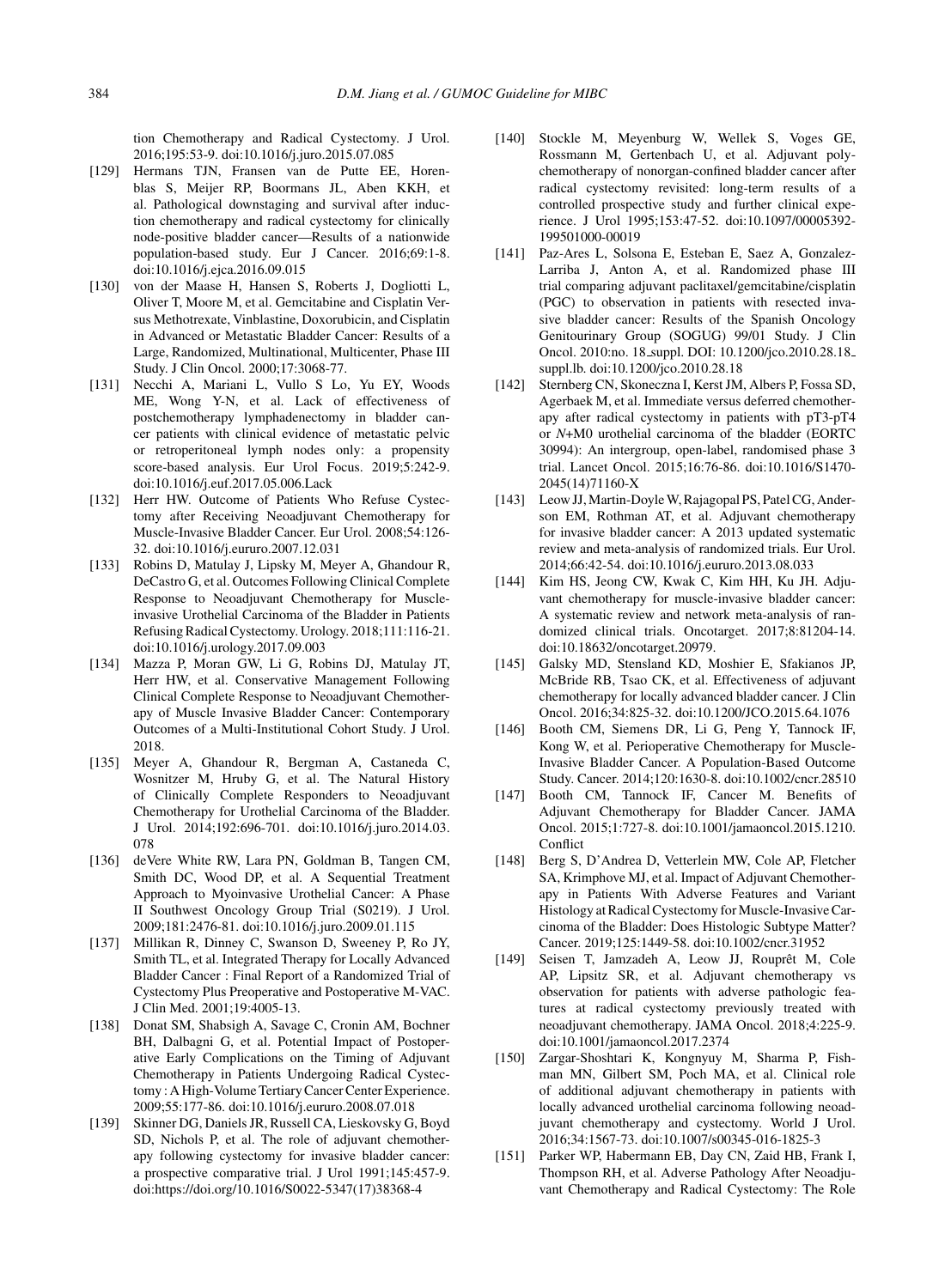of Adjuvant Chemotherapy. Clin Genitourin Cancer. 2018;16:64-71.e5. doi:10.1016/j.clgc.2017.07.010

- [152] Sui W, Lim EA, Decastro GJ, Mckiernan JM. Use of Adjuvant Chemotherapy in Patients with Advanced Bladder Cancer after Neoadjuvant Chemotherapy. Bl Cancer. 2017;3:181-9. doi:10.3233/BLC-170107
- [153] Martinez Chanza N, Werner L, Plimack E, Yu EY, Alva AS, Crabb SJ, et al. Incidence, Patterns, and Outcomes with Adjuvant Chemotherapy for Residual Disease After Neoadjuvant Chemotherapy in Muscleinvasive Urinary Tract Cancers. Eur Urol Oncol. 2019:doi: 10.1016/j.euo.2018.12.013. [Epub ahead of print]. doi:10.1016/j.euo.2018.12.013
- [154] Pederzoli F, Bandini M, Briganti A, Plimack ER, Yu EY, Bamias A, et al. Incremental Utility of Adjuvant Chemotherapy in Muscle-invasive Bladder Cancer: Quantifying the Relapse Risk Associated with Therapeutic Effect. Eur Urol. 2019:Eur Urol. 2019 Jul 11. pii: S0302-2838(19)30522-6. doi:10.1016/j.eururo.2019. 06.032
- [155] Galsky M, Hahn N, Rosenberg J, Sonpavde G, Hutson T, Oh W, et al. A consensus definition of patients with metastatic urothelial carcinoma who are unfit for cisplatin?based chemotherapy. Lancet Oncol. 2011;12:211-4. doi:10.1016/S1470
- [156] Hsu L, Li H, Pucheril D, Hansen M, Littleton R, Peabody J, et al. Use of percutaneous nephrostomy and ureteral stenting in management of ureteral obstruction. World J Nephrol. 2016;5:172. doi:10.5527/wjn.v5.i2.172
- [157] Kiss B, Furrer MA, Wuethrich PY, Burkhard FC, Thalmann GN, Roth B. Stenting Prior to Cystectomy is an Independent Risk Factor for Upper Urinary Tract Recurrence. J Urol. 2017;198:1263-8. doi:10.1016/j.juro.2017.06. 020
- [158] Levey AS, Bosch JP, Lewis JB, Greene T. A More Accurate Method To Estimate Glomerular Filtration Rate from Serum Creatinine: A New Prediction Equation. Ann Intern Med 1999;130:461-70.
- [159] Dash A, Galsky MD, Vickers AJ, Serio AM, Koppie TM, Dalbagni G, et al. Impact of Renal Impairment on Eligibility for Adjuvant Cisplatin-Based Chemotherapy in Patients With Urothelial Carcinoma of the Bladder. Cancer. 2006;107:506-13. doi:10.1002/cncr.22031
- [160] Janowitz T, Williams EH, Marshall A, Ainsworth N, Thomas PB, Sammut SJ, et al. New Model for Estimating Glomerular Filtration Rate in Patients With Cancer. J Clin Oncol. 2017;35:2798-805. doi:10.1200/JCO. 2017.72.7578
- [161] Kidney Disease: Improving Global Outcomes (KDIGO) CKD Work Group. KDIGO 2012 Clinical Practice Guideline for the Evaluation and Management of Chronic Kidney Disease. Kidney Int Suppl. 2013;3:1-150.
- [162] Hussain SA, Palmer DH, Lloyd B, Collins SI, Barton D, Ansari J, et al. A study of split-dose cisplatin-based neoadjuvant chemotherapy in muscle-invasive bladder cancer. Oncol Lett. 2012;3:855-9. doi:10.3892/ol.2012.563
- [163] Morales-Barrera R, Bellmunt J, Suárez C, Valverde C, Guix M, Serrano C, et al. Cisplatin and gemcitabine administered every two weeks in patients with locally advanced or metastatic urothelial carcinoma and impaired renal function. Eur J Cancer. 2012;48:1816-21. doi:10.1016/j.ejca.2012.04.002
- [164] Koshkin VS, Barata PC, Rybicki LA, Zahoor H, Almassi N, Redden AM, et al. Feasibility of Cisplatin-Based Neoadjuvant Chemotherapy in Muscle-Invasive

Bladder Cancer Patients With Diminished Renal Function. Clin Genitourin Cancer. 2018;16:e879-92. doi:10.1016/j.clgc.2018.02.002

- [165] Osterman C, Babu D, Geynisman D, Lewis B, Somer R, Balar A, et al. Efficacy of Split Schedule Versus Conventional Schedule Neoadjuvant Cisplatin-Based Chemotherapy for Muscle-Invasive Bladder Cancer. Oncologist. 2019;45:688-90. doi:10.1634/theoncologist.2018- 0561
- [166] Kintzel PE, Dorrt RT. Anticancer guidelines drug renal toxicity and elimination for altered renal function. Cancer Treat Rev 1995;21:33-64.
- [167] Cisplatin, Cancer Care Ontario 2018. [https://www.](https://www.cancercareontario.ca/en/drugformulary/drugs/cisplatin) [cancercareontario.ca/en/drugformulary/drugs/cisplatin](https://www.cancercareontario.ca/en/drugformulary/drugs/cisplatin).
- [168] Cisplatin, BC Cancer Agency 2016. [http://www.bccancer.](http://www.bccancer.bc.ca/drug-database-site/drug index/cisplatin_monograph_1jul2016.pdf) [bc.ca/drug-database-site/drugindex/cisplatin](http://www.bccancer.bc.ca/drug-database-site/drug index/cisplatin_monograph_1jul2016.pdf) monograph [1jul2016.pdf.](http://www.bccancer.bc.ca/drug-database-site/drug index/cisplatin_monograph_1jul2016.pdf)
- [169] Janus N, Thariat J, Boulanger H, Deray G. Proposal for dosage adjustment and timing of chemotherapy in hemodialyzed patients. Ann Oncol. 2010:1395-403. doi:10.1093/annonc/mdp598
- [170] Yin M, Joshi M, Meijer RP, Glantz M, Holder S, Harvey HA, et al. Neoadjuvant Chemotherapy for Muscle-Invasive Bladder Cancer: A Systematic Review and Two-Step Meta-Analysis. Oncologist. 2016;21:708-15. doi:10.1634/theoncologist.2015-0440
- [171] Bellmunt J, Ribas A, Eres N, Albanell J, Almanza C, Bermejo B, et al. Carboplatin-based versus cisplatin-based chemotherapy in the treatment of surgically incurable advanced bladder carcinoma. Cancer 1997;80:1966-72. doi:10.1002/(SICI)1097-0142(19971115)80:10<1966:: AID-CNCR14>3.0.CO;2-W.
- [172] Petrioli R, Frediani B, Manganelli A, Barbanti G, De Capua B, De Lauretis A, et al. Comparison between a cisplatin?containing regimen and a carboplatin?containing regimen for recurrent or metastatic bladder cancer patients. A randomized phase II study. Cancer 1996;77:344-51. doi:10.1002/(SICI)1097
- [173] Dogliotti L, Carteni G, Siena S, Bertetto O, Martoni A, Bono A, et al. Gemcitabine plus Cisplatin versus Gemcitabine plus Carboplatin as First-Line Chemotherapy in Advanced Transitional Cell Carcinoma of the Urothelium: Results of a Randomized Phase 2 Trial. Eur Urol. 2007;52:134-41. doi:10.1016/j.eururo.2006.12.029
- [174] Galsky MD, Chen GJ, Oh WK, Bellmunt J, Roth BJ, Petrioli R, et al. Comparative effectiveness of cisplatin-based and carboplatin-based chemotherapy for treatment of advanced urothelial carcinoma. Ann Oncol. 2012;23:406- 10. doi:10.1093/annonc/mdr156
- [175] Black PC, Brown GA, Dinney CPN. The impact of variant histology on the outcome of bladder cancer treated with curative intent. Urol Oncol Semin Orig Investig. 2009;27:3-7. doi:10.1016/j.urolonc.2007.07.010
- [176] Royce TJ, Lin CC, Gray PJ, Shipley WU, Jemal A, Efstathiou JA. Clinical characteristics and outcomes of nonurothelial cell carcinoma of the bladder: Results from the National Cancer Data Base. Urol Oncol Semin Orig Investig. 2017;36:78.e1-78.e12. doi:10.1016/j.urolonc.2017.10.013
- [177] Cohen AJ, Packiam V, Nottingham C, Steinberg G, Smith ND, Patel S. Upstaging of nonurothelial histology in bladder cancer at the time of surgical treatment in the National Cancer Data Base. Urol Oncol Semin Orig Investig. 2017;35:34.e1-34.e8. doi:10.1016/j.urolonc.2016. 08.002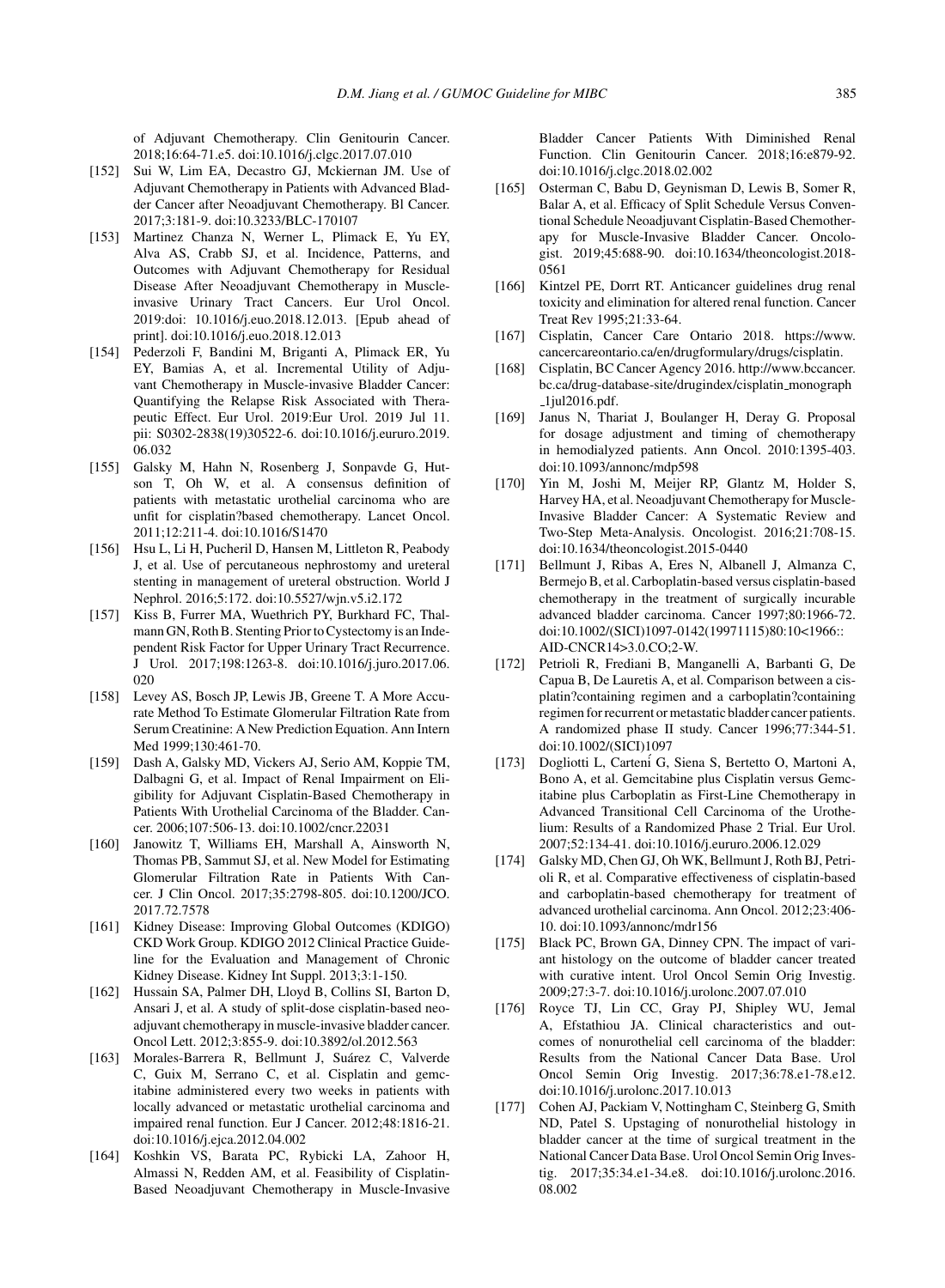- [178] Lynch SP, Shen Y, Kamat A, Grossman HB, Shah JB, Millikan RE, et al. Neoadjuvant chemotherapy in small cell urothelial cancer improves pathologic downstaging and long-term outcomes: Results from a retrospective study at the md anderson cancer center. Eur Urol. 2013;64:307-13. doi:10.1016/j.eururo.2012.04.020
- [179] Siefker-Radtke AO, Kamat AM, Grossman HB, Williams DL, Qiao W, Thall PF, et al. Phase II clinical trial of neoadjuvant alternating doublet chemotherapy with ifosfamide/doxorubicin and etoposide/cisplatin in smallcell urothelial cancer. J Clin Oncol. 2009;27:2592-7. doi:10.1200/JCO.2008.19.0256
- [180] Moretto P, Wood L, Emmenegger U, Blais N, Mukherjee SD, Winquist E, et al. Management of small cell carcinoma of the bladder: Consensus guidelines from the Canadian Association of Genitourinary Medical Oncologists (CAGMO). Can Urol Assoc J. 2013;7:E44-56.
- [181] Dotson A, May A, Davaro F, Johar S, Sameer R, Zachary S. Squamous cell carcinoma of the bladder : poor response to neoadjuvant chemotherapy. Int J Clin Oncol. 2019;24:706- 11. doi:10.1007/s10147-019-01409-x
- [182] Kassouf W, Spiess PE, Siefker-radtke A, Swanson D, Grossman HB, Munsell MF, et al. Outcome and Patterns of Recurrence of Nonbilharzial Pure Squamous Cell Carcinoma of the Bladder. Cancer. 2007:764-9. doi:10.1002/cncr.22853
- [183] Izard JP, H MP, Siemens DR, D M, Mackillop WJ, Ch B, et al. Outcomes of squamous histology in bladder cancer : A population-based study. Urol Oncol Semin Orig Investig. 2015;33:425.e7-425.313.
- [184] Quilty P, Duncan W. Radiotherapy for Squamous Carcinoma of the Urinary Bladder. Int J Radiat Oncol Biol Phys. 1986;12:861-5.
- [185] Zahoor H, Elson P, Stephenson A, Haber GP, Kaouk J, Fergany A, et al. Patient Characteristics, Treatment Patterns and Prognostic Factors in Squamous Cell Bladder Cancer. Clin Genitourin Cancer. 2018;16:e437-42. doi:10.1016/j.clgc.2017.10.005
- [186] Koshkin VS, Garcia JA, Reynolds J, Elson P, Magi-Galluzzi C, McKenney JK, et al. Transcriptomic and protein analysis of small-cell bladder cancer (SCBC) Identifies prognostic biomarkers and DLL3 as a relevant therapeutic target. Clin Cancer Res. 2018;16:e437-42. doi:10.1158/1078-0432.CCR-18-1278
- [187] Scosyrev E, Ely BW, Messing EM, Speights VO, Grossman HB, Wood DP, et al. Do mixed histological features affect survival benefit from neoadjuvant platinumbased combination chemotherapy in patients with locally advanced bladder cancer? A secondary analysis of Southwest Oncology Group-Directed Intergroup Study (S8710). BJU Int. 2010;108:693-700. doi:10.1111/j.1464- 410X.2010.09900
- [188] Kaimakliotis H, Monn M, Cho J, Pedrosa J, Hahn N, Albany C, et al. Neoadjuvant chemotherapy in urothelial bladder cancer : impact of regimen and variant histology. Futur Oncol. 2016;12:1795-804. doi:10.2217/fon-2016- 0056
- [189] Mitra AP, Bartsch CC, Bartsch G, Miranda G, Skinner EC, Daneshmand S. Does presence of squamous and glandular differentiation in urothelial carcinoma of the bladder at cystectomy portend poor prognosis? An intensive case-control analysis. Urol Oncol Semin Orig Investig. 2014;32:117-27. doi:10.1016/j.urolonc.2012.08.017
- [190] Zargar-Shoshtari K, Sverrisson EF, Sharma P, Gupta S, Poch MA, Pow-Sang JM, et al. Clinical Outcomes after

Neoadjuvant Chemotherapy and Radical Cystectomy in the Presence of Urothelial Carcinoma of the Bladder with Squamous or Glandular Differentiation. Clin Genitourin Cancer. 2016;14:82-8. doi:10.1016/j.clgc.2015.08.006

- [191] Kim SP, Frank I, Cheville JC, Thompson RH, Weight CJ, Thapa P, et al. The impact of squamous and glandular differentiation on survival after radical cystectomy for urothelial carcinoma. J Urol. 2012;188:405-9. doi:10.1016/j.juro.2012.04.020
- [192] Stensland KD, Zaid H, Broadwin M, Sorcini A, Canes D, Galsky M, et al. Comparative Effectiveness of Treatment Strategies for Squamous Cell Carcinoma of the Bladder. Eur Urol Oncol. 2018:doi: 10.1016/j.euo.2018.11.003. [Epub ahead of print]. doi:10.1016/j.euo.2018.11.003
- [193] Davaro F, Schaefer J, May A, Raza J, Siddiqui S, Hamilton Z. Invasive non - urachal adenocarcinoma of the bladder : analysis of the National Cancer Database. World J Urol. 2018:[Epub ahead of print]. doi:10.1007/s00345- 018-2411-7
- [194] Yu B, Zhou J, Cai H, Xu T, Xu Z, Zou Q, et al. Neoadjuvant chemotherapy for primary adenocarcinomas of the urinary bladder : a single-site experience. BMC Urol. 2015;15:1-4.
- [195] Siefker-radtke A. Urachal Adenocarcinoma: A Clinician's Guide for Treatment. Semin Oncol. 2012;39:619-24.
- [196] Patel SG, Weiner AB, Keegan K, Morgan T. Oncologic outcomes in patients with nonurothelial bladder cancer. Indian J Urol. 2018;34:39-44. doi:10.4103/iju.IJU
- [197] Hamilou Z, North S, Canil C, Wood L, Hotte S, Sridhar S, et al. Management of urachal cancer: A review by the Canadian Urological Association and Genitourinary Medical Oncologists of Canada. Can Urol Assoc J. 2019.
- [198] Fernández MI, Williams SB, Willis DL, Slack RS, Dickstein RJ, Parikh S, et al. Clinical risk stratification in patients with surgically resectable micropapillary bladder cancer. BJU Int. 2017;119:684-91. doi:10.1111/bju.13689
- [199] Meeks JJ, Taylor JM, Matsushita K, Herr HW, Donat SM, Bochner BH, et al. Pathological response to neoadjuvant chemotherapy for muscle-invasive micropapillary bladder cancer. BJU Int. 2013;111:325-30. doi:10.1111/j.1464- 410X.2012.11751.x
- [200] Ghoneim IA, Miocinovic R, Stephenson AJ, Garcia JA, Gong MC, Campbell SC, et al. Neoadjuvant systemic therapy or early cystectomy? Single-center analysis of outcomes after therapy for patients with clinically localized micropapillary urothelial carcinoma of the bladder. Urology. 2011;77:867-70. doi:10.1016/j.urology.2010.11. 043
- [201] Abufaraj M, Foerster B, Schernhammer E, Moschini M, Kimura S, Hassler MR, et al. Micropapillary Urothelial Carcinoma of the Bladder: A Systematic Review and Meta-analysis of Disease Characteristics and Treatment Outcomes. Eur Urol. 2019;75:649-58. doi:10.1016/j.eururo.2018.11.052
- [202] Sui W, Matulay JT, James MB, Onyeji IC, Theofanides MC, RoyChoudhury A, et al. Micropapillary bladder cancer: Insights from the national cancer database. Bl Cancer. 2016;2:415-23. doi:10.3233/BLC-160066
- [203] Li Q, Assel M, Benfante NE, Pietzak EJ, Herr HW, Donat M, et al. The Impact of Plasmacytoid Variant Histology on the Survival of Patients with Urothelial Carcinoma of Bladder after Radical Cystectomy. Eur Urol Focus. 2019;5:104-8. doi:10.1016/j.euf.2017.06.013
- [204] Keck B, Wach S, Stoehr R, Kunath F, Bertz S, Lehmann J, et al. Plasmacytoid variant of bladder cancer defines patients with poor prognosis if treated with cystectomy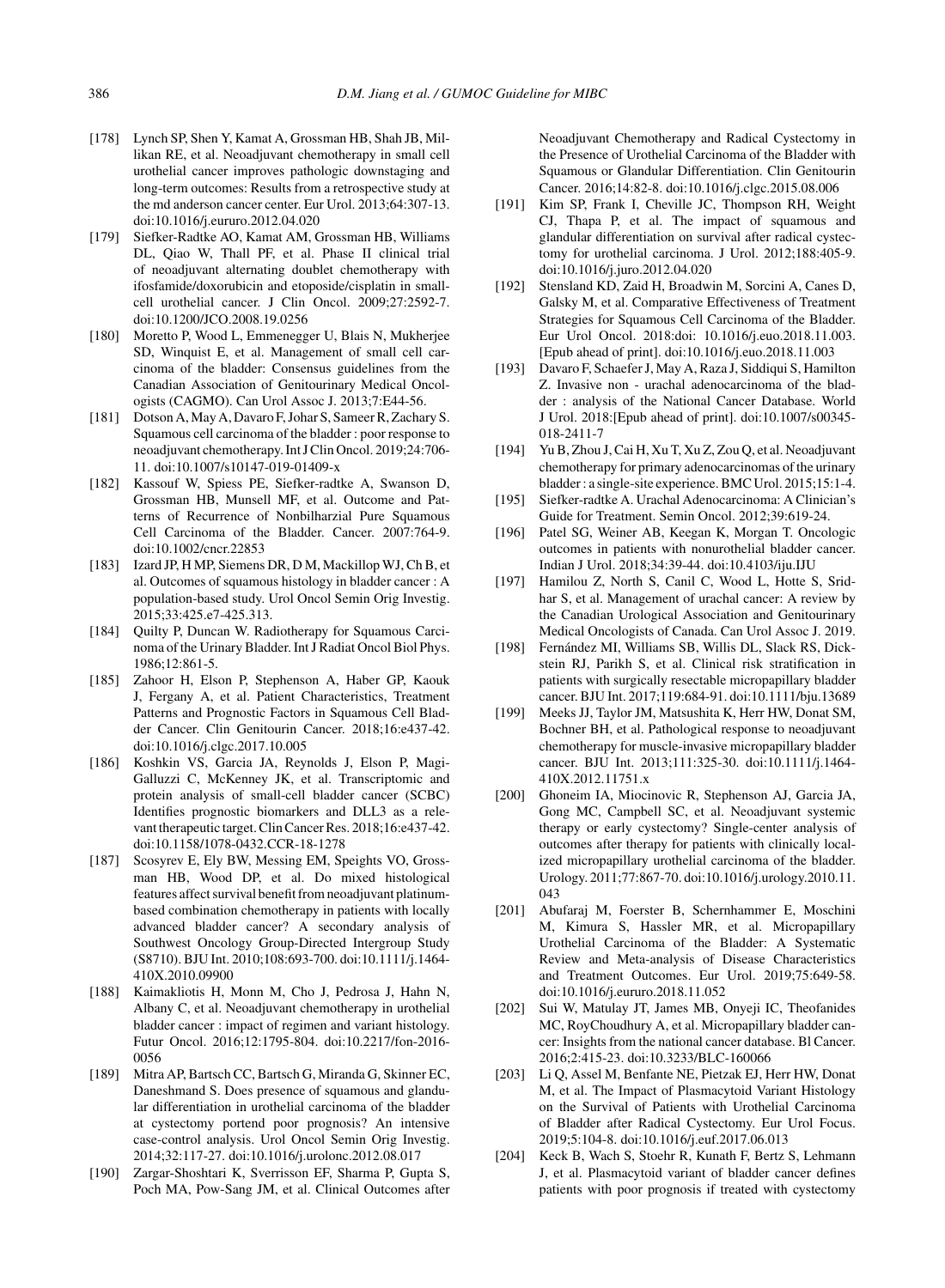and adjuvant cisplatin-based chemotherapy. BMC Cancer. 2013;13:1-8.

- [205] Gunaratne DA, Krieger LEM, Maclean F, Vaux KJ, Chalasani V. Neoadjuvant Chemotherapy With Gemcitabine and Cisplatin for Plasmacytoid Urothelial Bladder Cancer: A Case Report and Review of the Literature. Clin Genitourin Cancer. 2016;14:e103-5. doi:10.1016/j.clgc. 2015.08.009
- [206] Dayyani F, Czerniak BA, Sircar K, Munsell MF, Randall E. Plasmacytoid Urothelial Carcinomas - A Chemo-sensitive Cancer with Poor Prognosis, and Peritoneal Carcinomatosis. J Urol. 2014;189:1656-61. doi:10.1016/j.juro.2012.11.084.Plasmacytoid
- [207] Cockerill PA, Cheville JC, Boorjian SA, Blackburne A, Thapa P, Tarrell RF, et al. Outcomes Following Radical Cystectomy for Plasmacytoid Urothelial Carcinoma: Defining the Need for Improved Local Cancer Control. Urology. 2017;102:143-7. doi:10.1016/j.urology. 2016.09.053
- [208] Diamantopoulos LN, Khaki AR, Grivas P, Gore JL, Schade GR, Hsieh AC, et al. Plasmacytoid Urothelial Carcinoma: Response to Chemotherapy and Oncologic Outcomes. Bl Cancer. 2020;6:71-81. doi:10.3233/BLC-190258
- [209] Wasco MJ, Daignault S, Bradley D, Shah RB. Nested variant of urothelial carcinoma: a clinicopathologic and immunohistochemical study of 30 pure and mixed cases. Hum Pathol. 2010;41:163-71. doi:10.1016/j.humpath.2009.07.015
- [210] Venyo AK. Nested Variant of Urothelial Carcinoma. Adv Urol. 2014;2014:Epub 2014 Jan 22. doi:10.1155/2014/ 192720
- [211] Sui W, Matulay JT, Onyeji IC, Theofanides MC, James MB, Roychoudhury A, et al. Contemporary treatment patterns and outcomes of sarcomatoid bladder cancer. World J Urol. 2017;35:1055-61. doi:10.1007/s00345-016- 1962-8
- [212] Malla M, Wang JF, Trepeta R, Feng A, Wang J. Sarcomatoid Carcinoma of the Urinary Bladder. Clin Genitourin Cancer. 2016;14:366-72. doi:10.1016/j.clgc.2016.03.004
- [213] Vetterlein MW, Wankowicz SAM, Seisen T, Lander R. Neoadjuvant Chemotherapy Prior to Radical Cystectomy for Muscle-Invasive Bladder Cancer With Variant Histology. Cancer. 2017;123:4346-55. doi:10.1002/cncr.30907
- [214] Griffiths G. International phase III trial assessing neoadjuvant cisplatin, methotrexate, and vinblastine chemotherapy for muscle-invasive bladder cancer: Longterm results of the BA06 30894 trial. J Clin Oncol. 2011;29:2171-7. doi:10.1200/JCO.2010.32.3139
- [215] Freiha F, Reese J, Torti FM. A randomized trial of radical cystectomy versus radical cystectomy plus cisplatin, vinblastine and methotrexate chemotherapy for muscle invasive bladder cancer. J Urol 1996;155:495-500. doi:10.1016/S0022-5347(01)66430-9
- [216] Wishnow K, Ayala AJ, Levinson AK, Logothetis CJ, Johnson DE, Swanson DA, et al. Stage B (P2/3A/N0) Transitional Cell Carcinoma Of Bladder Highly Curable By Radical Cystectomy. Urology. 1992;39:12-6.
- [217] Abol-Enein H, Tilki D, Mosbah A, El-Baz M, Shokeir A, Nabeeh A, et al. Does the extent of lymphadenectomy in radical cystectomy for bladder cancer influence diseasefree survival? A prospective single-center study. Eur Urol. 2011;60:572-7. doi:10.1016/j.eururo.2011.05.062
- [218] Leissner J, Ghoneim MA, Abol-Enein H, Thuroff JW, Franzaring L, Fisch M, et al. Extended Radical Lymphadenectomy in Patients With Urothelial Bladder

Cancer:: Results of a Prospective Multicenter Study. J Urol. 2004;171:139-44. doi:10.1097/01.ju.000010 2302.26806.fb

- [219] Mills RD, Turner WH, Fleischmann A, Mark-Walder R, Thalmann GN, Studer UE. Pelvic Lymph Node Metastases From Bladder Cancer: Outcome in 83 Patients After Radical Cystectomy and Pelvic Lymphadenectomy. J Urol. 2001;166:19-23. doi:10.1016/S0022-5347(05)66 067-3
- [220] Hwang E, Sathianathen N, Imamura M, Kuntz G, Risk M, Dahm P. Extended versus standard lymph node dissection for urothelial carcinoma of the bladder in patients undergoing radical cystectomy (Review). Cochrane Database Syst Rev. 2019:1-31. doi:10.1002/ 14651858.CD013336.www.cochranelibrary.com
- [221] Gschwend E, Heck MM, Lehmann J, Rubben H, Albers P, Wolffe JM, et al. Extended Versus Limited Lymph Node Dissection in Bladder Cancer Patients Undergoing Radical Cystectomy: Survival Results from a Prospective, Randomized Trial. Eur Urol. 2019;75:604- 11. doi:10.1016/j.eururo.2018.09.047
- [222] Herr HW, Bochner BH, Dalbaghi G, Donat SM, Reuter VE, Bajorin DF. Impact of the Number of Lymph Nodes Retrieved on Outcome in Patients With Muscle Invasive Bladder Cancer. J Urol. 2002;167:1295-8. doi:10.1016/S0022-5347(05)65284-6
- [223] Wright JL, Lin DW, Porter MP. The association between extent of lymphadenectomy and survival among patients with lymph node metastases undergoing radical cystectomy. Cancer. 2008;112:2401-8. doi:10.1002/cncr. 23474
- [224] Konety BR, Joslyn SA, O'Donnell MA. Extent of Pelvic Lymphadenectomy and Its Impact On Outcome in Patients Diagnosed With Bladder Cancer: Analysis of Data From the Surveillance, Epidemiology and End Results Program Data Base. J Urol. 2003;169:946-50. doi:10.1097/01.ju.0000052721.61645.a3
- [225] Kijima T, Tanaka H, Koga F, Masuda H. Selective tetramodal bladder-preservation therapy, incorporating induction chemoradiotherapy and consolidative partial cystectomy with pelvic lymph node dissection for muscleinvasive bladder cancer : oncological and functional outcomes of 107 patients. BJU Int. 2019;124:242-50. doi:10.1111/bju.14736
- [226] Bellmunt J, Orsola A, Leow JJ, Wiegel T, De Santis M, Horwich A. Bladder cancer: ESMO practice guidelines for diagnosis, treatment and follow-up. Ann Oncol. 2014;25:iii40-8. doi:10.1093/annonc/mdu223
- [227] Gogna NK, Matthews JHL, Turner SL, Mameghan H, Duchesne GM, Spry N, et al. Efficacy and tolerability of concurrent weekly low dose cisplatin during radiation treatment of localised muscle invasive bladder transitional cell carcinoma: A report of two sequential Phase II studies from the Trans Tasman Radiation Oncology Group. Radiother Oncol. 2006;81:9-17. doi:10.1016/j.radonc.2006.09.001
- [228] Coppin CM, Gospodarowicz MK, James K, Tannock IF, Zee B, Carson J, et al. Improved local control of invasive bladder cancer by concurrent cisplatin and preoperative or definitive radiation. The National Cancer Institute of Canada Clinical Trials Group. J Clin Oncol. 1996;14:2901-7.
- [229] Rödel C, Grabenbauer GG, Kühn R, Papadopoulos T, Dunst J, Meyer M, et al. Combined-modality treatment and selective organ preservation in invasive bladder can-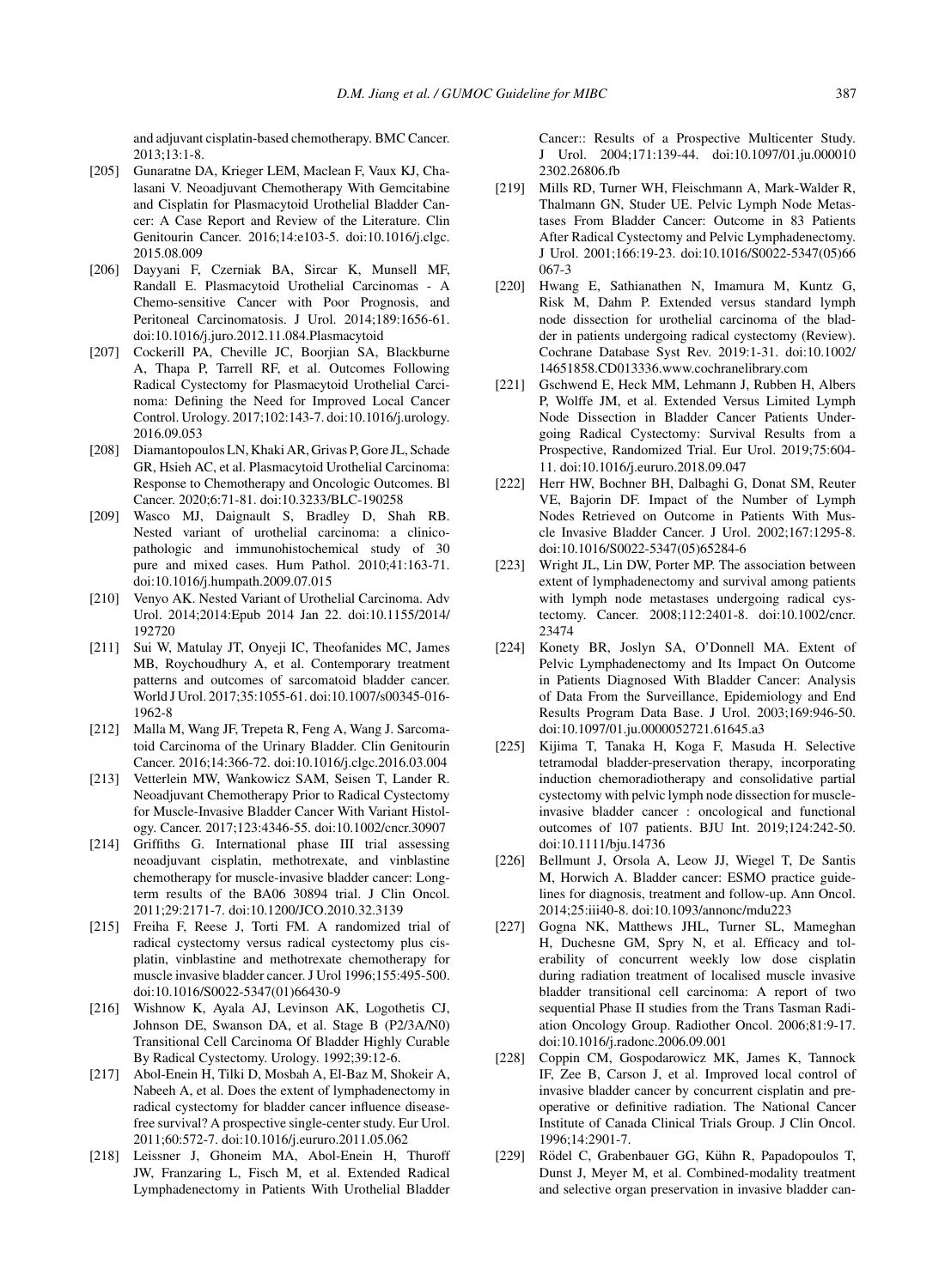cer: Long-term results. J Clin Oncol. 2002;20:3061-71. doi:10.1200/JCO.2002.11.027

- [230] Ghate K, Brennan K, Karim S, Siemens DR, Mackillop WJ, Booth CM. Concurrent chemoradiotherapy for bladder cancer : Practice patterns and outcomes in the general population. Radiother Oncol. 2018;127:136-42. doi:10.1016/j.radonc.2017.12.009
- [231] Hoskin PJ, Rojas AM, Bentzen SM, Saunders MI. Radiotherapy With Concurrent Carbogen and Nicotinamide in Bladder Carcinoma. J Clin Oncol. 2010;28:4912-8. doi:10.1200/JCO.2010.28.4950
- [232] Mitin T, Hunt D, Shipley WU, Kaufman DS, Uzzo R, Wu CL, et al. Transurethral surgery and twice-daily radiation plus paclitaxel-cisplatin or fluorouracil-cisplatin with selective bladder preservation and adjuvant chemotherapy for patients with muscle invasive bladder cancer (RTOG 0233): A randomised multicentre phase. Lancet Oncol. 2013;14:863-72. doi:10.1016/S1470-2045(13) 70255-9
- [233] Hagan MP, Winter KA, Kaufman DS, Wajsman Z, Zietman AL, Heney NM, et al. RTOG 97-06: Initial report of a phase I-II trial of selective bladder conservation using TURBT, twice-daily accelerated irradiation sensitized with cisplatin, and adjuvant MCV combination chemotherapy. Int J Radiat Oncol Biol Phys. 2003;57:665- 72. doi:10.1016/S0360-3016(03)00718-1
- [234] Kaufman DS, Winter KA, Shipley WU, Heney NM, Wallace HJ, Toonkel LM, et al. Phase I-II RTOG Study (99-06) of Patients With Muscle-Invasive Bladder Cancer Undergoing Transurethral Surgery, Paclitaxel, Cisplatin, and Twice-daily Radiotherapy Followed by Selective Bladder Preservation or Radical Cystectomy and Adjuvant Chemotherapy. Urology. 2009;73:833-7. doi:10.1016/j.urology.2008.09.036
- [235] Tester W, Caplan R, Heaney J, Venner P, Whittington R, Byhardt R, et al. Neoadjuvant combined modality program with selective organ preservation for invasive bladder cancer: Results of Radiation Therapy Oncology Group phase II trial 8802. J Clin Oncol 1996;14:119-26. doi:10.1200/JCO.1996.14.1.119
- [236] Choudhury A, Swindell R, Logue JP, Elliott PA, Livsey JE, Wise M, et al. Phase II study of conformal hypofractionated radiotherapy with concurrent gemcitabine in muscle-invasive bladder cancer. J Clin Oncol. 2011;29:733-8. doi:10.1200/JCO.2010.31.5721
- [237] Coen JJ, Zhang P, Saylor PJ, Lee CT, Wu C, Parker W. Bladder Preservation With Twice-a-Day Radiation Plus Fluorouracil / Cisplatin or Once Daily Radiation Plus Gemcitabine for Muscle-Invasive Bladder Cancer : NRG / RTOG 0712 — A Randomized Phase II Trial. J Clin Oncol. 2019;37:44-51. doi:10.1200/JCO.18.00537
- [238] Caffo O, Thompson C, Santis M De, Kragelj B, Hamstra DA, Azria D, et al. Concurrent gemcitabine and radiotherapy for the treatment of muscle-invasive bladder cancer : A pooled individual data analysis of eight phase I - II trials. Radiother Oncol. 2016;121:193-8. doi:10.1016/j.radonc.2016.09.006
- [239] Thompson C, Joseph N, Sanderson B, Logue J, Wylie J, Elliott T, et al. Tolerability of Concurrent Chemoradiation Therapy With Gemcitabine (GemX), With and Without Prior Neoadjuvant Chemotherapy, in Muscle Invasive Bladder Cancer. Int J Radiat Oncol Biol Phys. 2017;97:732-9. doi:10.1016/j.ijrobp.2016.11.040
- [240] Huddart RA, Birtle A, Maynard L, Beresford M, Blazeby J, Donovan J, et al. Clinical and patient-reported outcomes

of SPARE - a randomised feasibility study of selective bladder preservation versus radical cystectomy. BJU Int. 2017;120:639-50. doi:10.1111/bju.13900

- [241] Wettstein MS, Rooprai JK, Pazhepurackel C, Wallis CJD, Klaassen Z, Uleryk EM, et al. Systematic review and metaanalysis on trimodal therapy versus radical cystectomy for muscle-invasive bladder cancer: Does the current quality of evidence justify definitive conclusions? PLoS One. 2019;14:e0216255
- [242] Williams SB, Shan Y, Jazzar U, Mehta HB, Baillargeon JG, Huo J, et al. Comparing Survival Outcomes and Costs Associated With Radical Cystectomy and Trimodal Therapy for Older Adults With Muscle-Invasive Bladder Cancer. JAMA Surg. 2018;153:881-9. doi:10.1001/jamasurg.2018.1680
- [243] Kulkarni GS, Hermanns T, Wei Y, Bhindi B, Satkunasivam, R. Athanasopoulos P, Sridhar SS. Propensity Score Analysis of Radical Cystectomy Versus Bladder-Sparing Trimodal Therapy in the Setting of a Multidisciplinary Bladder Cancer Clinic. J Clin Oncol. 2017;35:2299-307. doi:10.1200/JCO.2016.69.2327
- [244] Ploussard G, Daneshmand S, Efstathiou JA, Herr HW, James ND, Rödel CM, et al. Critical analysis of bladder sparing with trimodal therapy in muscle-invasive bladder cancer: A systematic review. Eur Urol. 2014;66:120-37. doi:10.1016/j.eururo.2014.02.038
- [245] Gakis G, Efstathiou J, Lerner S, Cookson M, Keegan K. ICUD-EAU International Consultation on Bladder Cancer 2012: Non-muscle-invasive urothelial carcinoma of the bladder. Eur Urol. 2013;63:36-44. doi:10.1016/j.eururo.2012.08.061
- [246] Efstathiou JA, Spiegel DY, Shipley WU, Heney NM, Kaufman DS, Niemierko A, et al. Long-term outcomes of selective bladder preservation by combined-modality therapy for invasive bladder cancer: The MGH experience. Eur Urol. 2012;61:705-11. doi:10.1016/j.eururo.2011. 11.010
- [247] Shipley WU, Kaufman DS, Zehr E, Heney NM, Lane SC, Thakral HK, et al. Selective bladder preservation by combined modality protocol treatment: Long-term outcomes of 190 patients with invasive bladder cancer. Urology. 2002;60:62-7. doi:10.1016/S0090-4295(02)01650-3
- [248] Buchser D, Zapatero A, Rogado J, Talaya M, Vidales CM de, Arellano R, et al. Long-term Outcomes and Patterns of Failure Following Trimodality Treatment With Bladder Preservation for Invasive Bladder Cancer. Urology. 2019;124:183-90. doi:10.1016/j.urology.2018.07.058
- [249] Perdona S, Autorino R, Damiano R, Sio M De, Morrica B, Gallo L, et al. Bladder-sparing, Combinedmodality Approach for Muscle-invasive Bladder Cancer. A Multi-institutional, Long-term Experience. Cancer. 2008;112:75-83. doi:10.1002/cncr.23137
- [250] Mak RH, Hunt D, Shipley WU, Efstathiou JA, Tester WJ, Hagan MP, et al. Long-term outcomes in patients with muscle-invasive bladder cancer after selective bladderpreserving combined-modality therapy: A pooled analysis of radiation therapy oncology group protocols 8802, 8903, 9506, 9706, 9906, and 0233. J Clin Oncol. 2014;32:3801- 9. doi:10.1200/JCO.2014.57.5548
- [251] Vashistha V, Wang H, Mazzone A, Liss MA, Svatek RS, Schleicher M, et al. Radical Cystectomy Compared to Combined Modality Treatment for Muscle-Invasive Bladder Cancer: A Systematic Review and Meta-Analysis. Int J Radiat Oncol Biol Phys. 2017;97:1002-20. doi:10.1016/j.ijrobp.2016.11.056.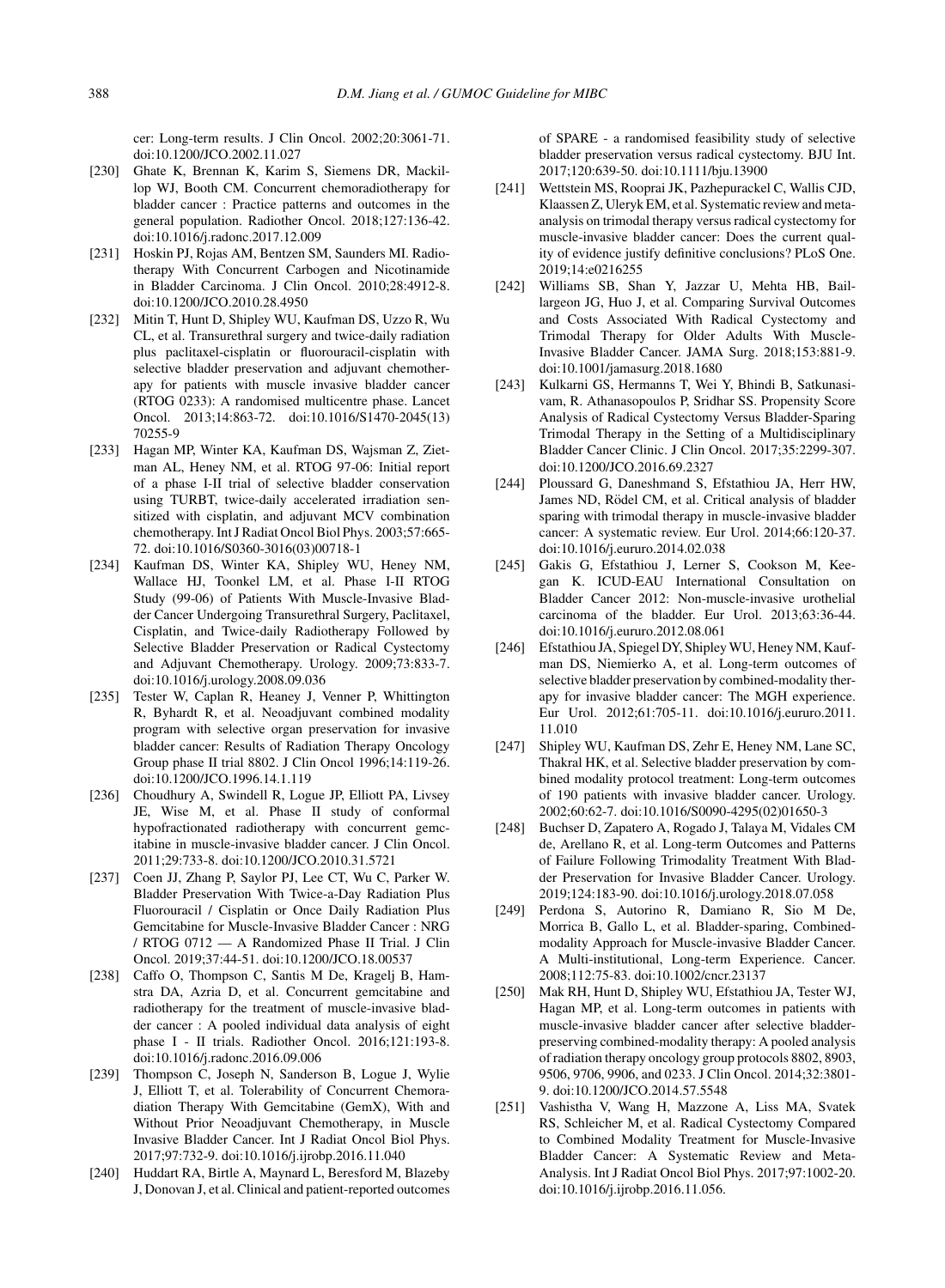- [252] Giacalone NJ, Shipley WU, Clayman RH, Niemierko A, Drumm M, Heney NM, et al. Long-term Outcomes After Bladder-preserving Tri-modality Therapy for Patients with Muscle-invasive Bladder Cancer: An Updated Analysis of the Massachusetts General Hospital Experience. Eur Urol. 2017;71:952-60. doi:10.1016/j.eururo.2016.12.020
- [253] García-Perdomo HA, Montes-Cardona CE, Guacheta M, Castillo DF, Reis LO. Muscle-invasive bladder cancer organ-preserving therapy: systematic review and metaanalysis. World J Urol. 2018:1-12. doi:10.1007/s00345- 018-2384-6
- [254] Arcangeli G, Strigari L, Arcangeli S. Radical cystectomy versus organ-sparing trimodality treatment in muscle-invasive bladder cancer: A systematic review of clinical trials. Crit Rev Oncol Hematol. 2015;95:387-96. doi:10.1016/j.critrevonc.2015.04.006
- [255] Gofrit ON, Nof R, Meirovitz A, Pode D, Frank S, Katz R, et al. Radical cystectomy vs. chemoradiation in T2-4aN0M0 bladder cancer: A case-control study. Urol Oncol Semin Orig Investig. 2015;33:19.e1-19.e5. doi:10.1016/j.urolonc.2014.09.014
- [256] Haque W, Verma V, Aghazadeh M, Darcourt J, Butler E, Teh B. Short-term Mortality Associated with Definitive Chemoradiotherapy Versus Radical Cystectomy for Muscle-invasive Bladder Cancer. Clin Geni. 2019:doi: 10.1016/j.clgc.2019.06.015. [Epub ahead of print]. doi:10.1016/j.clgc.2019.06.015
- [257] Fischer-Valuck BW, Rudra S, Gabani P, Brenneman R, Mueller R, Chin W, et al. Impact of Facility Radiation Patient Volume on Overall Survival in Patients with Muscle Invasive Bladder Cancer Undergoing Trimodality Bladder Preservation Therapy. Bl Cancer. 2019;Prepress:1-10. doi:10.3233/BLC-190233
- [258] Sanderson KM, Cai J, Miranda G, Skinner DG, Stein JP. Upper Tract Urothelial Recurrence Following Radical Cystectomy for Transitional Cell Carcinoma of the Bladder: An Analysis of 1,069 Patients With 10-Year Followup. J Urol. 2007;177:2088-94. doi:10.1016/j.juro. 2007.01.133
- [259] Schroeck FR, Smith N, Shelton JB. Implementing risk-aligned bladder cancer surveillance care. Urol Oncol Semin Orig Investig. 2018;36:257-64. doi:10.1016/ j.urolonc.2017.12.016
- [260] Stewart-merrill SB, D M, Boorjian SA, D M, Thompson RH, D M, et al. Evaluation of current surveillance guidelines following radical cystectomy and proposal of a novel risk-based approach. Urol Oncol Semin Orig Investig. 2015;33:339.e1-339.e8. doi:10.1016/j.urolonc. 2015.04.017
- [261] Cagiannos I, Morash C. Surveillance strategies after definitive therapy of invasive bladder cancer. CUAJ. 2009;3:237-42.
- [262] Honma I, Masumori N, Sato E, Takayanagi A, Takahashi A, Itoh N, et al. Local recurrence after radical cystectomy for invasive bladder cancer: An analysis of predictive factors. Urology. 2004;64:744-8. doi:10.1016/j.urology. 2004.05.003
- [263] Yoo SH, Kim H, Kwak C, Kim HH, Jung JH, Ku JH. Late Recurrence of Bladder Cancer following Radical Cystectomy : Characteristics and Outcomes. Urol Int. 2019;1-6. doi:10.1159/000502656
- [264] Kusaka A, Hatakeyama S, Hosogoe S, Hamano I. Riskstratified surveillance and cost effectiveness of follow-up after radical cystectomy in patients with muscle-invasive bladder cancer. Oncotarget. 2017;8:65492-505.
- [265] Shariat SF, Karakiewicz PI, Palapattu GS, Lotan Y, Rogers CG, Amiel GE, et al. Outcomes of Radical Cystectomy for Transitional Cell Carcinoma of the Bladder : A Contemporary Series From the Bladder Cancer Research Consortium. J Urol. 2006;176:2414-22. doi:10.1016/j.juro.2006.08.004
- [266] Bellmunt J, de Wit R, Vaughn DJ, Fradet Y, Lee J-L, Fong L, et al. Pembrolizumab as Second-Line Therapy for Advanced Urothelial Carcinoma. N Engl J Med. 2017;376:1015-26. doi:10.1056/NEJMoa1613683
- [267] Necchi A, Anichini A, Raggi D, Briganti A, Massa S, Lucianò R, et al. Pembrolizumab as Neoadjuvant Therapy Before Radical Cystectomy in Patients With Muscle-Invasive Urothelial Bladder Carcinoma (PURE-01): An Open-Label, Single-Arm, Phase II Study. J Clin Oncol. 2018:JCO.18.01148. doi:10.1200/JCO.18.01148
- [268] Powles T, et al. A phase II study investigating the safety and efficacy of neoadjuvant atezolizumab in muscle invasive bladder cancer (ABACUS), n.d., p. 2018 ASCO Annual Meeting Presentation June 3, 2018.
- [269] Heijden M Van Der, Dijk N Van, Smit L, Hendricksen K, Feijter D, Bekers E, et al. Pre-operative ipilimumab and nivolumab in locoregionally advanced, stage III, urothelial cancer (NABUCCO). Ann Oncol. 2019;30:v356-402. doi:10.1093/annonc/mdz249
- [270] Carthon BC, Wolchok JD, Yuan J, Kamat A, Ng Tang DS, Sun J, et al. Preoperative CTLA-4 blockade: Tolerability and immune monitoring in the setting of a presurgical clinical trial. Clin Cancer Res. 2010;16:2861- 71. doi:10.1158/1078-0432.CCR-10-0569
- [271] Gao J, Siefker-Radtke AO, Navai N, Campbell MT, Tidwell RS, Guo C, et al. A pilot presurgical study evaluating anti-PD-L1 durvalumab (durva) plus anti-CTLA-4 tremelimumab (treme) in patients (pts) with high-risk muscle-invasive bladder carcinoma (MIBC) who are ineligible for cisplatin-based neoadjuvant chemotherapy (NAC). J Clin Oncol 37, 2019, p. suppl; abstr 4551.
- [272] Hoimes CJ, Albany C, Hoffman-Censits J, Fleming MT, Trabulsi E, Picus J, et al. A Phase IB/2 Study of Neoadjuvant Pembrolizumab and Chemotherapy for Locally Advanced Urothelial Cancer. Ann Oncol. 2018;29:(suppl\_8).
- [273] Gupta S, Sonpavde G, Weight CJ, McGregor BA, Gupta S, Maughan BL, et al. Results from BLASST-1 (Bladder Cancer Signal Seeking Trial) of nivolumab, gemcitabine, and cisplatin in muscle invasive bladder cancer (MIBC) undergoing cystectomy. J Clin Oncol. 2020;38:439-439. doi:10.1200/jco.2020.38.6 suppl.439
- [274] Briganti A, Gandaglia G, Scuderi S, Gallina A, Colombo R, Necchi A, et al. Surgical Safety of Radical Cystectomy and Pelvic Lymph Node Dissection Following Neoadjuvant Pembrolizumab in Patients with Bladder Cancer : Prospective Assessment of Perioperative Outcomes from the PURE-01 Trial. Eur Urol. 2019. doi:10.1016/j.eururo.2019.12.019
- [275] Rodriguez-Moreno JF, de Velasco G, Fernandez IB, Carlos A-F, Fernandez R, Vazquez-Estevez S, et al. Impact of the combination of durvalumab (MEDI4736) plus olaparib (AZD2281) administered prior to surgery in the molecular profile of resectable urothelial bladder cancer: NEODUR-VARIB Trial. J Clin Oncol. 2020;38:(suppl 6; abstr 542).
- [276] Hussain SA, Lester JF, Jackson R, Gornall M, Elliott A, Crabb SJ, et al. Phase II randomized placebocontrolled neoadjuvant trial of nintedanib or placebo with gemcitabine and cisplatin in locally advanced muscle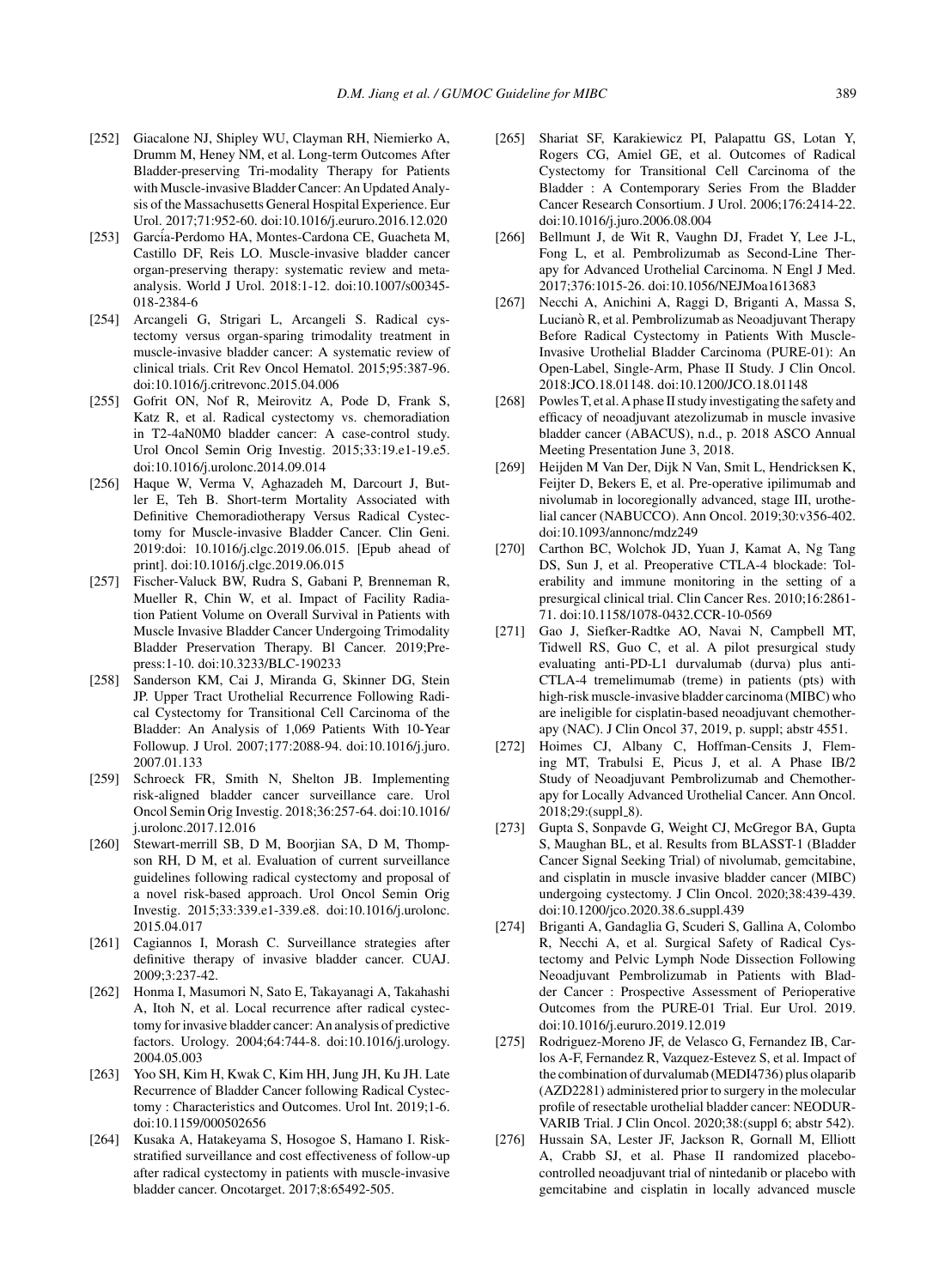invasive bladder cancer (NEO-BLADE). J Clin Oncol. 2020;38:438-438. doi:10.1200/jco.2020.38.6 suppl.438

- [277] Nadal R, Apolo AB. Overview of Current and Future Adjuvant Therapy for Muscle-Invasive Urothelial Carcinoma. Curr Treat Options Oncol. 2018;19:36. doi:10.1007/s11864-018-0551-z
- [278] Choi W, Porten S, Kim S, Willis D, Plimack ER, Hoffman-Censits J, et al. Identification of Distinct Basal and Luminal Subtypes of Muscle-Invasive Bladder Cancer with Different Sensitivities to Frontline Chemotherapy. Cancer Cell. 2014;25:152-65. doi:10.1016/j.ccr.2014.01.009
- [279] Seiler R, Ashab HAD, Erho N, van Rhijn BWG, Winters B, Douglas J, et al. Impact of Molecular Subtypes in Muscle-invasive Bladder Cancer on Predicting Response and Survival after Neoadjuvant Chemotherapy. Eur Urol. 2017;72:544-54. doi:10.1016/j.eururo.2017.03.030
- [280] Robertson AG, Kim J, Al-Ahmadie H, Bellmunt J, Guo G, Cherniack AD, et al. Comprehensive Molecular Characterization of Muscle-Invasive Bladder Cancer. Cell. 2017;171:540-556.e25. doi:10.1016/j.cell.2017. 09.007
- [281] Plimack ER, Dunbrack RL, Brennan TA, Andrake MD, Zhou Y, Serebriiskii IG, et al. Defects in DNA Repair Genes Predict Response to Neoadjuvant Cisplatinbased Chemotherapy in Muscle-invasive Bladder Cancer. Eur Urol. 2015;68:959-67. doi:10.1016/j.eururo.2015. 07.009
- [282] da Costa JB, Gibb EA, Bivalacqua TJ, Liu Y, Oo HZ, Miyamoto DT, et al. Molecular Characterization of Neuroendocrine- like Bladder Cancer. Clin Cancer Res. 2019;25:3908-20. doi:10.1158/1078-0432.CCR-18-3558
- [283] Kamoun A, Reynie's A de, Allory Y, Sjödahl G, Robertson A, Seiler R, et al. A Consensus Molecular Classification of Muscle-invasive Bladder Cancer. Eur Urol. 2019;September:[Epub ahead of print]. doi:10.1016/j.eururo.2019.09.006
- [284] McConkey DJ, Choi W, Ochoa A, Siefker-Radtke A, Czerniak B, Dinney CPN. Therapeutic Opportunities in the Intrinsic Subtypes of Muscle-Invasive Bladder Cancer. Hematol Oncol Clin North Am. 2015;29:377-94. doi:10.1016/j.hoc.2014.11.003
- [285] Lotan Y, Boorjian SA, Zhang J, Bivalacqua TJ, Porten SP, Wheeler T, et al. Molecular Subtyping of Clinically Localized Urothelial Carcinoma Reveals Lower Rates of Pathological Upstaging at Radical Cystectomy Among Luminal Tumors. Eur Urol. 2019;76:200-6. doi:10.1016/j.eururo.2019.04.036
- [286] Groenendijk FH, De Jong J, Fransen Van De Putte EE, Michaut M, Schlicker A, Peters D, et al. ERBB2 Mutations Characterize a Subgroup of Muscleinvasive Bladder Cancers with Excellent Response to Neoadjuvant Chemotherapy. Eur Urol. 2016;69:384-8. doi:10.1016/j.eururo.2015.01.014
- [287] Van Allen EM, Mouw KW, Kim P, Iyer G, Wagle N, Al-Ahmadie H, et al. Somatic ERCC2 mutations correlate with cisplatin sensitivity in muscle-invasive urothelial carcinoma. Cancer Discov. 2014;4:1140-53. doi:10.1158/2159-8290.CD-14-0623
- [288] Choudhury A, Nelson LD, Teo MTW, Chilka S, Bhattarai S, Johnston CF, et al. MRE11 Expression Is Predictive of Cause-Specific Survival following Radical Radiotherapy for Muscle-Invasive Bladder Cancer. Cancer Res. 2010;70:7017-26. doi:10.1158/0008-5472.CAN-10-1202
- [289] Laurberg JR, Brems-eskildsen AS, Nordentoft I, Fristrup N, Schepeler T, Ulh BP, et al. Expression of TIP60 (tat-interactive protein) and MRE11 (meiotic recombination 11 homolog) predict treatment-specific outcome of localised invasive bladder cancer. BJU Int. 2012;Dec:E1228-36. doi:10.1111/j.1464-410X.2012. 11564.x
- [290] Meng W, Efstathiou J, Singh R, Mcelroy J, Volinia S, Cui R, et al. MicroRNA Biomarkers for Patients With Muscle- Invasive Bladder Cancer Undergoing Selective Bladder-Sparing Trimodality Treatment. Int J Radiat Oncol Biol Phys. 2019;104:197-206. doi:10.1016/j.ijrobp. 2018.12.028
- [291] Tanaka H, Yoshida S. Impact of Immunohistochemistry-Based Subtypes in Muscle-Invasive Bladder Cancer on Response to Chemoradiation Therapy. Int J Radiat Oncol Biol Phys. 2018;102:1408-16. doi:10.1016/ j.ijrobp.2018.06.030
- [292] Efstathiou JA, Mouw KW, Gibb EA, Liu Y, Wu C, Drumm MR, et al. Impact of Immune and Stromal Infiltration on Outcomes Following Bladder-Sparing Trimodality Therapy for Muscle-Invasive Bladder Cancer. Eur Urol. 2019;76:59-68. doi:10.1016/j.eururo.2019.01.011
- [293] Antoni S, Ferlay J, Soerjomataram I, Znaor A, Jemal A, Bray F. Bladder Cancer Incidence and Mortality: A Global Overview and Recent Trends. Eur Urol. 2017;71:96-108. doi:10.1016/j.eururo.2016.06.010
- [294] Fernández MI, López JF, Vivaldi B, Coz F. Long-term impact of arsenic in drinking water on bladder cancer health care and mortality rates 20 years after end of exposure. J Urol. 2012;187:856-61. doi:10.1016/j.juro.2011. 10.157
- [295] Rushton L, Bagga S, Bevan R, Brown TP, Cherrie JW, Holmes P, et al. Occupation and cancer in Britain. Br J Cancer. 2010;102:1428-37. doi:10.1038/sj.bjc.660 5637
- [296] Koutros S, Silverman DT, Baris D, Zahm SH, Morton LM, Colt JS, et al. Hair dye use and risk of bladder cancer in the New England bladder cancer study. Int J Cancer. 2011;129:2894-904. doi:10.1002/ijc.26245
- [297] Zhou J, Kelsey KT, Smith S, Giovannucci E, Michaud DS. Lower Urinary Tract Symptoms and Risk of Bladder Cancer in Men : Results From the Health Professionals Follow-up Study. Urology. 2015;85:1312-8. doi:10.1016/j.urology.2015.02.024
- [298] MacKenzie T, Zens MS, Ferrara A, Schned A, Karagas MR. Diabetes and risk of bladder cancer. Cancer. 2011;117:1552-6. doi:10.1002/cncr.25641
- [299] Abern MR, Dude AM, Tsivian M, Coogan CL. The characteristics of bladder cancer after radiotherapy for prostate cancer. Urol Oncol Semin Orig Investig. 2013;31:1628-34. doi:10.1016/j.urolonc.2012.04.006
- [300] Bedwani R, Renganathan E, Kwhsky F El, Braga C, Seif HHA, Azm TA, et al. Schistosomiasis and the risk of bladder cancer in Alexandria, Egypt. Br J Cancer. 1998;77:1186-9.
- [301] International collaboration of trialists. Neoadjuvant cisplatin, methotrexate, and vinblastine chemotherapy for muscle-invasive bladder cancer: a randomised controlled trial. Lancet 1999;354:533-40. doi:10.1016/S0140- 6736(99)02292-8
- [302] Advanced Bladder Cancer (ABC) Meta-Analysis Collaborators. Neoadjuvant Chemotherapy in Invasive Bladder Cancer : Update of a Systematic Review and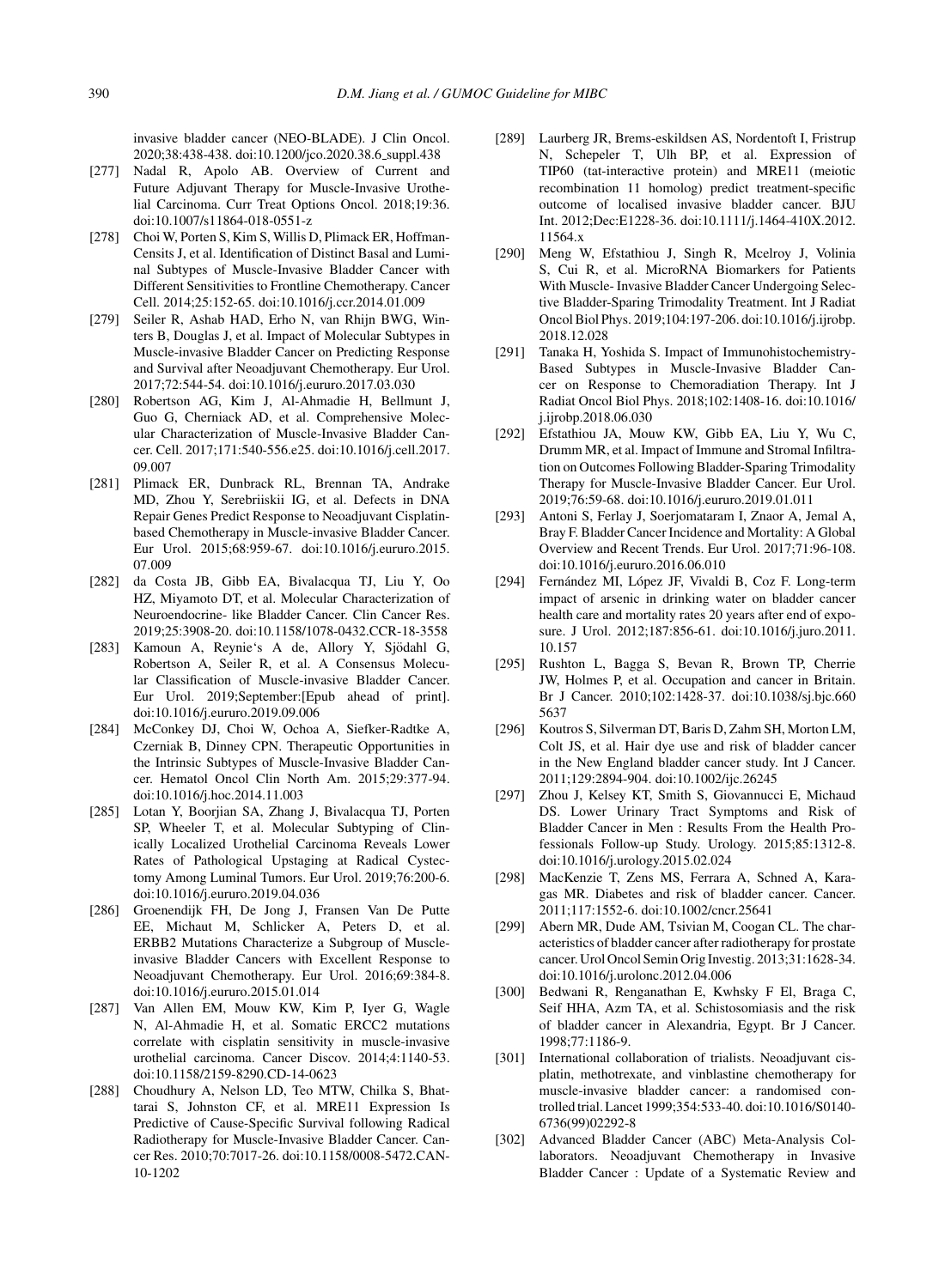Meta-Analysis of Individual Patient Data. Eur Urol. 2005;48:202-6. doi:10.1016/j.eururo.2005.04.006

- [303] Winquist E, Kirchner TS, Segal R, CHIN J, LUKKA H. Neoadjuvant Chemotherapy for Transitional Cell Carcinoma of the Bladder: A Systematic Review and Meta-Analysis. J Urol. 2004;171:561-9. doi:10.1097/ 01.ju.0000090967.08622.33
- [304] Studer UE, Bacchi M, Biedermann C, Jaeger P, Kraft R, Mazzucchelli L, et al. Adjuvant cisplatin chemotherapy following cystectomy for bladder cancer: Results of a prospective randomized trial. J Urol. 1994;152:81-4. doi:10.1016/S0022-5347(17)32822-7
- [305] Lehmann J, Franzaring L, Thüroff J, Wellek S, Stöckle M. Complete long-term survival data from a trial of adjuvant chemotherapy vs control after radical cystectomy for locally advanced bladder cancer. BJU Int. 2006;97:42-7. doi:10.1111/j.1464-410X.2006.05859.x
- [306] Bono AV, Benvenuti C, Gibba A, Guazzeri S, Cosciani-Cunico S AG. Adjuvant chemotherapy in locally advanced bladder cancer. Final analysis of a controlled multicentre study. Acta Urol Ita. 1997;11:5-8. doi:10.1002/14651 858.CD006018/references
- [307] Cognetti F, Ruggeri EM, Felici A, Gallucci M, Muto G, Pollera CF, et al. Adjuvant chemotherapy with cisplatin and gemcitabine versus chemotherapy at relapse in patients with muscle-invasive bladder cancer submitted to radical cystectomy: An italian, multicenter, randomized phase iii trial. Ann Oncol. 2012;23:695-700. doi:10.1093/annonc/mdr354
- [308] Stadler WM, Lerner SP, Groshen S, Stein JP, Shi SR, Raghavan D, et al. Phase III study of molecularly targeted adjuvant therapy in locally advanced urothelial cancer of the bladder based on p53 status. J Clin Oncol. 2011;29:3443-9. doi:10.1200/JCO.2010.34.4028